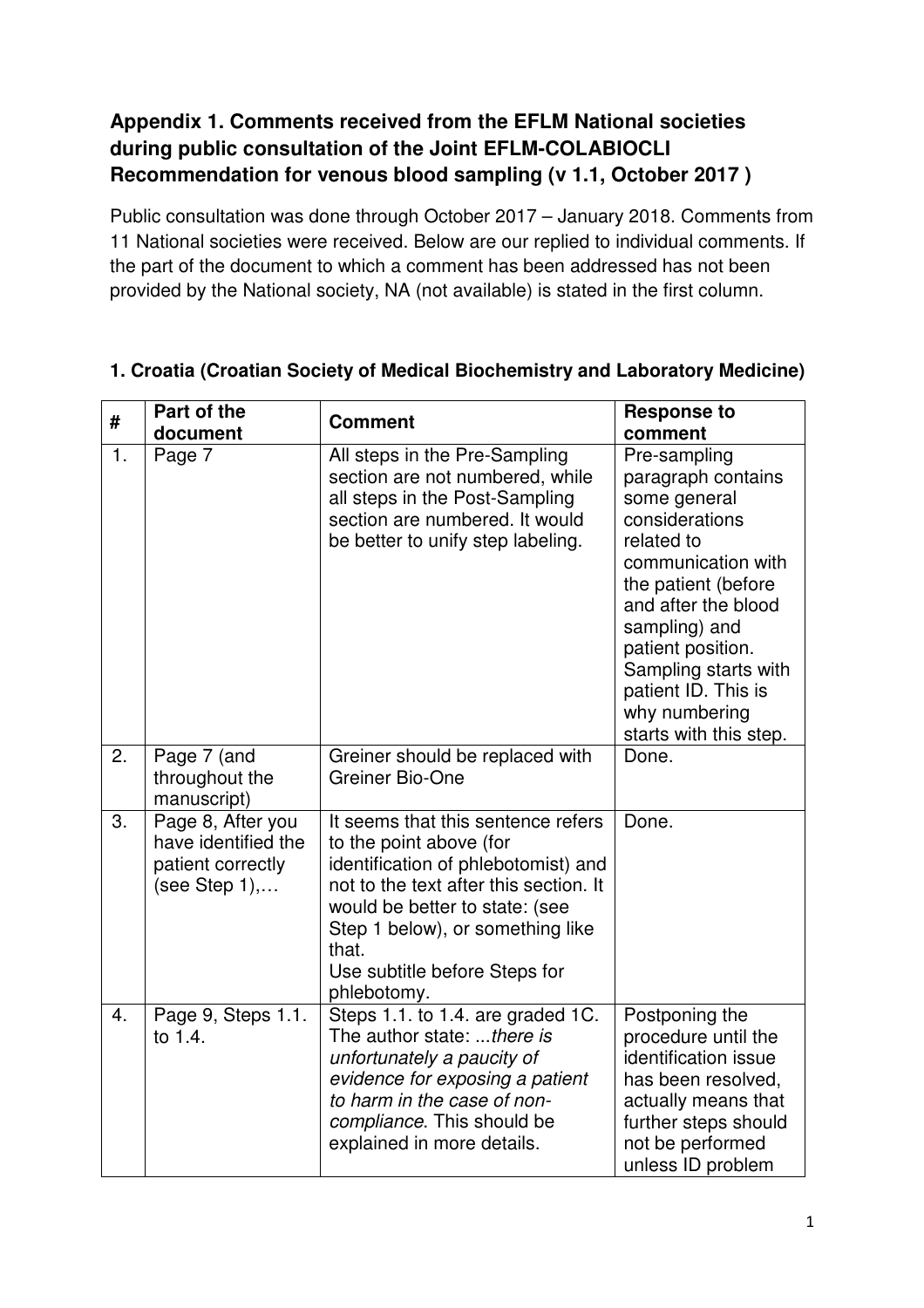|    |                                                 | It is unclear to me how for                                                                                                                                                                                                                                                                                                                     | has been resolved.                                                                                                                                                                                    |
|----|-------------------------------------------------|-------------------------------------------------------------------------------------------------------------------------------------------------------------------------------------------------------------------------------------------------------------------------------------------------------------------------------------------------|-------------------------------------------------------------------------------------------------------------------------------------------------------------------------------------------------------|
|    |                                                 | example, postponing the<br>procedure until the identification<br>issue has been resolved, could in<br>any case be beneficial for the<br>patient, when patient<br>identification errors have already<br>been identified as the most<br>critical step in the phlebotomy<br>procedure by the EFLM WG-<br>PRE.<br>Strongly believe that these steps | <b>Recommendations</b><br>1.1-1.4 are grade $1C$<br>recommendations.<br>1C is a strong<br>recommendation.<br>The evidence base<br>supporting the<br>recommendation is,<br>however, of low<br>quality. |
| 5. | Page 10, step 2.2                               | should be highly graded.<br>Additional requirement should be<br>added:<br>c) tests for which lipemia<br>(turbidity) of the sample doesn't<br>cause significant preanalytical<br>error                                                                                                                                                           | This is already<br>contained in: or<br>for which there is<br>evidence that fasting<br>is not required."                                                                                               |
| 6. | Page 11, step 3.3                               | There should be hand washing<br>facilities with soap, running water<br>and paper towels in the room.<br>Should it have hand sanitizer<br>also?                                                                                                                                                                                                  | Yes, sentence was<br>corrected into:<br>"There should be<br>hand sanitizing or<br>washing areas with<br>soap and/or<br>appropriate<br>sanitizers and paper<br>towels."                                |
| 7. | Page 15, step 6                                 | In the first paragraph authors<br>state that blood collection is done<br>preferably without tourniquets.<br>This should be presented as a<br>separate recommendation (6.1)<br>(revise other numbers<br>accordingly)                                                                                                                             | Done.                                                                                                                                                                                                 |
| 8. | Page 27, step 18                                | After all tubes are mixed<br>according to previously described<br>steps, tubes should be left in<br>upright position prior to further<br>processing. This should be<br>added to step $18(18.3)$                                                                                                                                                 | Done.                                                                                                                                                                                                 |
| 9. | Page 30,<br>Implementation of<br>the guidelines | Please present recommendations<br>on implementation of the<br>guidelines in the form of bulleted<br>list at the end of the paragraph.<br>All concrete recommendations<br>kindly provided by authors are<br>hidden within the text. For<br>example:                                                                                              | All<br>recommendations<br>are now presented<br>in the Table.                                                                                                                                          |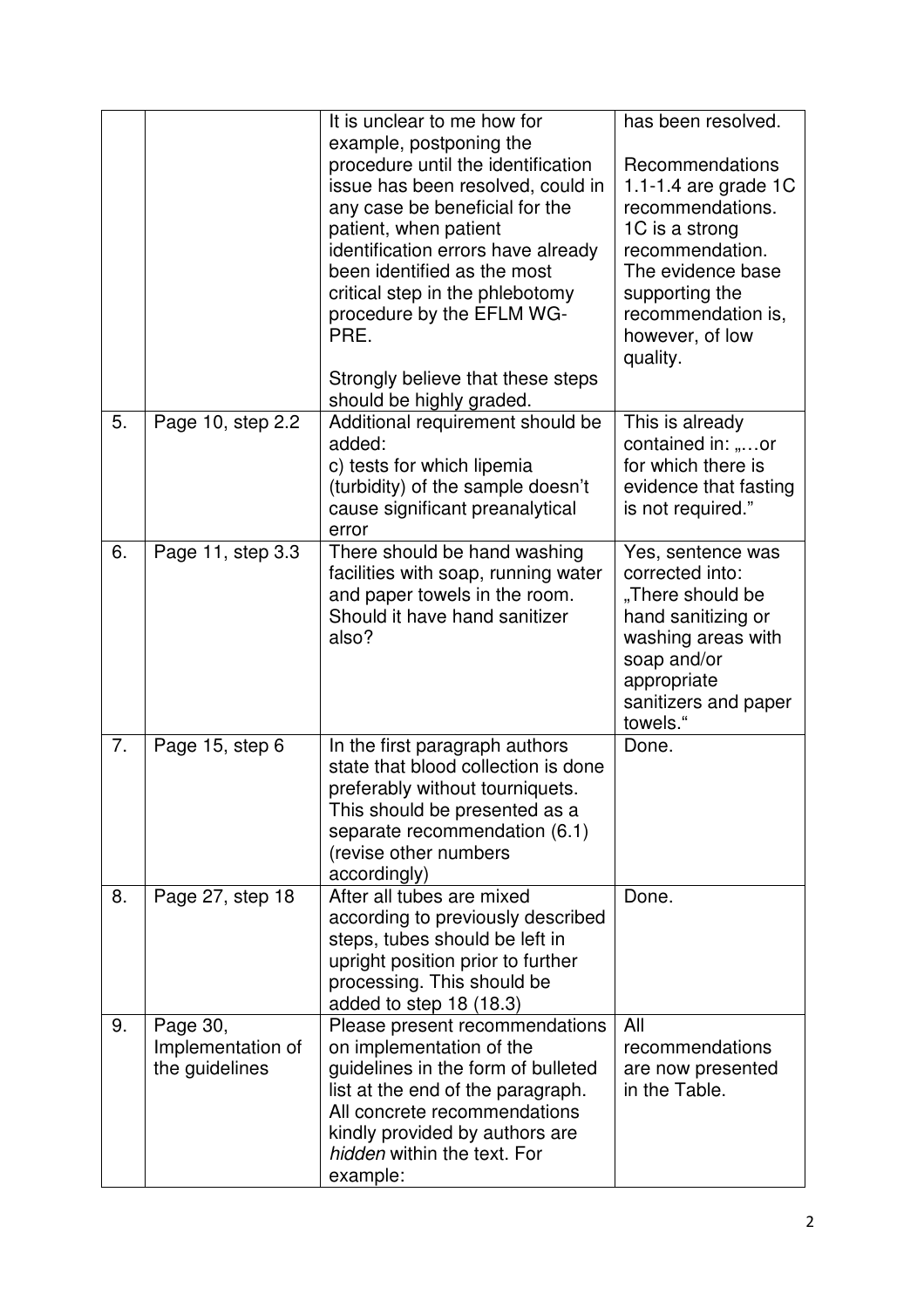|     |                   | <b>Education about blood</b><br>$\bullet$<br>sampling procedure<br>should also be available to<br>all newly employed<br>medical staff involved in<br>blood sampling<br>Newly employed staff<br>$\bullet$<br>should undergo a practical<br>training of the blood<br>collection procedure in the<br>laboratory outpatient unit.<br>Practical training should<br>$\bullet$<br>last 1 week during which a<br>new staff member should<br>perform at least 100 blood<br>collections.<br>An observational audit<br>should be done during the<br>first five and last five<br>collections.<br>Institution should establish<br>its own system of<br>certification etc |                                             |
|-----|-------------------|-------------------------------------------------------------------------------------------------------------------------------------------------------------------------------------------------------------------------------------------------------------------------------------------------------------------------------------------------------------------------------------------------------------------------------------------------------------------------------------------------------------------------------------------------------------------------------------------------------------------------------------------------------------|---------------------------------------------|
| 10. | Page 39, Table 2. | Table should be placed on one                                                                                                                                                                                                                                                                                                                                                                                                                                                                                                                                                                                                                               | We agree. This will                         |
|     |                   | page in order to be easier to                                                                                                                                                                                                                                                                                                                                                                                                                                                                                                                                                                                                                               | be done by the                              |
|     |                   | follow recommended steps                                                                                                                                                                                                                                                                                                                                                                                                                                                                                                                                                                                                                                    | Journal typesetting<br>staff.               |
| 11. | <b>NA</b>         | Since link to                                                                                                                                                                                                                                                                                                                                                                                                                                                                                                                                                                                                                                               | Instead of the link,                        |
|     |                   | www.eflm.eu/index.php/wg-                                                                                                                                                                                                                                                                                                                                                                                                                                                                                                                                                                                                                                   | full path is provided                       |
|     |                   | preanalytical-phase.html is not<br>working properly, three last tools                                                                                                                                                                                                                                                                                                                                                                                                                                                                                                                                                                                       | for the location at<br>which all EFLM tools |
|     |                   | (knowledge test, checklist,                                                                                                                                                                                                                                                                                                                                                                                                                                                                                                                                                                                                                                 | are going to be                             |
|     |                   | posters with a cartoon) should be                                                                                                                                                                                                                                                                                                                                                                                                                                                                                                                                                                                                                           | freely available.                           |
|     |                   | included in this recommendation                                                                                                                                                                                                                                                                                                                                                                                                                                                                                                                                                                                                                             |                                             |

### **2. Denmark (Danish Society for Clinical Biochemistry)**

Thank you for the opportunity to comment on the first official EFLM Recommendations for venous blood sampling prepared by the WG-PRE. We have sent the document to all members of the Danish Society for Clinical Biochemistry.

| Page      | <b>Comment</b>                                                                                                                                                                                | <b>Response to</b><br>comment            |
|-----------|-----------------------------------------------------------------------------------------------------------------------------------------------------------------------------------------------|------------------------------------------|
| <b>NA</b> | We find the recommendation<br>very thorough and think it will<br>be helpful in the work and<br>education in the preanalytical<br>field. We support the idea of a<br>european standardisation. | Thank you for your<br>positive comments. |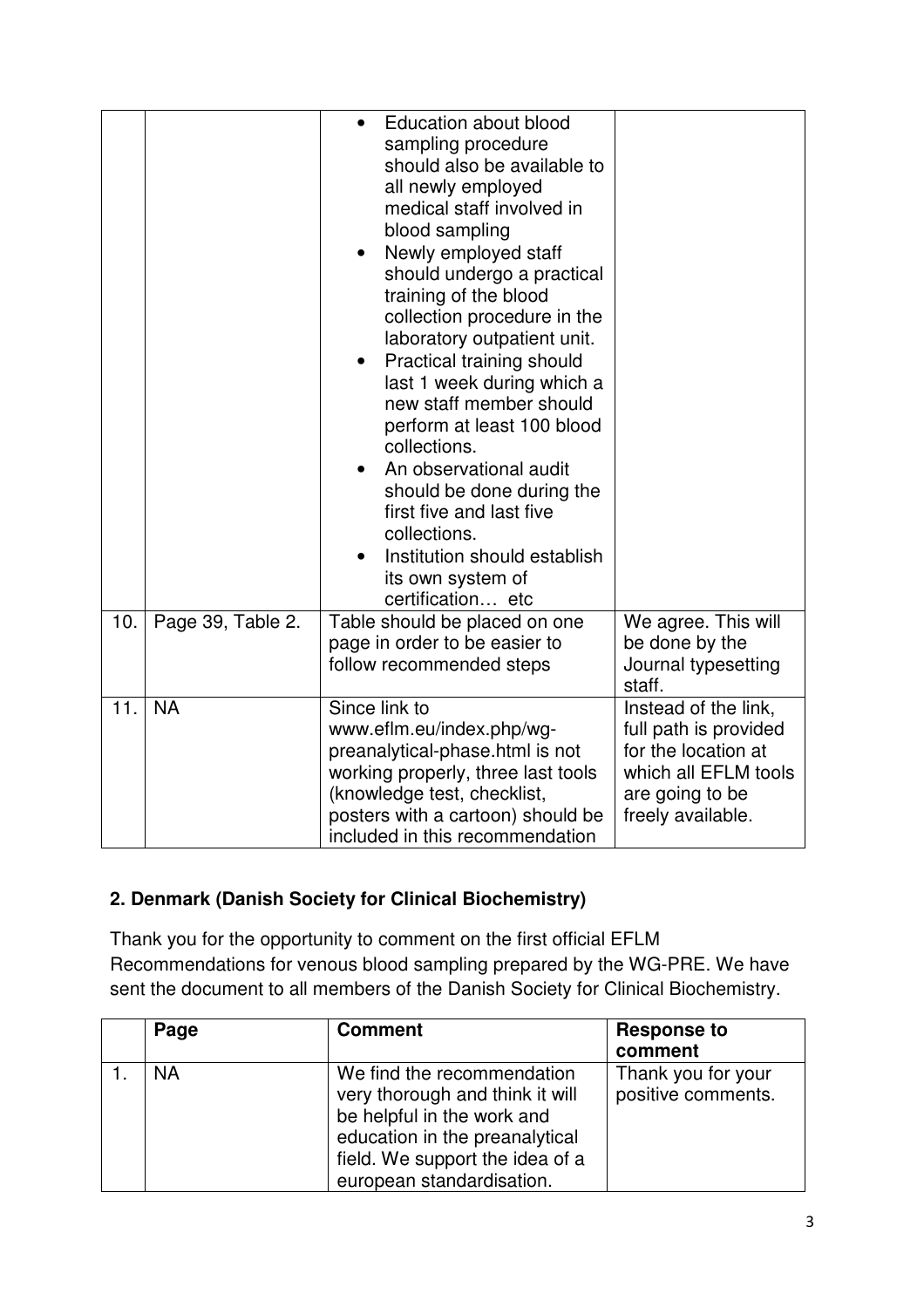|    |                                                                                                  | However, we do see several<br>issues that make the current<br>recommendation challenging.                                                                                                                                                                                                          |                                                                                                                                                                                                                                                                                                                                                                                                                                       |
|----|--------------------------------------------------------------------------------------------------|----------------------------------------------------------------------------------------------------------------------------------------------------------------------------------------------------------------------------------------------------------------------------------------------------|---------------------------------------------------------------------------------------------------------------------------------------------------------------------------------------------------------------------------------------------------------------------------------------------------------------------------------------------------------------------------------------------------------------------------------------|
| 2. | <b>NA</b>                                                                                        | We think the level in the<br>recommendation should be<br>more uniform in quality and<br>language.                                                                                                                                                                                                  | Document was<br>thoroughly edited for<br>grammar and style.                                                                                                                                                                                                                                                                                                                                                                           |
| 3. | <b>NA</b>                                                                                        | Several issues are not quite<br>applicable in a daily<br>phlebotomy ward. The issues<br>regarding blood sampling<br>between 7 and 9 in the morning<br>and changes in patient position<br>is not quite possible to<br>implement.                                                                    | This is correct. This<br>was already<br>emphasized under<br>Scope of the<br>guidance (first<br>paragraph):<br>The outpatient blood<br>collection differs<br>mostly in the patient<br>preparation, patient<br>position and physical<br>activity prior to blood<br>sampling. These<br>issues are covered in<br>the respective parts<br>of the manuscript.<br>The rest of the<br>document applies<br>equally for in- and<br>outpatients. |
| 4. | <b>NA</b>                                                                                        | And although we find the idea<br>of registration of every<br>deviation from the<br>recommendation regarding<br>fasting, position and time of<br>blood sampling tempting – how<br>should the clinicians react to<br>these information's?                                                            | This information will<br>help them to interpret<br>the test results.                                                                                                                                                                                                                                                                                                                                                                  |
| 5. | <b>NA</b>                                                                                        | We miss a table of contents                                                                                                                                                                                                                                                                        | We have added the<br>table of contents.                                                                                                                                                                                                                                                                                                                                                                                               |
| 6. | <b>NA</b>                                                                                        | The part concerning the<br>implementation of the guideline<br>should be moved to an<br>appendix.                                                                                                                                                                                                   | We disagree. Our<br>intention was to have<br>this as an integral<br>part of the document.                                                                                                                                                                                                                                                                                                                                             |
| 7. | Page 8, General<br>considerations on<br>appropriate mode<br>of communication<br>with the patient | <b>Under General considerations</b><br>on appropriate mode of<br>communication with the patient,<br>3) The informed consent can<br>be different in different<br>countries due to different<br>legislation or culture. However,<br>it should be stated that a blood<br>sample is never drawn if the | Done.                                                                                                                                                                                                                                                                                                                                                                                                                                 |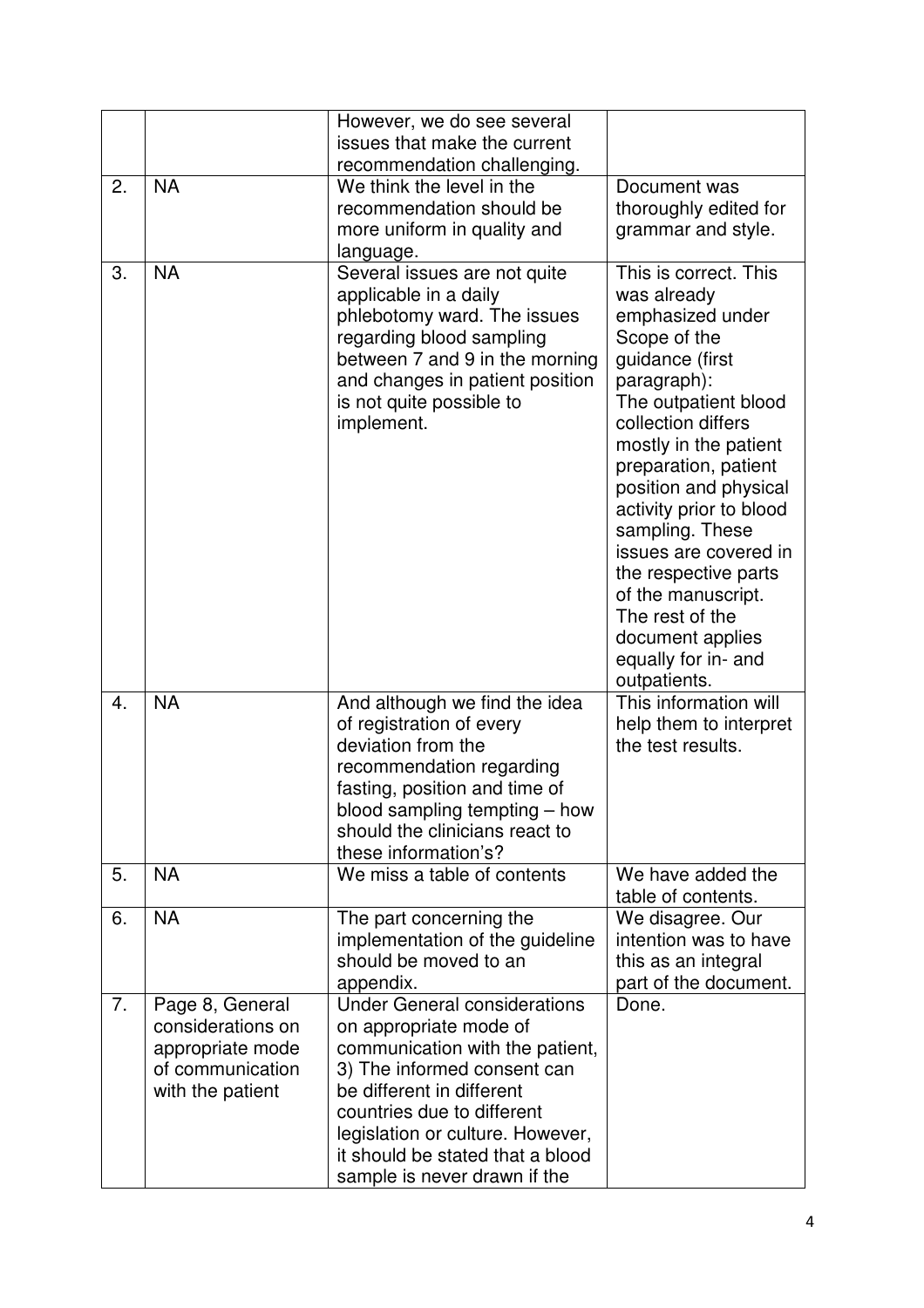|     |                                                                                                  | patient resists.                                                                                                                                                                                                                                               |                                                                                                                                                                                                                                                                                                                                                                                                                                                                                                                                                                                                                                                                                                                                                                                   |
|-----|--------------------------------------------------------------------------------------------------|----------------------------------------------------------------------------------------------------------------------------------------------------------------------------------------------------------------------------------------------------------------|-----------------------------------------------------------------------------------------------------------------------------------------------------------------------------------------------------------------------------------------------------------------------------------------------------------------------------------------------------------------------------------------------------------------------------------------------------------------------------------------------------------------------------------------------------------------------------------------------------------------------------------------------------------------------------------------------------------------------------------------------------------------------------------|
| 8.  | Page 8, General<br>considerations on<br>appropriate mode<br>of communication<br>with the patient | <b>Under General considerations</b><br>on appropriate mode of<br>communication with the patient,<br>Remove 5) as it is considered<br>unnecessary and too time<br>consuming.                                                                                    | We believe that it<br>does not take too<br>much time. Patients<br>may often have some<br>helpful comments.                                                                                                                                                                                                                                                                                                                                                                                                                                                                                                                                                                                                                                                                        |
| 9.  | Page 8, General<br>considerations on<br>appropriate mode<br>of communication<br>with the patient | <b>Under General considerations</b><br>on appropriate mode of<br>communication with the patient,<br>6) The paragraph should start:<br>If considered relevant, ask the<br>patient if he/she.                                                                    | We believe that this<br>every patient should<br>be asked that<br>question.                                                                                                                                                                                                                                                                                                                                                                                                                                                                                                                                                                                                                                                                                                        |
| 10. | Page 10, Step 2.1                                                                                | We suggest fasting to be 8-12<br>hours due to minimal patient<br>inconvenience. Chewing gum<br>should also not be used. Water<br>should be restricted to 1-2<br>glasses of water. Morning<br>medicine should be avoided<br>unless it is vital for the patient. | EFLM has published<br>a fasting definition<br>(Simundic AM, et al.<br>Standardization of<br>collection<br>requirements for<br>fasting samples: for<br>the Working Group<br>on Preanalytical<br>Phase (WG-PA) of<br>the European<br><b>Federation of Clinical</b><br>Chemistry and<br><b>Laboratory Medicine</b><br>(EFLM). Clin Chim<br>Acta. 2014;432:33-7.)<br>and this fasting<br>definition is also used<br>in this document. We<br>believe that EFLM<br>fasting definition<br>should be<br>consistently used to<br>ensure<br>standardization. We<br>are therefore not in<br>favor of changing it.<br>Nevertheless, we<br>have added these<br>two requirements to<br>the document:<br>- Chewing gum<br>should also not be<br>used.<br>- Morning medicine<br>should be avoided |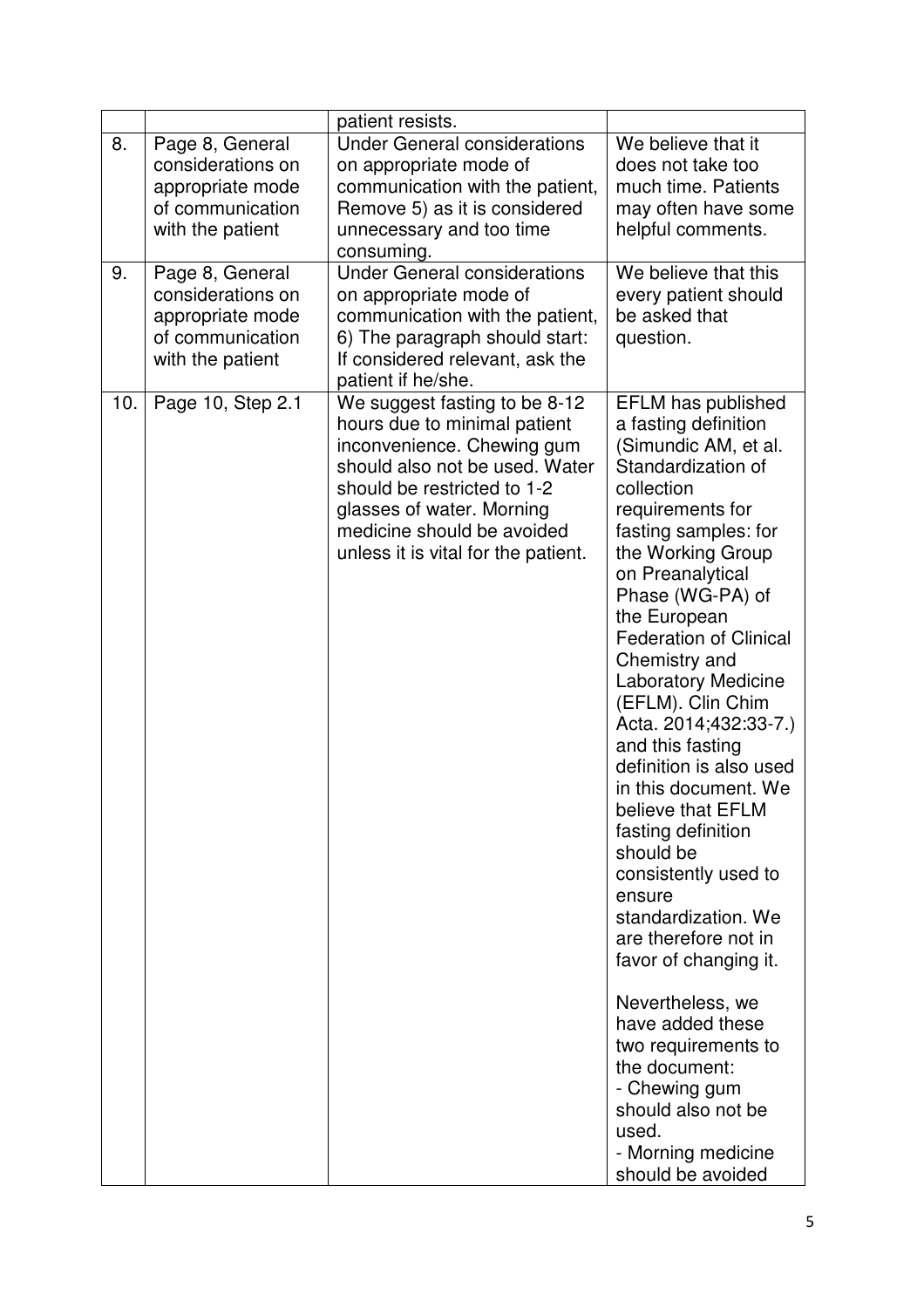|     |                             |                                                                                                                                                                                                                                                                                                                                                                      | unless it is vital for<br>the patient.                                                                                                                                                              |
|-----|-----------------------------|----------------------------------------------------------------------------------------------------------------------------------------------------------------------------------------------------------------------------------------------------------------------------------------------------------------------------------------------------------------------|-----------------------------------------------------------------------------------------------------------------------------------------------------------------------------------------------------|
| 11. | Page 10, paragraph<br>(2.4) | The paragraph should be<br>rephrased: Physical activity that<br>exceed normal daily activity<br>level.                                                                                                                                                                                                                                                               | Done.                                                                                                                                                                                               |
| 12. | Page 10, paragraph<br>2.2.  | Ideally we acknowledge this,<br>but it is not possible, especially<br>for out-patients.                                                                                                                                                                                                                                                                              | We recognize that<br>fasting requirement<br>might pose certain<br>logistical difficulties.                                                                                                          |
| 13. | Page 10, paragraph<br>2.6.  | Correct, but should be removed<br>from the guideline.                                                                                                                                                                                                                                                                                                                | We disagree.<br>Laboratory should<br>document all relevant<br>facts and issues<br>which ensure a<br>correct interpretation<br>of test result.                                                       |
| 14. | Page 11, paragraph<br>3.1.  | The blood collection area may<br>contain picturesshould be<br>removed – not relevant in the<br>quideline.                                                                                                                                                                                                                                                            | It is not a<br>requirement, but a<br>recommendation. We<br>prefer to keep it.                                                                                                                       |
| 15. | Page 11, paragraph<br>3.3.  | Ethanol should be available for<br>proper hand cleaning.                                                                                                                                                                                                                                                                                                             | We have rephrased it<br>into: "There should<br>be hand sanitizing or<br>washing areas with<br>soap and/or<br>appropriate sanitizers<br>and paper towels."                                           |
| 16. | Page 14, paragraph<br>5.1.  | paragraph 5.1. We recommend<br>that the guideline<br>acknowledges national<br>differences on the use of<br>gloves. Otherwise one would<br>fear that the guideline is not<br>endorsed in several (Nordic)<br>countries.                                                                                                                                               | As stated under the<br>Scope of the<br>guidance (third<br>paragraph), all<br>national rules and<br>recommendations<br>take precedence over<br>this document if they<br>are different in any<br>way. |
| 17. | Page 16, paragraph<br>6.2.  | We recommend that the<br>following paragraph is<br>removed: "Unfortunately,<br>disposable tourniquets are not<br>widely used, especially in some<br>developing or non-developed<br>countries in Europe (50).<br>Hospital management should<br>be made aware of the risk<br>associated with the use of<br>reusable tourniquets and<br>potential benefit of the use of | We disagree and<br>prefer to keep it as is.                                                                                                                                                         |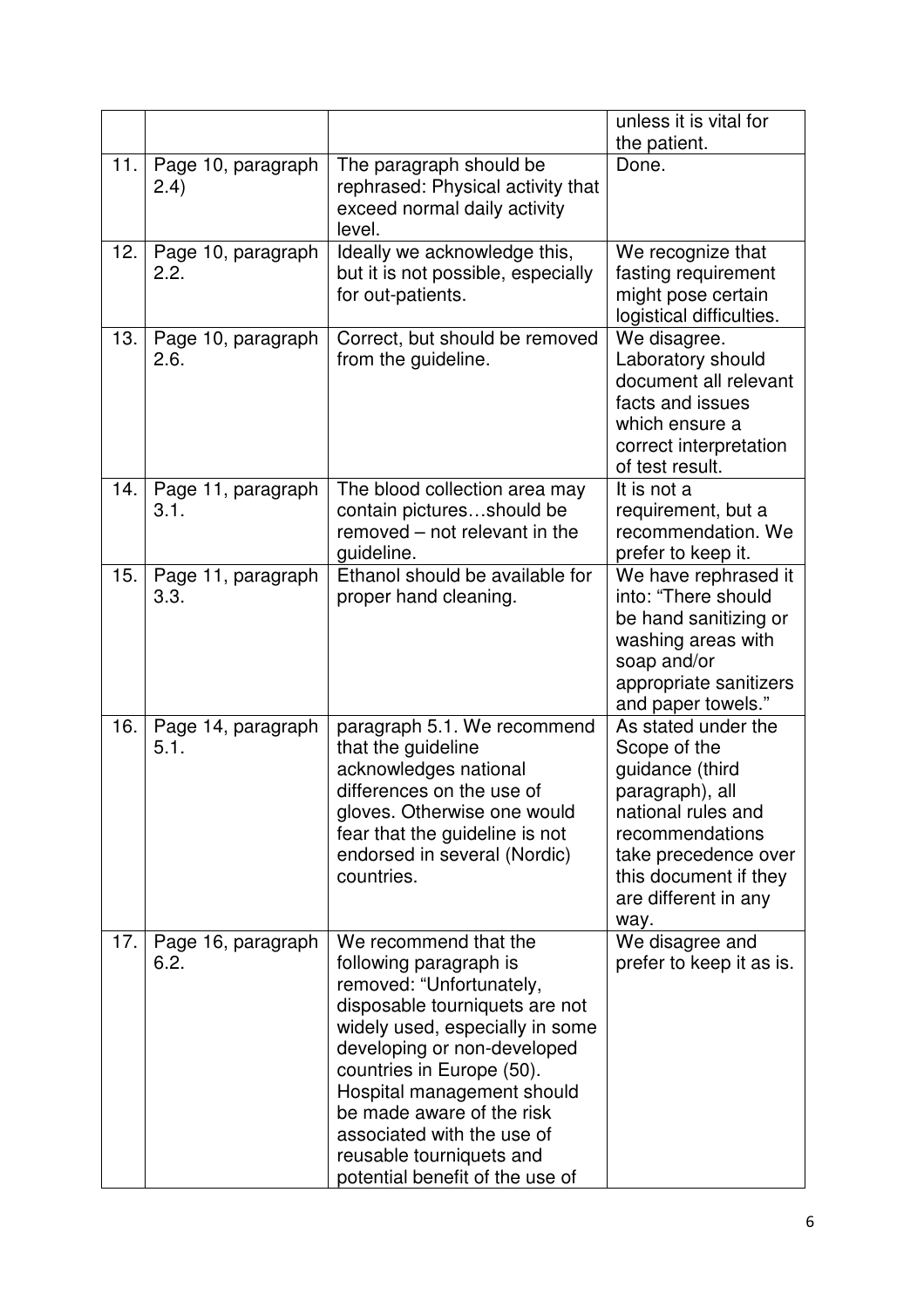| 18. | Post sampling              | disposable tourniquets for the<br>safety of the patients and<br>healthcare staff." We find it a bit<br>patronizing.<br>Post sampling. We think that<br>the paragraphs 20, 20.1 and<br>20.2 should be removed as<br>they are considered<br>unnecessary. However, a<br>paragraph regarding patients<br>that experience dizziness or | We disagree and<br>prefer to keep it as is.                                                                                                                                                                                                                                            |
|-----|----------------------------|-----------------------------------------------------------------------------------------------------------------------------------------------------------------------------------------------------------------------------------------------------------------------------------------------------------------------------------|----------------------------------------------------------------------------------------------------------------------------------------------------------------------------------------------------------------------------------------------------------------------------------------|
|     |                            | other symptoms could be<br>added.                                                                                                                                                                                                                                                                                                 |                                                                                                                                                                                                                                                                                        |
| 19. | Page 28, Post<br>sampling. | paragraph 20. The patients<br>should be encouraged to tell<br>the phlebotomist at the next<br>venipuncture that they<br>previously have experienced<br>such symptoms (dizziness) and<br>would like to have the<br>venipuncture performed lying<br>down.                                                                           | This is already<br>covered under Pre-<br>Sampling/General<br>considerations on<br>appropriate mode of<br>communication with<br>the patient (point 6).                                                                                                                                  |
| 20. | Step 6.                    | It should be mentioned that<br>palpation of the vein could be<br>included in the assessment of<br>the site of venipuncture.                                                                                                                                                                                                       | Step 6 does not<br>relate to the selection<br>if the venipuncture<br>site. Nevertheless,<br>we have added a<br>sentence:<br>"Palpation of the vein<br>could help in the<br>assessment of the<br>appropriate<br>venepuncture site."<br>to the Step 7.1<br>(Select venepuncture<br>site) |
| 21. | Paragraph 7.3.             | Artero-venous shunt should be<br>added as unacceptable for a<br>venipuncture.                                                                                                                                                                                                                                                     | Done.                                                                                                                                                                                                                                                                                  |
| 22. | Paragraph 9.3.             | We believe the paragraph "so<br>that at least one-fourth of the<br>needle is inserted into the<br>vessel" should be changed to<br>"so that at least 0.5 cm of the<br>needle is inserted into the<br>vessel". Needles come in very<br>different lengths.                                                                           | Done.                                                                                                                                                                                                                                                                                  |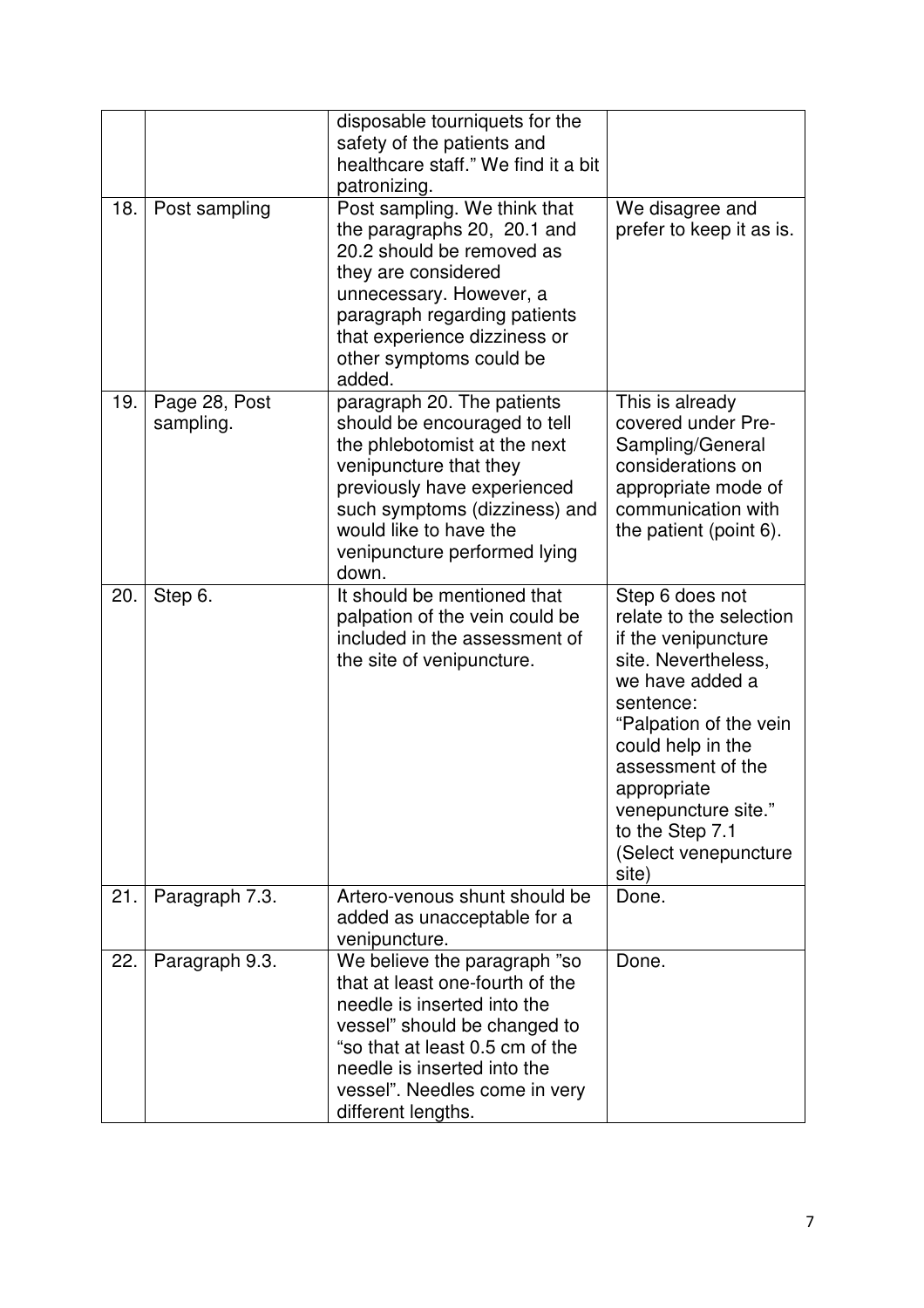### **3. Finland (Finnish Society of Clinical Chemistry, Association of Biomedical Laboratory scientists)**

|    | Part of the                                                   | <b>Comment</b>                                                                                                                                                                                                                                                                         | <b>Response to</b>                                                                                                                                                                                                                                                                                 |
|----|---------------------------------------------------------------|----------------------------------------------------------------------------------------------------------------------------------------------------------------------------------------------------------------------------------------------------------------------------------------|----------------------------------------------------------------------------------------------------------------------------------------------------------------------------------------------------------------------------------------------------------------------------------------------------|
|    | document                                                      |                                                                                                                                                                                                                                                                                        | comment                                                                                                                                                                                                                                                                                            |
| 1. | <b>NA</b>                                                     | Good that the client view is<br>stressed.                                                                                                                                                                                                                                              | Thank you for your<br>positive comments.                                                                                                                                                                                                                                                           |
| 2. | General                                                       | For a topic this limited should<br>not have to erquire any follow-<br>up groups. The whole<br>preanalytical phase should be<br>handled. In this<br>recommendation nothing is<br>said about the further handling<br>of the tubes or of the biological<br>variations of the patient.     | The intention was to<br>cover only blood<br>sampling. Sample<br>handling and<br>transport is out of the<br>scope of this<br>document.                                                                                                                                                              |
| 3. | General                                                       | Some parts are written with too<br>little and pars with too much<br>details. Association of<br><b>Biomedical Laboratory</b><br>scientists in Finland sees this<br>as being suitable for other<br>profession than biomedical<br>scientists.                                             | This document is<br>intended to be used<br>for specialists in<br>laboratory medicine,<br>who are responsible<br>for the<br>implementation and<br>quality management<br>of the blood sampling<br>procedure.                                                                                         |
| 4. | General, Soap and<br>other washing<br>facilities, antiseptics | Perhaps it should be stressed<br>that antiseptics to the puncture<br>site and the hand desinfection<br>liquids are two different<br>products. In Finland we use<br>usually glycerol based hand<br>desinfectants and for the<br>punture site we use A12T,<br>Neoamisept, chlorhexidine. | We feel it is too<br>detailed. The choice<br>of antiseptics will<br>depend on<br>institutional policy.                                                                                                                                                                                             |
| 5. | Step 3, Obtain<br>supplies required                           | There are often needles and<br>tubes from several<br>manufacturers available.                                                                                                                                                                                                          | This is unfortunately<br>true. But, we strongly<br>recommend that<br>individual<br>components from<br>different<br>manufacturers are<br>never used together,<br>since their<br>combinations are not<br>validated for the<br>intended use and<br>may compromise<br>patient and<br>healthcare worker |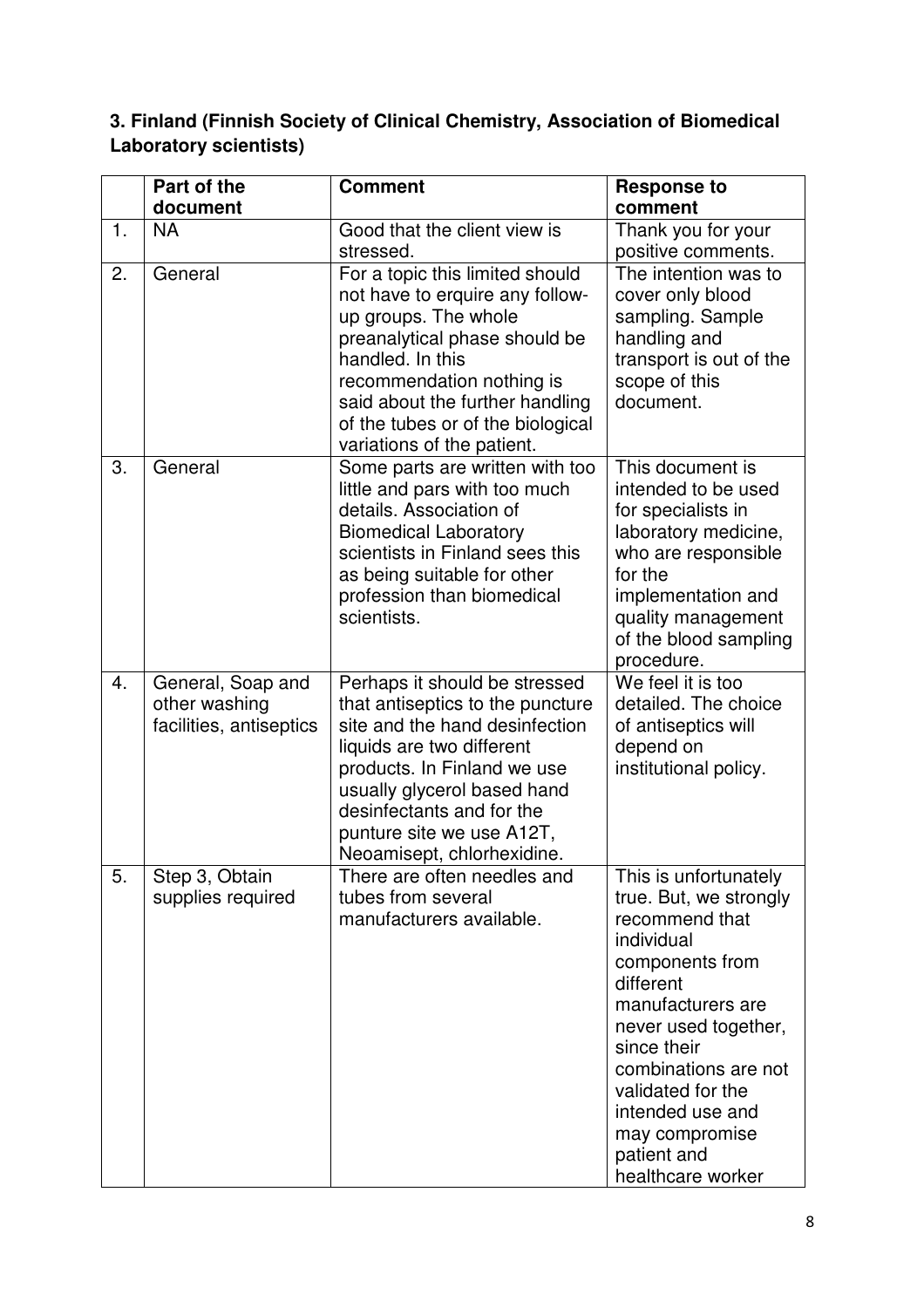|    |                           |                                                                                                                                | safety.                                                                                                                                                                                                                                                                                                                                                                                                                                                                                                                                                                                                                                                                                                                                                                                    |
|----|---------------------------|--------------------------------------------------------------------------------------------------------------------------------|--------------------------------------------------------------------------------------------------------------------------------------------------------------------------------------------------------------------------------------------------------------------------------------------------------------------------------------------------------------------------------------------------------------------------------------------------------------------------------------------------------------------------------------------------------------------------------------------------------------------------------------------------------------------------------------------------------------------------------------------------------------------------------------------|
| 6. | Step 1.4, Labelling       | Label the samples after<br>phlebotomy. Ask date of birth<br>again to rule out mistakes in<br>the barcode                       | According to the<br><b>EFLM</b><br>recommendation (van<br>Dongen-Lases EC,<br>Cornes MP,<br>Grankvist K, Ibarz M,<br>Kristensen GB, Lippi<br>G, Nybo M, Simundic<br>AM. Patient<br>identification and tube<br>labelling - a call for<br>harmonisation. Clin<br>Chem Lab Med.<br>2016;54(7):1141-5),<br>whether the tubes<br>should be labeled<br>before or after blood<br>collection should be<br>based on a<br>prospective risk<br>analysis of the<br>phlebotomy process<br>in each institution.<br>Nevertheless, if tubes<br>are labeled after the<br>blood sampling, it<br>should be done in<br>presence<br>of the patient. If<br>prelabeled tubes are<br>used, the patient<br>identity should always<br>be checked in the<br>presence of the<br>patient, before the<br>blood sampling. |
| 7. | step 3, Tube<br>colouring | Tube manufacturers have<br>several different colours for<br>their tubes. Purple is not<br>necessarily always an EDTA-<br>tube. | This is true. For more<br>see: Simundic AM,<br>Cornes MP,<br>Grankvist K, Lippi G,<br>Nybo M, Ceriotti F,<br>Theodorsson E,<br>Panteghini M. Colour<br>coding for blood<br>collection tube<br>closures - a call for<br>harmonisation. Clin<br>Chem Lab Med.<br>2015;53(3):371-6.                                                                                                                                                                                                                                                                                                                                                                                                                                                                                                           |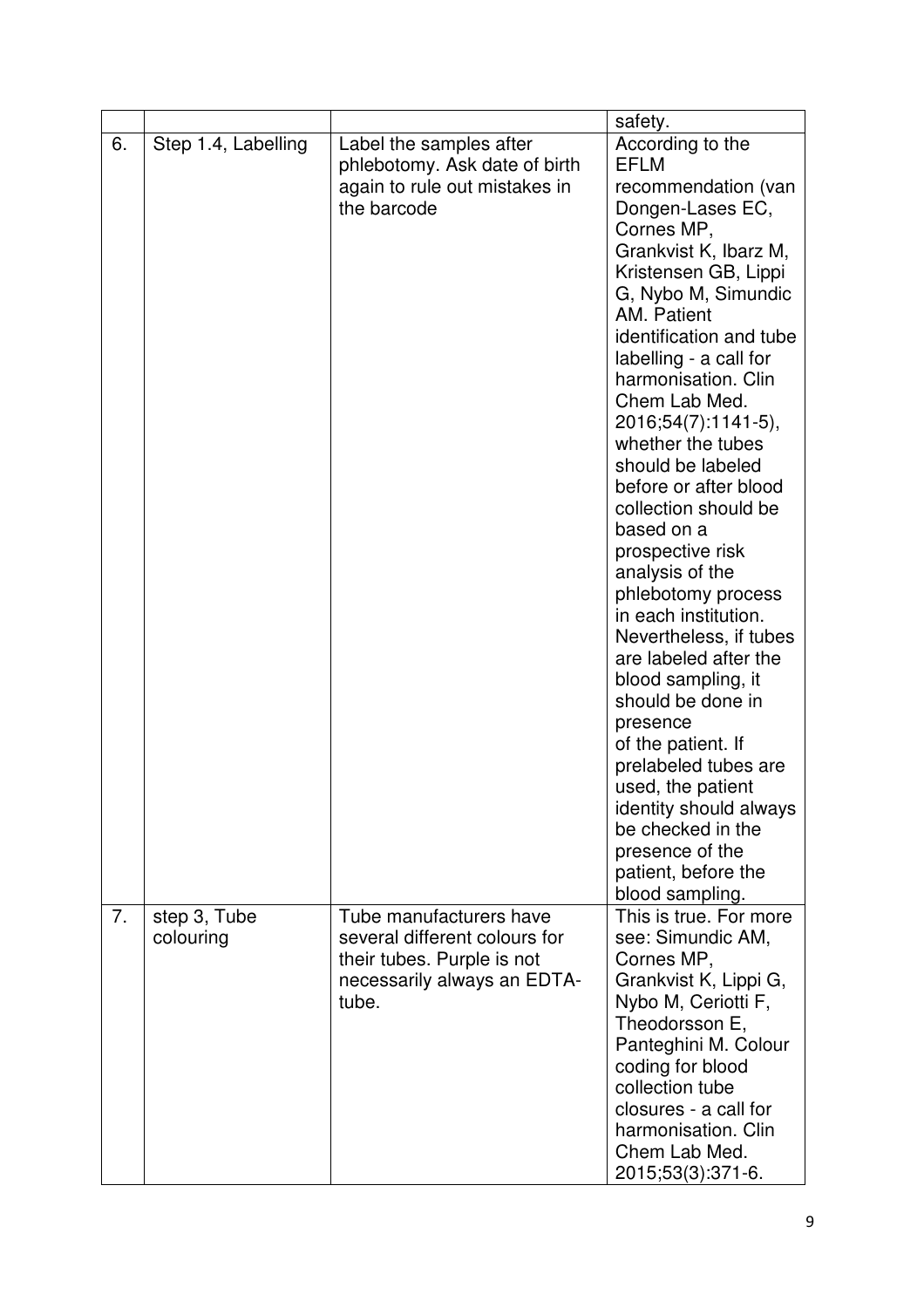| 8.  | step 4                                | In Finland also others than<br>physician make orders                                                                                                                                                                                                                                             | Requesting physician<br>is changed into:<br>A requestor<br>(authorised person to<br>order blood test<br>under national law).                                                                                                                                                                                                                                                                                                                           |
|-----|---------------------------------------|--------------------------------------------------------------------------------------------------------------------------------------------------------------------------------------------------------------------------------------------------------------------------------------------------|--------------------------------------------------------------------------------------------------------------------------------------------------------------------------------------------------------------------------------------------------------------------------------------------------------------------------------------------------------------------------------------------------------------------------------------------------------|
| 9.  | Pre-sampling 1                        | In Finland the phlebotomist<br>does not introduce her/himself<br>other than if asked. Everybody<br>has a name tag. We do not ask<br>for concent since it is<br>presumed that when the<br>patient comes to phlebotomy<br>they have given their consent.<br>Same is presumed for ward<br>patients. | We recommend that<br>a person who will<br>perform blood<br>collection should<br>introduce him-<br>/herself. This is an<br>appropriate mode of<br>communication with a<br>patient.                                                                                                                                                                                                                                                                      |
| 10. | <b>NA</b>                             | We do not ask if patient is<br>afraid but if this is stated in the<br>reservation, then we<br>automatically lay down the<br>patient. If fear comes up during<br>phlebotomy, then patient is<br>also instructed to lay down.                                                                      | We recommend that<br>a patient is asked if<br>he/she is afraid of<br>blood collection. It<br>may prevent some<br>serious injuries.<br>A sentence is added<br>to the last paragraph<br>of the General<br>considerations on<br>appropriate mode of<br>communication with<br>the patient:<br>"If a patient declares<br>to be afraid of the<br>blood collection or if<br>fear appears during<br>the procedure, a<br>patient is instructed to<br>lay down." |
| 11. | Pre-sampling 1                        | Official ID like driver's licence<br>or passport needed                                                                                                                                                                                                                                          | The choice of the<br>identifier depends on<br>the institutional policy<br>and national<br>legislation.                                                                                                                                                                                                                                                                                                                                                 |
| 12. | Patient position step<br>4, Labelling | Good that they stress labeling<br>the tubes in the company of<br>the patient. Client address or<br>phlebotomist name is not<br>needed on the label.                                                                                                                                              | This information does<br>not need to be on the<br>tube, but essential<br>information about the<br>sample and the<br>patient must be<br>registered within the<br>laboratory and easily                                                                                                                                                                                                                                                                  |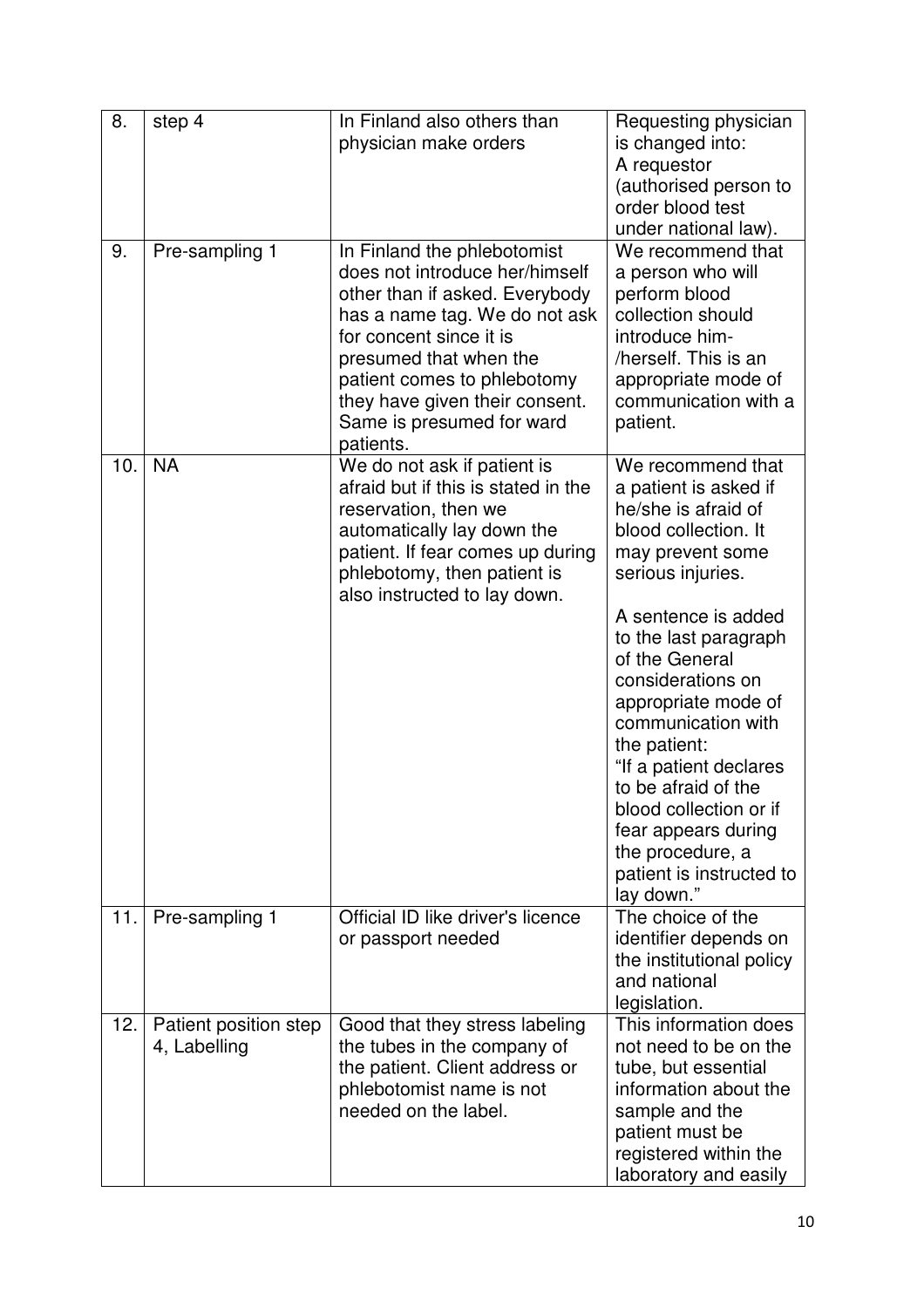|     |                                         |                                                                                                    | retrievable.                                                                                                                                                                                                                                                                                                                                                                                                                                                                     |
|-----|-----------------------------------------|----------------------------------------------------------------------------------------------------|----------------------------------------------------------------------------------------------------------------------------------------------------------------------------------------------------------------------------------------------------------------------------------------------------------------------------------------------------------------------------------------------------------------------------------------------------------------------------------|
| 13. | Sampling step 5,<br>Gloves              | Not mandatory to use gloves                                                                        | See above (Denmark,<br>comment #16).                                                                                                                                                                                                                                                                                                                                                                                                                                             |
| 14. | Sampling step 6,<br>Apply tourniquet    | Disposable tourniquets are<br>used only for patients in<br>isolation                               | We recommend that<br>only disposable<br>tourniquets are used<br>to minimize the risk of<br>infection and cross-<br>contamination of<br>patient and<br>healthcare staff. The<br>evidence (references<br>available in the<br>document) shows<br>that reusable<br>tourniquets can be<br>colonised with<br>multiresistant<br>microorganisms and<br>may thus serve as a<br>reservoir and source<br>of transmission of<br>various pathogens to<br>hospitalised patients.               |
| 15. | Sampling step 8,<br>Clean sampling site | Alcohol disinfection not to be<br>use if alcohol measurements<br>are to be made from the<br>sample | The use of ethanol<br>before venous blood<br>collection does not<br>interfere with blood<br>alcohol<br>measurement. For<br>more see:<br>Lippi G, Simundic<br>AM, Musile G,<br>Danese E, Salvagno<br>G, Tagliaro F. The<br>alcohol used for<br>cleansing the<br>venipuncture site<br>does not jeopardize<br>blood and plasma<br>alcohol measurement<br>with head-space gas<br>chromatography and<br>an enzymatic assay.<br><b>Biochem Med</b><br>(Zagreb).<br>2017;27(2):398-403. |
| 16. | Sampling step 9,                        | In Finland there are several                                                                       | The aim of this                                                                                                                                                                                                                                                                                                                                                                                                                                                                  |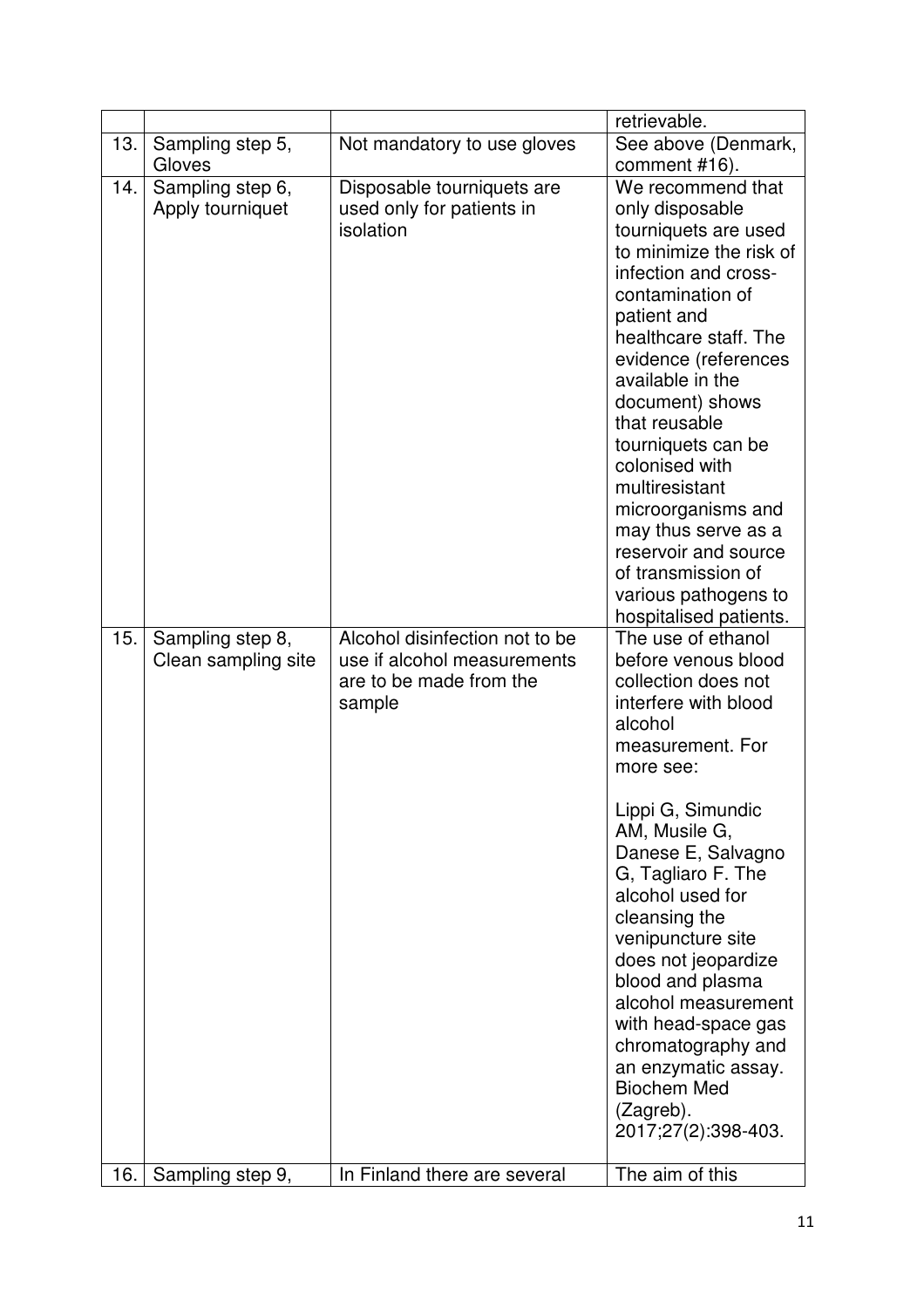|     | Puncture the vein:<br>bevel up           | ways how to bevel the needle                                                                                                                                                                                                                                                                                                                                                                                                                                                    | recommendation is to<br>ensure                                                                                                                                                                                                                                                                                                                                          |
|-----|------------------------------------------|---------------------------------------------------------------------------------------------------------------------------------------------------------------------------------------------------------------------------------------------------------------------------------------------------------------------------------------------------------------------------------------------------------------------------------------------------------------------------------|-------------------------------------------------------------------------------------------------------------------------------------------------------------------------------------------------------------------------------------------------------------------------------------------------------------------------------------------------------------------------|
|     |                                          |                                                                                                                                                                                                                                                                                                                                                                                                                                                                                 | standardization.                                                                                                                                                                                                                                                                                                                                                        |
| 17. | Step 2.1.                                | From 7-9 restriction is not<br>suitable for Finland, perhaps<br>on wards it could work. And the<br>wish that all aptients have<br>fasted is not possible. Also<br>length of fasting not suitable.<br>Decided in a big international<br>endocrinology congress that<br>fasting is not needed and<br>samples can be taken during<br>the whole day. Some e.g.<br>hormone tests to be taken in a<br>fasting status and during a<br>certain time. However, not<br>restricted to 7-9. | See above (Denmark,<br>comment #10).<br>Also, to address this<br>comment, step 2.7<br>was added:<br>"2.7 Additional<br>collections during the<br>day may be advisable<br>for tests with<br>circadian variations.<br>Specific<br>recommendations<br>from the ordering<br>physician for the<br>exact time of blood<br>sampling for these<br>tests should be<br>followed." |
| 18. | 2.6. Intake of drugs                     | There are a lot of drugs which<br>influence laboratory tests and<br>all cannot be taken into<br>account. E.g. prolactine is<br>influenced by a lot of drugs.                                                                                                                                                                                                                                                                                                                    | Laboratory should<br>document all relevant<br>facts and issues<br>which ensure a<br>correct interpretation<br>of test result.<br>Moreover, the below<br>sentence has been<br>added to the<br>document: Morning<br>medicine should be<br>avoided unless it is<br>vital for the patient.                                                                                  |
| 19. | Page 23, Inverting<br>the tubes          | This varies between the<br>manufacturer. Always follow<br>the manufacturers guide how<br>many times to invert.                                                                                                                                                                                                                                                                                                                                                                  | We disagree and<br>prefer to keep it as is.<br>Mixing tubes during<br>blood collection (If<br>more than one tube<br>needs to be<br>collected) is not<br>practical and<br>prolongs the blood<br>collection time.                                                                                                                                                         |
| 20. | Table 2 point 20,<br><b>Waiting time</b> | Cannot wait 5 minutes with<br>each patient                                                                                                                                                                                                                                                                                                                                                                                                                                      | Patient can wait in<br>the waiting room, as<br>long as it is<br>supervised. As stated<br>in the document,                                                                                                                                                                                                                                                               |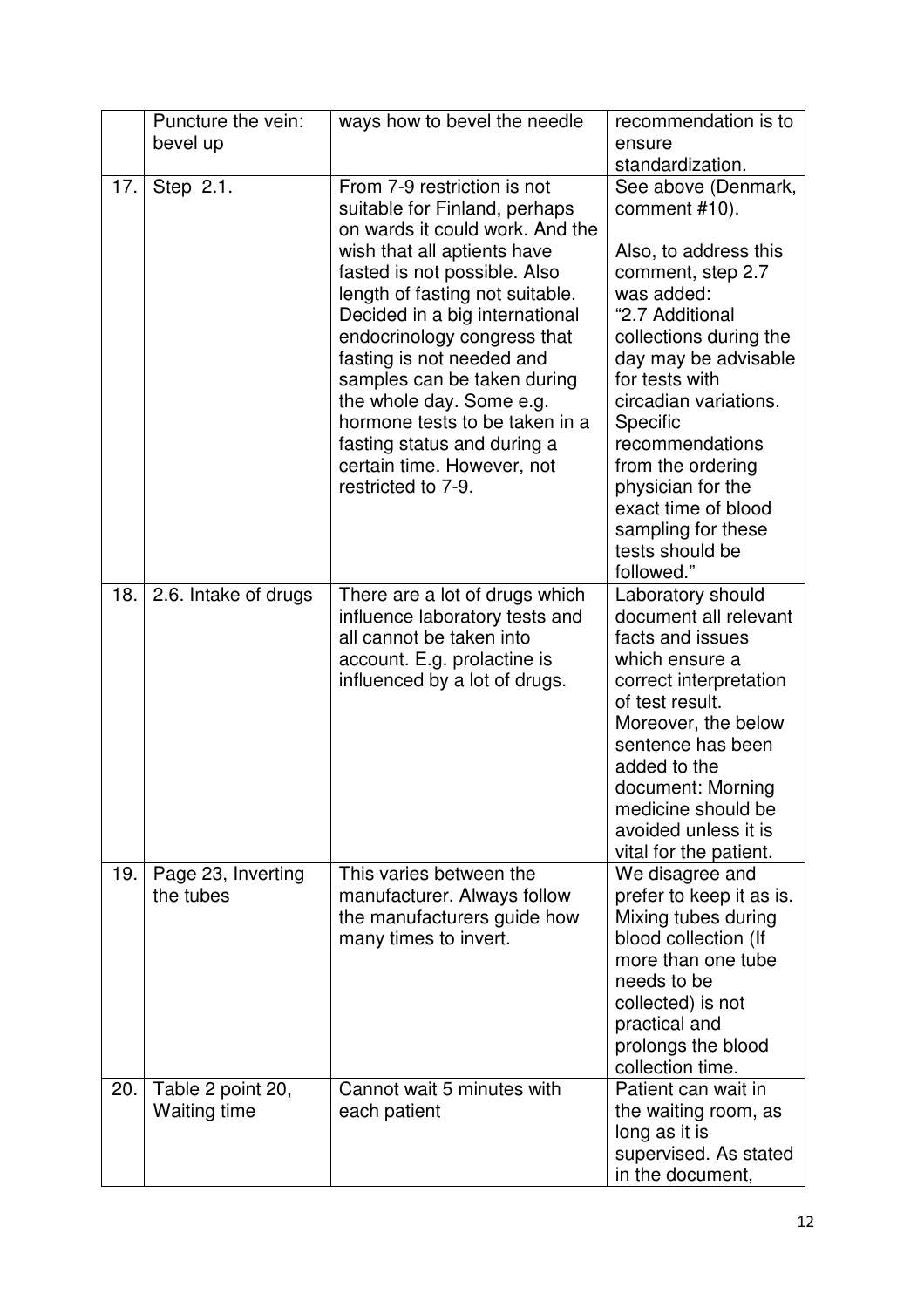|     |            |                                                                                 | there are patients<br>who are afraid of<br>needles or feel<br>discomfort when<br>seeing blood. Such<br>patients, may<br>experience syncope<br>during or immediately<br>after the blood<br>collection. To make<br>sure that patient is<br>well and that no acute<br>complications have<br>occurred, we suggest<br>that a patient is<br>monitored in the<br>blood collection area<br>or waiting room for at<br>least 5 minutes, or<br>longer until the<br>bleeding has<br>stopped. |
|-----|------------|---------------------------------------------------------------------------------|----------------------------------------------------------------------------------------------------------------------------------------------------------------------------------------------------------------------------------------------------------------------------------------------------------------------------------------------------------------------------------------------------------------------------------------------------------------------------------|
| 21. | Page 33    | Add information on ergometry<br>to be taken into account when<br>taking samples | We did not consider<br>this issue.                                                                                                                                                                                                                                                                                                                                                                                                                                               |
| 22. | Page 23-27 | Good that the importance of<br>tube invertion is stressed.                      | Thank you for your<br>positive comments.                                                                                                                                                                                                                                                                                                                                                                                                                                         |

## **4. Germany (German society for Clinical Chemistry and Laboratory Medicine)**

|    | Part of the<br>document   | <b>Comment</b>                                                                                                                                                                                                                                                                                                                                                                                                         | <b>Response to</b><br>comment                                                                                                                                                                                                                                                                                           |
|----|---------------------------|------------------------------------------------------------------------------------------------------------------------------------------------------------------------------------------------------------------------------------------------------------------------------------------------------------------------------------------------------------------------------------------------------------------------|-------------------------------------------------------------------------------------------------------------------------------------------------------------------------------------------------------------------------------------------------------------------------------------------------------------------------|
| 1. | Time of drawing<br>blood. | If we have an elective drawing<br>of blood this fixed time setting<br>(7-9:00) is sometimes possible.<br>But of course there are other<br>situations in a hospital, when<br>blood is needed outside this<br>time setting. This<br>recommendation should apply<br>to these situation also, or?<br>Therefore a differentiation<br>make sense? (e.g.<br>Hepatitisserology or Crea prior<br>to X-Ray?). What do you think? | We have added a<br>step 2.7 to deal with<br>this issue:<br>"Additional collections<br>during the day may<br>be advisable for tests<br>with circadian<br>variations. Specific<br>recommendations<br>from the ordering<br>physician for the<br>exact time of blood<br>sampling for these<br>tests should be<br>followed." |
| 2. | <b>NA</b>                 | Washing hands next to the<br>patient is sometimes not                                                                                                                                                                                                                                                                                                                                                                  | As stated under the<br>Scope of the                                                                                                                                                                                                                                                                                     |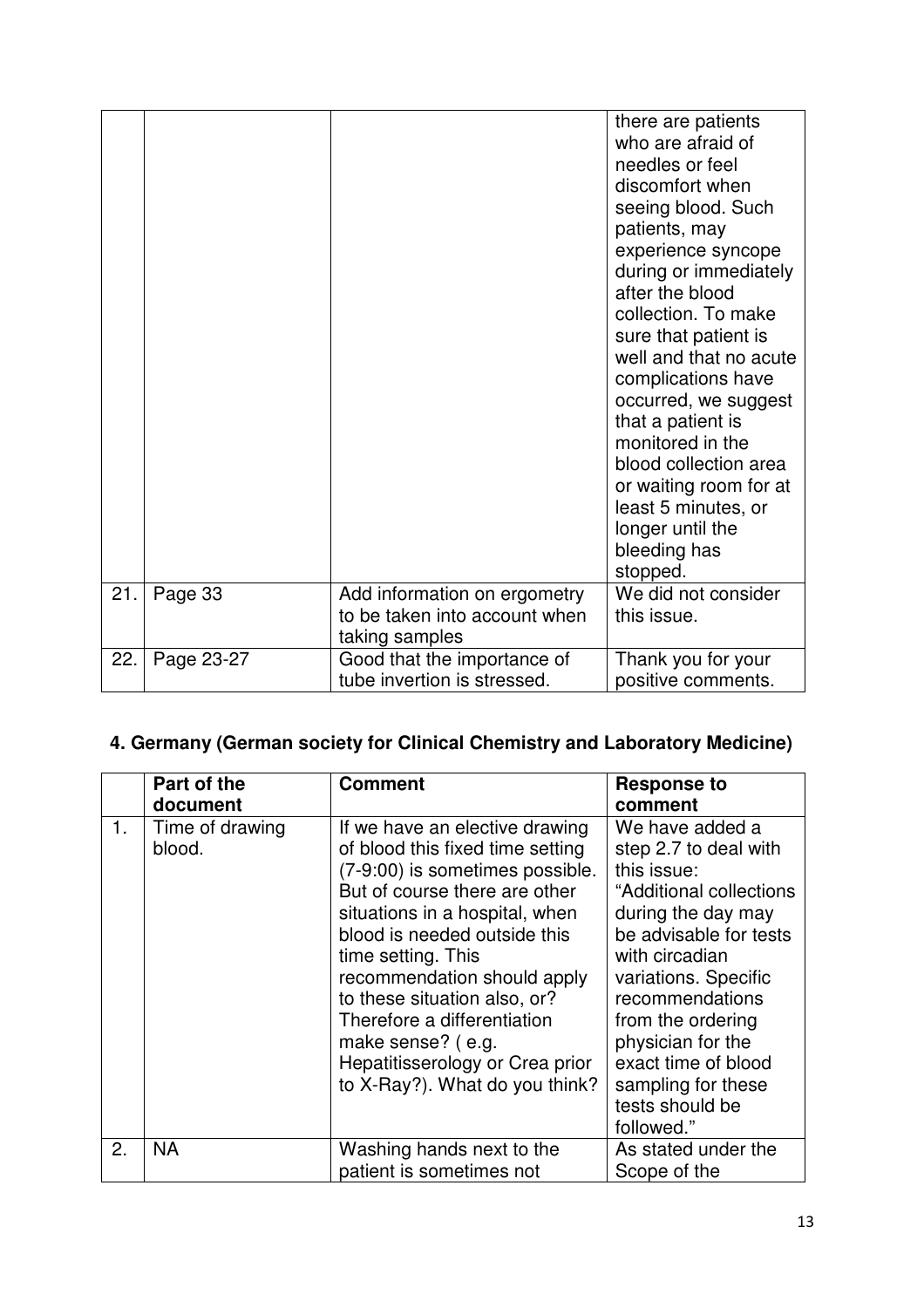|    |           | allowed, just disinfection is<br>mandatory due to some official<br>hygiene guidelines.                                                                                                                                                                                                                                                                                          | guidance (third<br>paragraph), all<br>national rules and<br>recommendations<br>take precedence over<br>this document if they<br>are different in any<br>way.                                                                                                                                                                                                                                                                 |
|----|-----------|---------------------------------------------------------------------------------------------------------------------------------------------------------------------------------------------------------------------------------------------------------------------------------------------------------------------------------------------------------------------------------|------------------------------------------------------------------------------------------------------------------------------------------------------------------------------------------------------------------------------------------------------------------------------------------------------------------------------------------------------------------------------------------------------------------------------|
| 3. | <b>NA</b> | Use of single-use tournique.<br>How big is the effect? If we do<br>not have a problem in our<br>institution with nosocomial<br>infections, would you really<br>recommend it. We just said in<br>the German recommendation,<br>if you want to reduce<br>nosocomial infection<br>considering single-use<br>tourniques is recommended.<br>This point is also an economic<br>issue. | See above (Finland,<br>comment #14).                                                                                                                                                                                                                                                                                                                                                                                         |
| 4. | <b>NA</b> | Patient address should only be<br>used where it is allowed. There<br>several situations where due to<br>confidentiality we are not<br>allowed to get these<br>information.                                                                                                                                                                                                      | As stated under the<br>Scope of the<br>guidance (third<br>paragraph), all<br>national rules and<br>recommendations<br>take precedence over<br>this document if they<br>are different in any<br>way.                                                                                                                                                                                                                          |
| 5. | <b>NA</b> | Name of phlebotomist,<br>additionally it could be<br>necessary, because it is a<br>medical prescription, to know<br>the name of the prescribing<br>doctor.                                                                                                                                                                                                                      | See step 4.3. We<br>recommend that<br>essential information<br>about the sample and<br>the patient must be<br>registered within the<br>laboratory in such a<br>manner that the tube<br>is traceable and<br>unambiguously linked<br>to the patient,<br>collected sample, test<br>request, requestor<br>and phlebotomist.<br>These data also<br>include the identity of<br>a requesting<br>individual and the<br>phlebotomist. |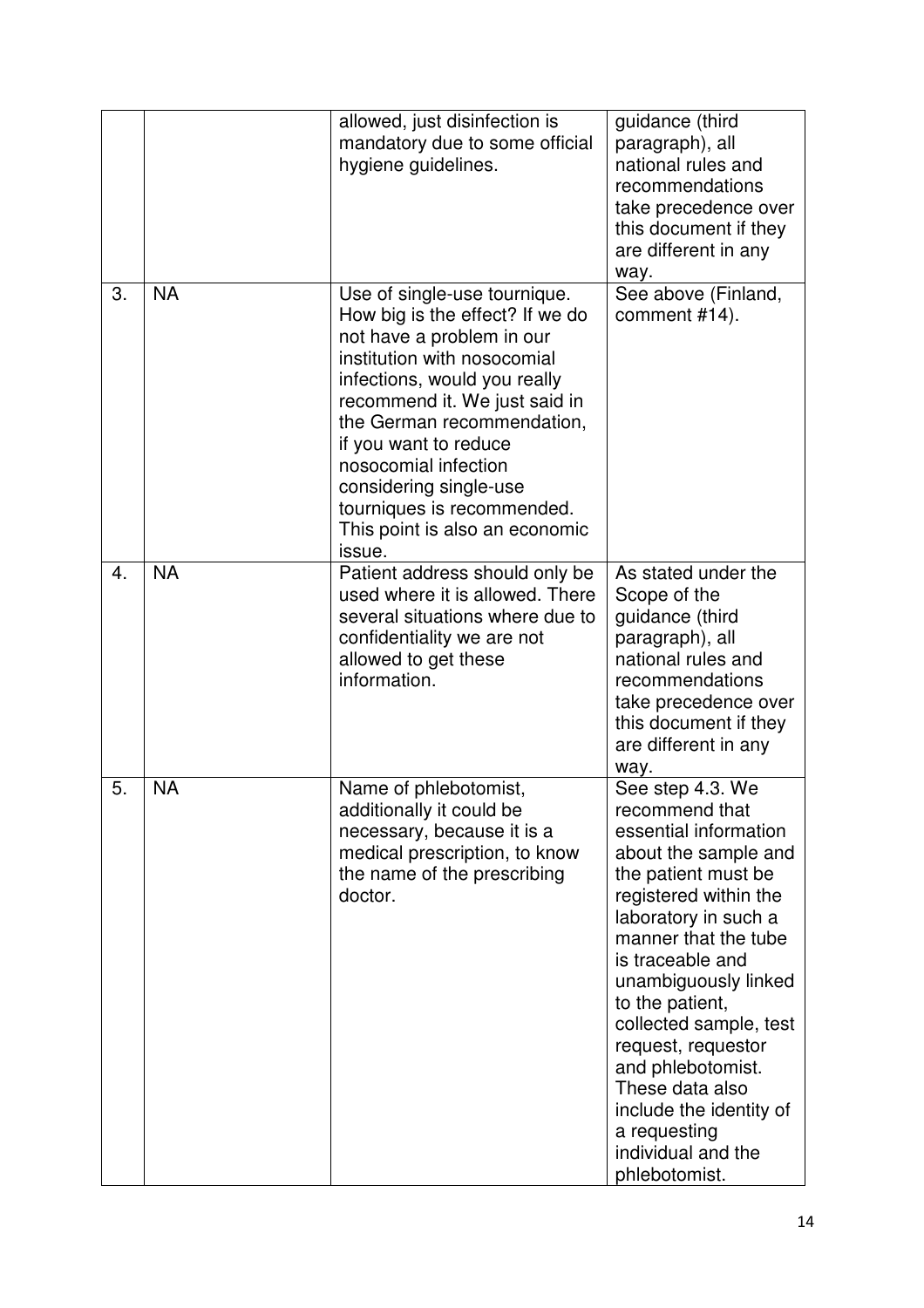| 6. | <b>NA</b> | Again the order of draw is<br>questioned. E.g. as a discard<br>tube a normal serum-tube<br>could be possible. We also<br>weakend the strong order in<br>our German recommendation<br>focusing more on few really "do<br>not do"s. We decided, this is<br>probably more helpful. | <b>EFLM</b> has published<br>a recommendation<br>regarding the order of<br>draw (Cornes M, van<br>Dongen-Lases E,<br>Grankvist K, Ibarz M,<br>Kristensen G, Lippi<br>G, Nybo M, Simundic<br>AM. Order of blood<br>draw: Opinion Paper<br>by the European<br><b>Federation for Clinical</b><br>Chemistry and<br><b>Laboratory Medicine</b><br>(EFLM) Working<br>Group for the<br><b>Preanalytical Phase</b><br>(WG-PRE). Clin<br>Chem Lab Med.<br>2017;55(1):27-31.)<br>and that<br>recommendation is<br>incorporated into this<br>document. We<br>believe that the order<br>of draw should be<br>consistently followed<br>to minimize the risk of<br>sample<br>contamination. We<br>are therefore not in<br>favor of changing it. |
|----|-----------|---------------------------------------------------------------------------------------------------------------------------------------------------------------------------------------------------------------------------------------------------------------------------------|-----------------------------------------------------------------------------------------------------------------------------------------------------------------------------------------------------------------------------------------------------------------------------------------------------------------------------------------------------------------------------------------------------------------------------------------------------------------------------------------------------------------------------------------------------------------------------------------------------------------------------------------------------------------------------------------------------------------------------------|
| 7. | <b>NA</b> | Use of ethanol for disinfection.<br>There are other disinfectants<br>which also could considered<br>(like one member mentioned).                                                                                                                                                | This is correct. We<br>have rephrased it<br>into:<br>"Venepuncture site<br>should be cleaned<br>with 70% ethyl<br>alcohol or any other<br>appropriate<br>disinfectant."                                                                                                                                                                                                                                                                                                                                                                                                                                                                                                                                                           |

### **5. Hungary (Hungarian Society of Laboratory Medicine, HSLM)**

Comments from HSLM the below comments represent the view of 30% of the Hungarian medical laboratories. The comments were summarized and all recommendations of the EFLM recommendation for venous blood sampling were cross-reviewed with the recommendations of the "Hungarian national guideline for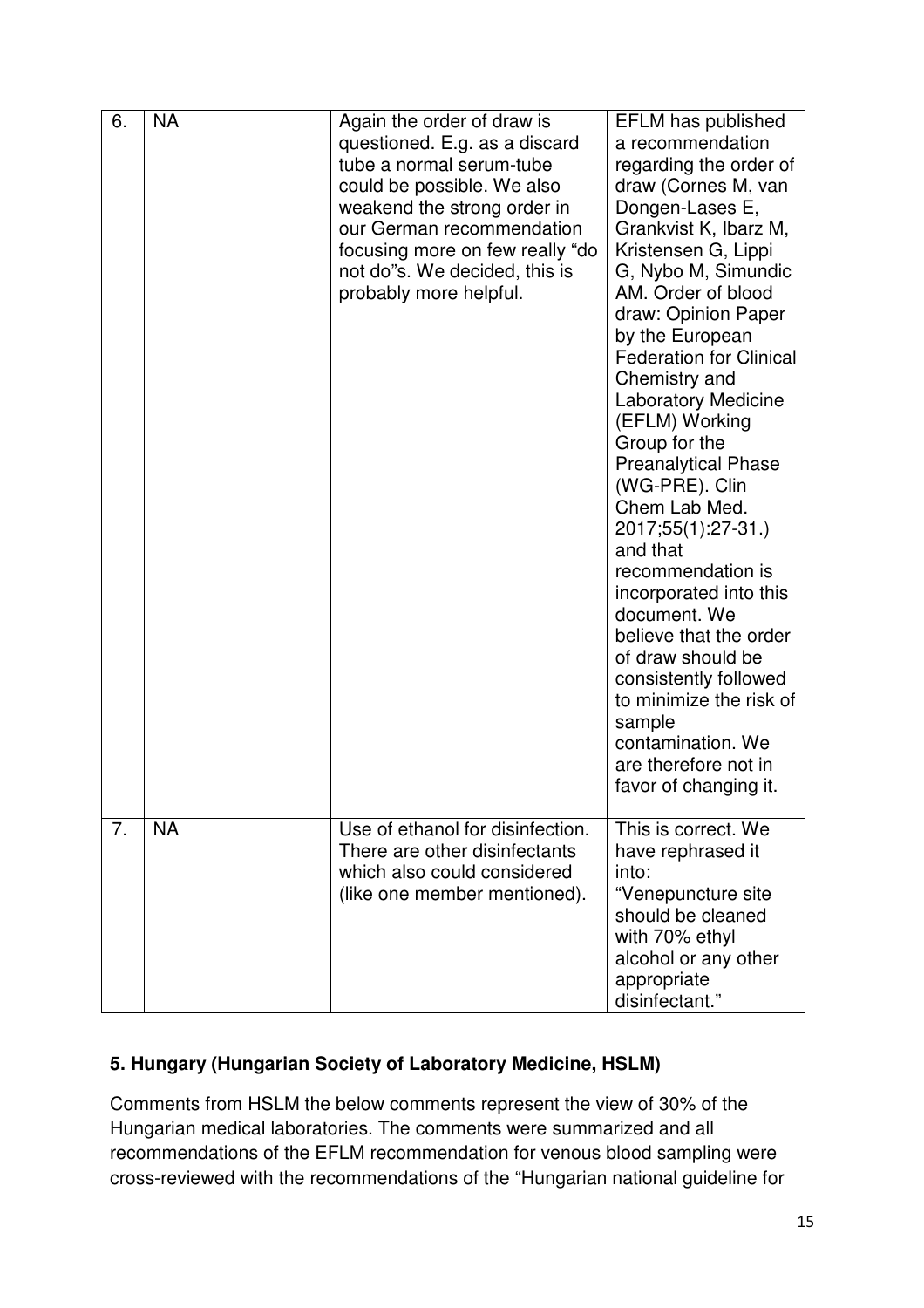preanalytical phase (in force since 20th April 2017 for 5 years) by the Extra-analytical WG of HSLM.

|    | Part of the              | <b>Comment</b>                                                                                                                                                                                                                                                                                                                                                                                                                                                                                                                                                                                                                                                                                                                                                                                                                                                                                                   | <b>Response to</b>                                                                                                                                                                                                                                                                                                                |
|----|--------------------------|------------------------------------------------------------------------------------------------------------------------------------------------------------------------------------------------------------------------------------------------------------------------------------------------------------------------------------------------------------------------------------------------------------------------------------------------------------------------------------------------------------------------------------------------------------------------------------------------------------------------------------------------------------------------------------------------------------------------------------------------------------------------------------------------------------------------------------------------------------------------------------------------------------------|-----------------------------------------------------------------------------------------------------------------------------------------------------------------------------------------------------------------------------------------------------------------------------------------------------------------------------------|
|    | document                 |                                                                                                                                                                                                                                                                                                                                                                                                                                                                                                                                                                                                                                                                                                                                                                                                                                                                                                                  | comment                                                                                                                                                                                                                                                                                                                           |
| 1. | Scope of the<br>guidance | 84% of the responding<br>Hungarian laboratories<br>indicated that the EFLM<br>guideline should<br>contain specific<br>recommendations for catheter<br>blood collection, like the<br>Hungarian national guideline<br>on preanalytical phase uses<br>recommendations from CLSI<br>$H21-A5$ :<br>Collection of the blood through<br>lines previously flushed with<br>heparin should be avoided,<br>if possible. If the blood must be<br>drawn through a vascular<br>access device (VAD), possible<br>heparin contamination and<br>specimen dilution should be<br>considered. In this case the<br>line<br>should be flushed with 5 mL of<br>saline and the first 5 mL of<br>blood or six dead space<br>volumes of the VAD discarded.<br>If blood is obtained from a<br>normal saline lock (a cappedoff<br>intravenous port), two dead<br>space volumes of the catheter<br>and extension set should be<br>discarded." | As stated under the<br>Scope of the<br>guidance, catheter<br>collection is out of the<br>scope of this<br>document. EFLM<br>WG-PRE is currently<br>working on another<br>document specifically<br>aimed to provide<br>guidance for catheter<br>collections.                                                                       |
| 2. | Patient position         | 86% of the responding<br>Hungarian laboratories<br>indicated that these<br>recommendations of<br>EFLM guideline are not<br>feasible and in their<br>phlebotomy sites are non-<br>implementable. In<br>addition, 8% of respondents<br>found it realistic exclusively in<br>inpatient service.<br>The Extra-analytical WG of<br>HSLM suggests that these<br>recommendations should be                                                                                                                                                                                                                                                                                                                                                                                                                                                                                                                              | Change of the patient<br>position may have a<br>substantial effect on<br>test results. However,<br>we understand that<br>this requirement may<br>be difficult to meet.<br>For this reason, we<br>have modified the<br>sentence into:<br>"Therefore, the<br>patient should ideally<br>not change his/her<br>position within 15 min |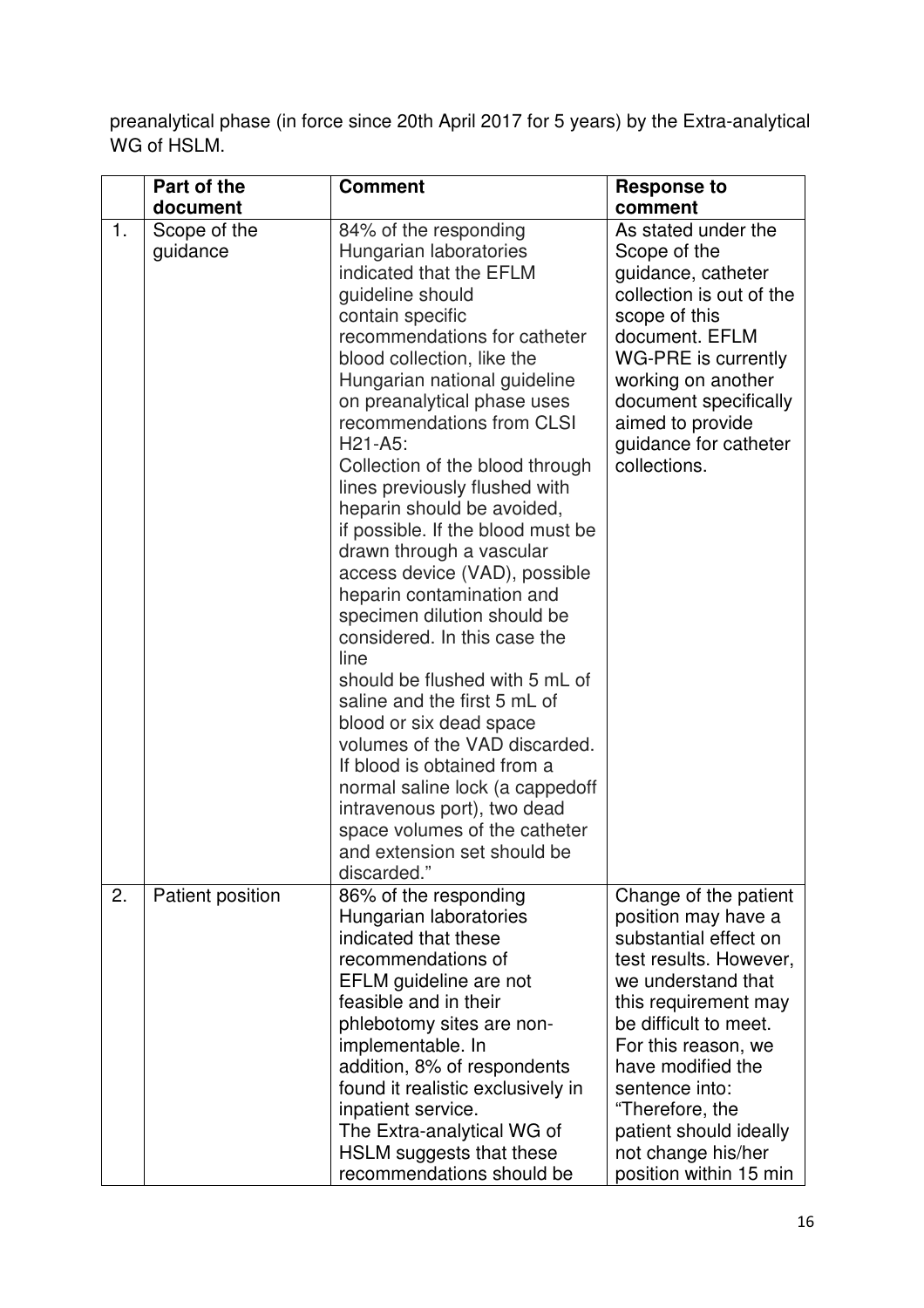|    |                                                                                | deleted from EFLM guideline if<br>EFLM wants to implement the<br>guideline in all EFLM                                                                                                                                                                                                                                                                                                                                                                                                                                                                                                                                                                                                                                                                          | prior to blood<br>sampling."                                                                                                       |
|----|--------------------------------------------------------------------------------|-----------------------------------------------------------------------------------------------------------------------------------------------------------------------------------------------------------------------------------------------------------------------------------------------------------------------------------------------------------------------------------------------------------------------------------------------------------------------------------------------------------------------------------------------------------------------------------------------------------------------------------------------------------------------------------------------------------------------------------------------------------------|------------------------------------------------------------------------------------------------------------------------------------|
|    |                                                                                | member countries.                                                                                                                                                                                                                                                                                                                                                                                                                                                                                                                                                                                                                                                                                                                                               |                                                                                                                                    |
| 3. | Step 2.2                                                                       | 90% of the responding<br>Hungarian laboratories<br>suggested that the EFLM<br>guideline should<br>be supplemented with a list of<br>references describing the<br>existing evidence on the fact<br>that<br>fasting sample is not required.                                                                                                                                                                                                                                                                                                                                                                                                                                                                                                                       | We also agree that<br>such list would be<br>useful, but the<br>production of such list<br>was out of the scope<br>of this project. |
| 4. | step 6.3                                                                       | 100% of the responding<br>Hungarian laboratories<br>indicated that this<br>recommendation is too<br>general and unfeasible. The<br>recommendation represents<br>significant extra economical<br>burden on healthcare<br>institutions. Therefore this<br>recommendation should be<br>more specific<br>in that sense which patient<br>populations represent<br>significant risk. In addition,<br><b>EFLM</b><br>guideline should provide<br>evidence on the degree of the<br>increased risk of infection and<br>cross contamination when not<br>disposable tourniquets are<br>used in these specific<br>populations. Otherwise this<br>recommendation should be<br>deleted from the EFLM<br>guideline,<br>because will make the<br>recommendation difficult if at | See above (Finland,<br>comment #14)                                                                                                |
| 5. | Step 14, Remove                                                                | all to implement.<br>We fully agree with this                                                                                                                                                                                                                                                                                                                                                                                                                                                                                                                                                                                                                                                                                                                   | Thank you for your                                                                                                                 |
|    | the needle from the<br>vein and ensure the<br>safety mechanism is<br>activated | recommendation. Though the<br>recommendation will cause<br>extra<br>financial burden in many<br>healthcare institutions, but the<br>safety-benefit is clear and it will<br>make decision-making for<br>FEOs easier, who can refer to                                                                                                                                                                                                                                                                                                                                                                                                                                                                                                                            | positive comments.                                                                                                                 |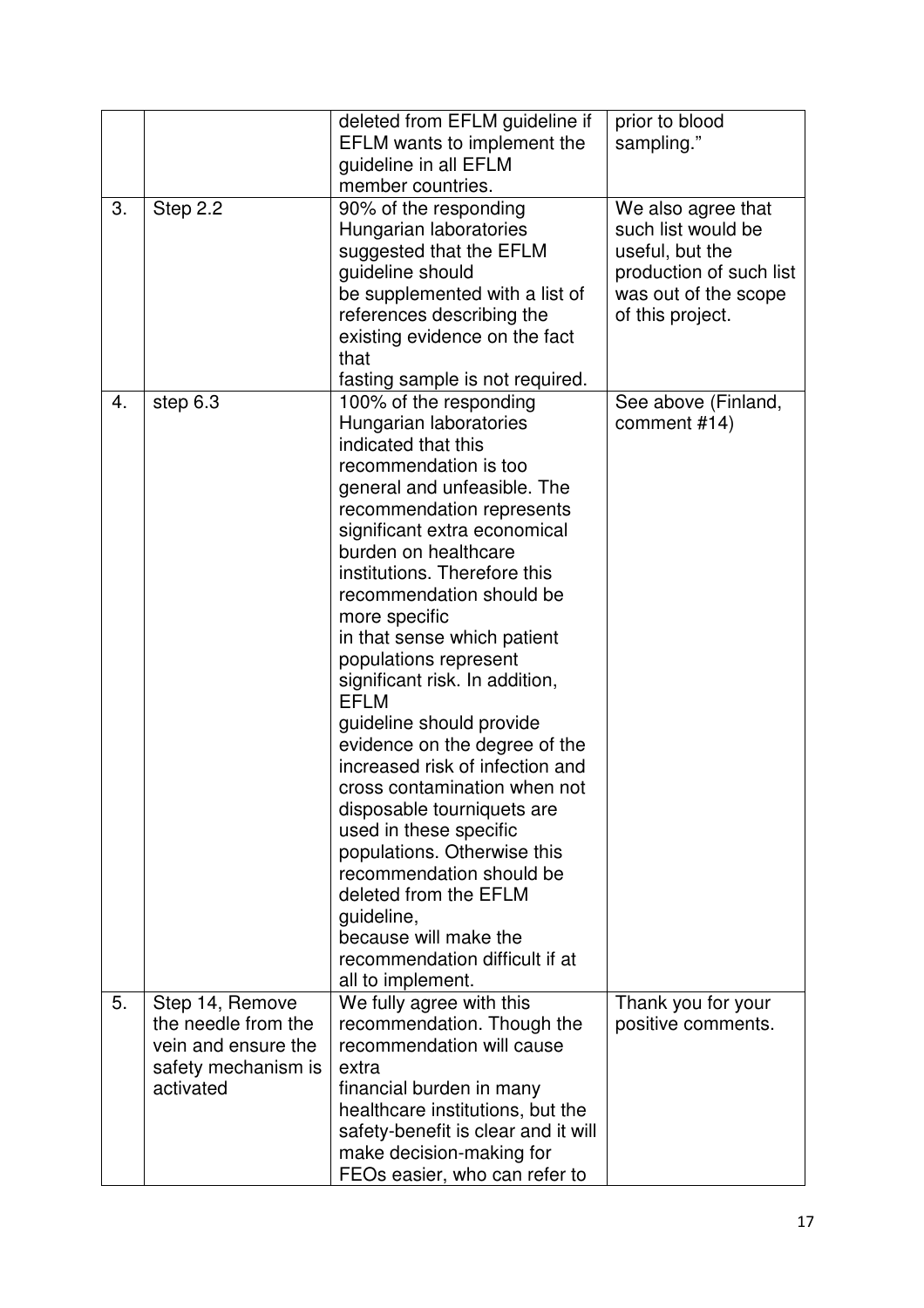|    |                           | this recommendation and gain<br>more safety for their employee<br>and "blame" the extra cost on<br>the international guideline.                                                                                                                                                                                                     |                                                                                                                                                                                                                                      |
|----|---------------------------|-------------------------------------------------------------------------------------------------------------------------------------------------------------------------------------------------------------------------------------------------------------------------------------------------------------------------------------|--------------------------------------------------------------------------------------------------------------------------------------------------------------------------------------------------------------------------------------|
| 6. | Post-sampling, step<br>20 | What do we mean under<br>"blood collection facility"?.<br>Keeping patients in the blood<br>collection room for 5 minutes<br>after blood drawing is not<br>realistic. Patients might be<br>asked<br>to wait in the waiting room until<br>the bleeding has stopped, but<br>in a big outpatient service it<br>is also hardly feasible. | We agree and have<br>rephrased the<br>sentence into: "we<br>suggest that a patient<br>is monitored in the<br>blood collection area<br>or waiting room for at<br>least 5 minutes, or<br>longer until the<br>bleeding has<br>stopped." |

# **6. Iceland (Icelandic Society of Laboratory Medicine)**

|    | Part of the | <b>Comment</b>                                                                                                                                                                                                                                                                                                                                                                                         | <b>Response to</b>                  |
|----|-------------|--------------------------------------------------------------------------------------------------------------------------------------------------------------------------------------------------------------------------------------------------------------------------------------------------------------------------------------------------------------------------------------------------------|-------------------------------------|
|    | document    |                                                                                                                                                                                                                                                                                                                                                                                                        | comment                             |
| 1. | Page 9:     | We do label the blood<br>collection tubes in the<br>presence of the patient but<br>prefer to label the tubes after<br>the blood has been drawn<br>rather than before. This is<br>because in case a sampling<br>goes wrong for example if a<br>tube does not fill properly we<br>need not pluck the labels off<br>the tubes again.                                                                      | See above (Finland,<br>comment #6). |
| 2. | Page 10:    | Impractical to limit blood<br>collections to only morning<br>samplings (7-9 am). Our<br>outpatient phlebotomy service<br>is open from 08:00-16:00.<br>Fasting requirements are<br>extensive. Would be helpful to<br>have a list of analytes that<br>require fasting or a list of<br>analytes where there is<br>evidence that fasting is not<br>required. We only ask about<br>fasting when samples are | See above (Hungary,<br>comment #3). |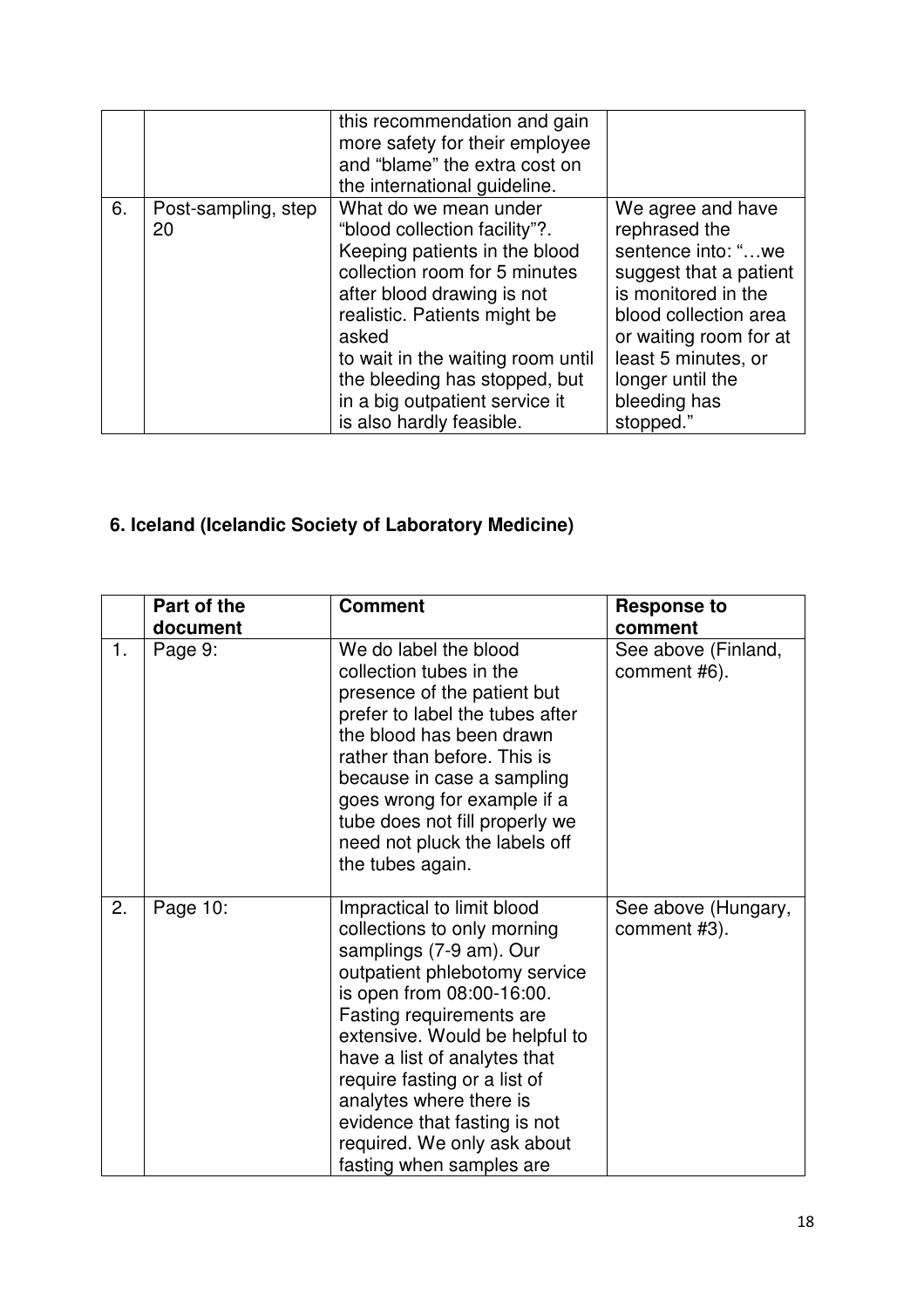|    |                    | being collected for analytes<br>known to be affected by fasting<br>status.                                                                                                                                                                                     |                                                                                                                                                                                                                                                                                                                                                                                  |
|----|--------------------|----------------------------------------------------------------------------------------------------------------------------------------------------------------------------------------------------------------------------------------------------------------|----------------------------------------------------------------------------------------------------------------------------------------------------------------------------------------------------------------------------------------------------------------------------------------------------------------------------------------------------------------------------------|
| 3. | Page 11: Step 3.1: | " may contain pictures with<br>relaxing landscapes". Isn't this<br>to detailed recommendation?                                                                                                                                                                 | We believe that it<br>may help relax<br>patients. We prefer to<br>keep it.                                                                                                                                                                                                                                                                                                       |
| 4. | Page 14:           | We recommend using gloves<br>but it is not mandatory.                                                                                                                                                                                                          | As stated under the<br>Scope of the<br>guidance (third<br>paragraph), all<br>national rules and<br>recommendations<br>take precedence over<br>this document if they<br>are different in any<br>way.                                                                                                                                                                              |
| 5. | Page 15:           | We believe that giving up<br>tourniquet use may prove to be<br>difficult in practice.                                                                                                                                                                          | See above (Finland,<br>comment #14)                                                                                                                                                                                                                                                                                                                                              |
| 6. | Page 18:           | 7.3: Shouldn't "indurated" be<br>"indured".                                                                                                                                                                                                                    | The entire step has<br>been rewritten into:<br>7.3 Do not collect<br>blood from previously<br>placed peripheral<br>venous catheters,<br>hardened veins,<br>artero-venous shunt,<br>from the sites of<br>haematoma,<br>inflammation or<br>swelling and from an<br>arm with a vascular<br>graft should be<br>avoided paretic arms<br>or arms with<br>lymphatic drain<br>disorders. |
| 7. | Page 19: 9.3:      | We would recommend that<br>instead of saying that at least<br>one-fourth of the needle should<br>be inserted into the vein it<br>should be stated that so and so<br>many cm or mm should be<br>inserted, because not all<br>needles are of the same<br>length. | Done. The entire step<br>9.3 has been<br>rewritten into:<br>Insert the needle<br>longitudinally into the<br>vessel with<br>determination and<br>prudence at an<br>approximatelly 5-30<br>degree angle<br>depending on the                                                                                                                                                        |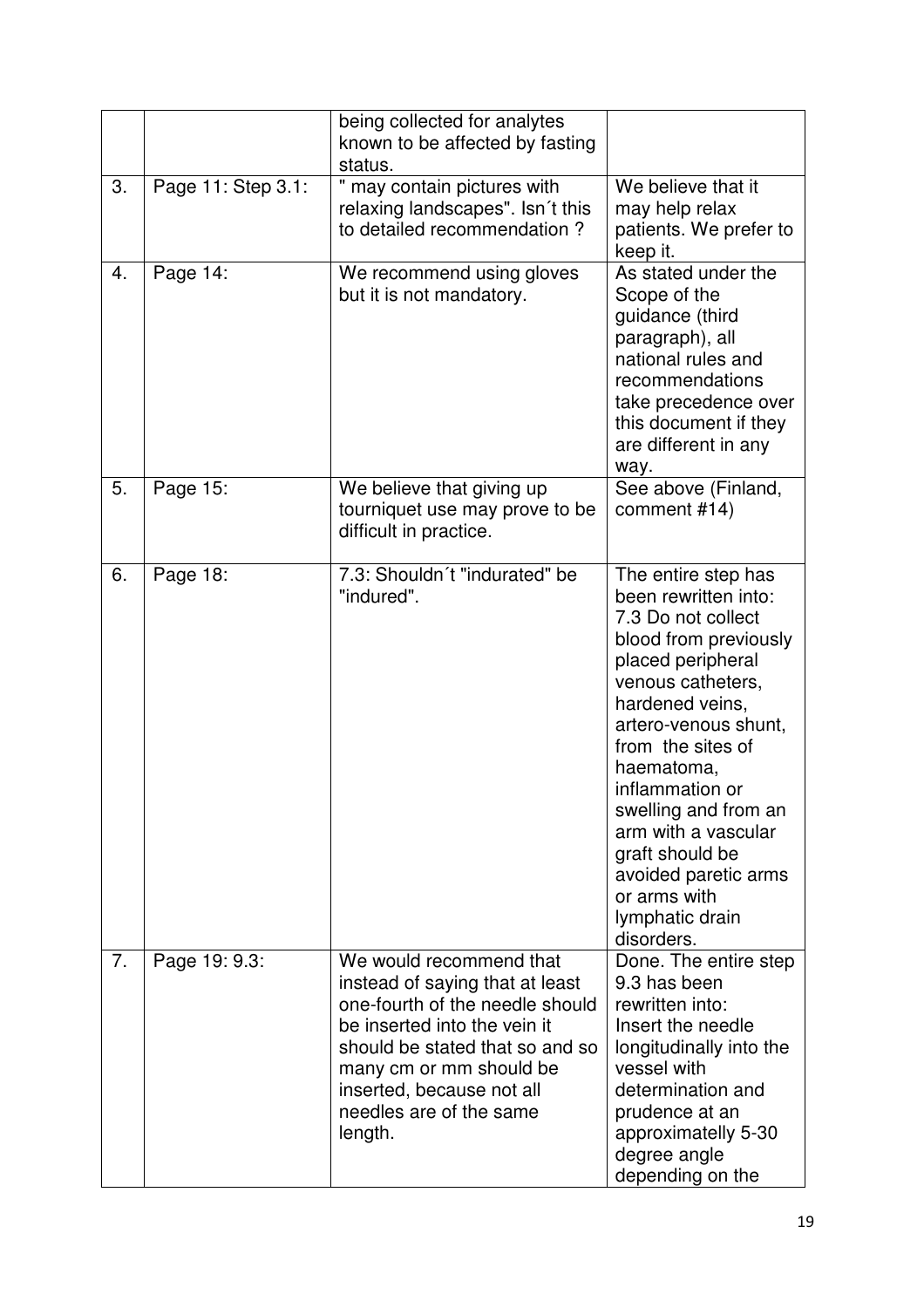|  | vein's depth so that at |
|--|-------------------------|
|  | least 0.5 cm of the     |
|  | needle is inserted into |
|  | the vessel.             |

#### **7. Norway (Norwegian Society of Medical Biochemistry)**

We have received comment from three laboratories, and the comments are attached below. In summary, all approve the EFLM Recommendation for venous blood sampling. There are some diverging opinions on some of the suggested issues, like the recommendation for blood sampling between 07 to 09 in the morning after 12 hours of fasting, the recommendation for disinfection of the puncture site and the recommendation for patient positioning. Please see the various comments below.

|                | Part of the | <b>Comment</b>                                                                                                                                                                                                                                           | <b>Response to</b>                                                                                                                                                                                                                                                                                                                                                                                                                                                                                                                                                                    |
|----------------|-------------|----------------------------------------------------------------------------------------------------------------------------------------------------------------------------------------------------------------------------------------------------------|---------------------------------------------------------------------------------------------------------------------------------------------------------------------------------------------------------------------------------------------------------------------------------------------------------------------------------------------------------------------------------------------------------------------------------------------------------------------------------------------------------------------------------------------------------------------------------------|
|                | document    |                                                                                                                                                                                                                                                          | comment                                                                                                                                                                                                                                                                                                                                                                                                                                                                                                                                                                               |
| $\mathbf{1}$ . | <b>NA</b>   | Preanalytic Resource Center at<br><b>Haukeland University Hospital</b><br>in Bergen believes that the<br>overall impression of the<br>document is positive. It's a<br>solid and well-written<br>document. It may be shortened<br>at certain points.      | Thank you for your<br>positive comments.<br>Our aim was to<br>provide an<br>informative<br>recommendation, as<br>detailed as possible.                                                                                                                                                                                                                                                                                                                                                                                                                                                |
| 2.             | <b>NA</b>   | Many good practices are<br>suggested, but not everything<br>is practically feasible. The<br>document may fit better with<br>outpatient sampling because it<br>focuses less on the challenges<br>of blood sampling of inpatient<br>patients at hospitals. | We agree, challenges<br>of blood sampling in<br>inpatients are bigger<br>than in outpatients.<br>However, as stated<br>under the Scope of<br>the document, this<br>document covers all<br>steps of the venous<br>blood collection<br>procedure for in- and<br>outpatients. The<br>outpatient blood<br>collection differs<br>mostly in the patient<br>preparation, patient<br>position and physical<br>activity prior to blood<br>sampling. These<br>issues are covered in<br>the respective parts<br>of the manuscript.<br>The rest of the<br>document applies<br>equally for in- and |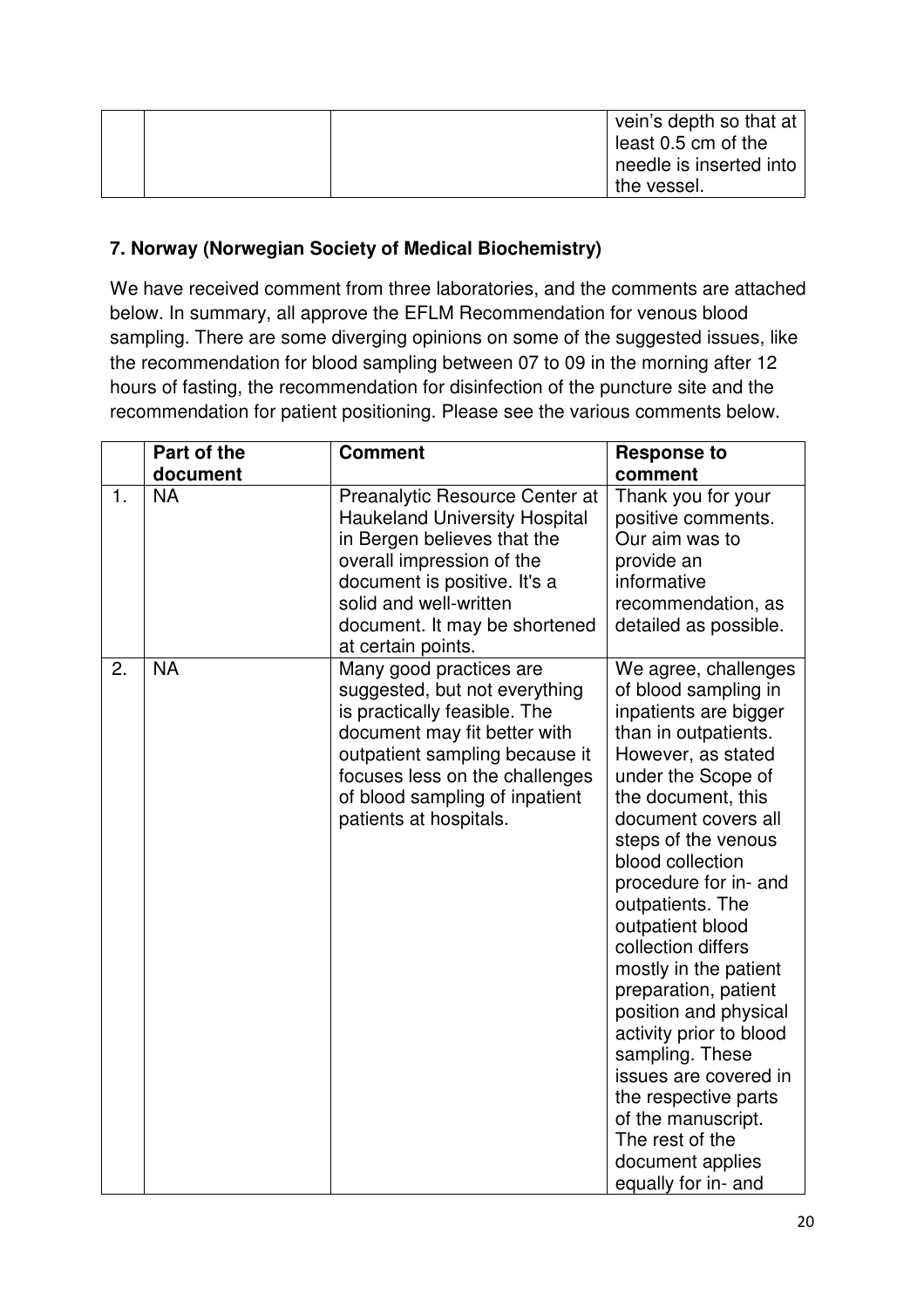|    |                      |                                                                                                                                                                                                                                                                                                                                                                                 | outpatients.                                                                                                                                                                                                                                                                                                                                                   |
|----|----------------------|---------------------------------------------------------------------------------------------------------------------------------------------------------------------------------------------------------------------------------------------------------------------------------------------------------------------------------------------------------------------------------|----------------------------------------------------------------------------------------------------------------------------------------------------------------------------------------------------------------------------------------------------------------------------------------------------------------------------------------------------------------|
| 3. | Table 1, page 36-38  | The graduation (page 36-38)<br>may be difficult to understand,<br>and to some extent it also may<br>be discussed. It is possible that<br>the rating confuses more than<br>it benefits. One possibility is<br>that the authors draw the<br>grading out of the actual text,<br>and that table 2 page 39 may<br>contain a more detailed<br>explanation of the different<br>grades. | Grading<br>recommendations<br>used in the evaluation<br>of available evidence<br>are presented in<br>Table 1. Also, for all<br>interested in learning<br>more about this<br>procedure, we have<br>in the document<br>provided a link to the<br>on-line reading<br>resource.                                                                                    |
| 4. | Page 8:              | About a change in patient<br>position. We do not have the<br>opportunity to comment in the<br>lab data system for any change<br>in patient position. This may<br>also fill up our patient data<br>system, and clinicians do not<br>want this information.                                                                                                                       | The information about<br>the change of the<br>patient position is as<br>important as the<br>information about e.g.<br>hemolysis and any<br>other preanalytical<br>source of variation.<br>Providing information<br>about possible effects<br>of some preanalytical<br>sources of variation is<br>essential for the<br>proper interpretation<br>of the results. |
| 5. | Page 9, Section 1.3: | We are required to identify the<br>patient with both the name,<br>date of birth and the national<br>identification number for<br>Norwegian citizens.                                                                                                                                                                                                                            | As stated under the<br>Scope of the<br>guidance (third<br>paragraph), all<br>national rules and<br>recommendations<br>take precedence over<br>this document if they<br>are different in any<br>way.                                                                                                                                                            |
| 6. | Page 9, Section 1.3: | Maybe section 1.1 - 1.4 should<br>have 1A graduation?                                                                                                                                                                                                                                                                                                                           | Recommendations<br>1.1-1.4 are grade $1C$<br>recommendations.<br>1C is a strong<br>recommendation. The<br>evidence base<br>supporting the<br>recommendation is,<br>however, of low<br>quality.                                                                                                                                                                 |
| 7. | Page 10, Section     | In a hospital the blood samples                                                                                                                                                                                                                                                                                                                                                 | This is correct. To                                                                                                                                                                                                                                                                                                                                            |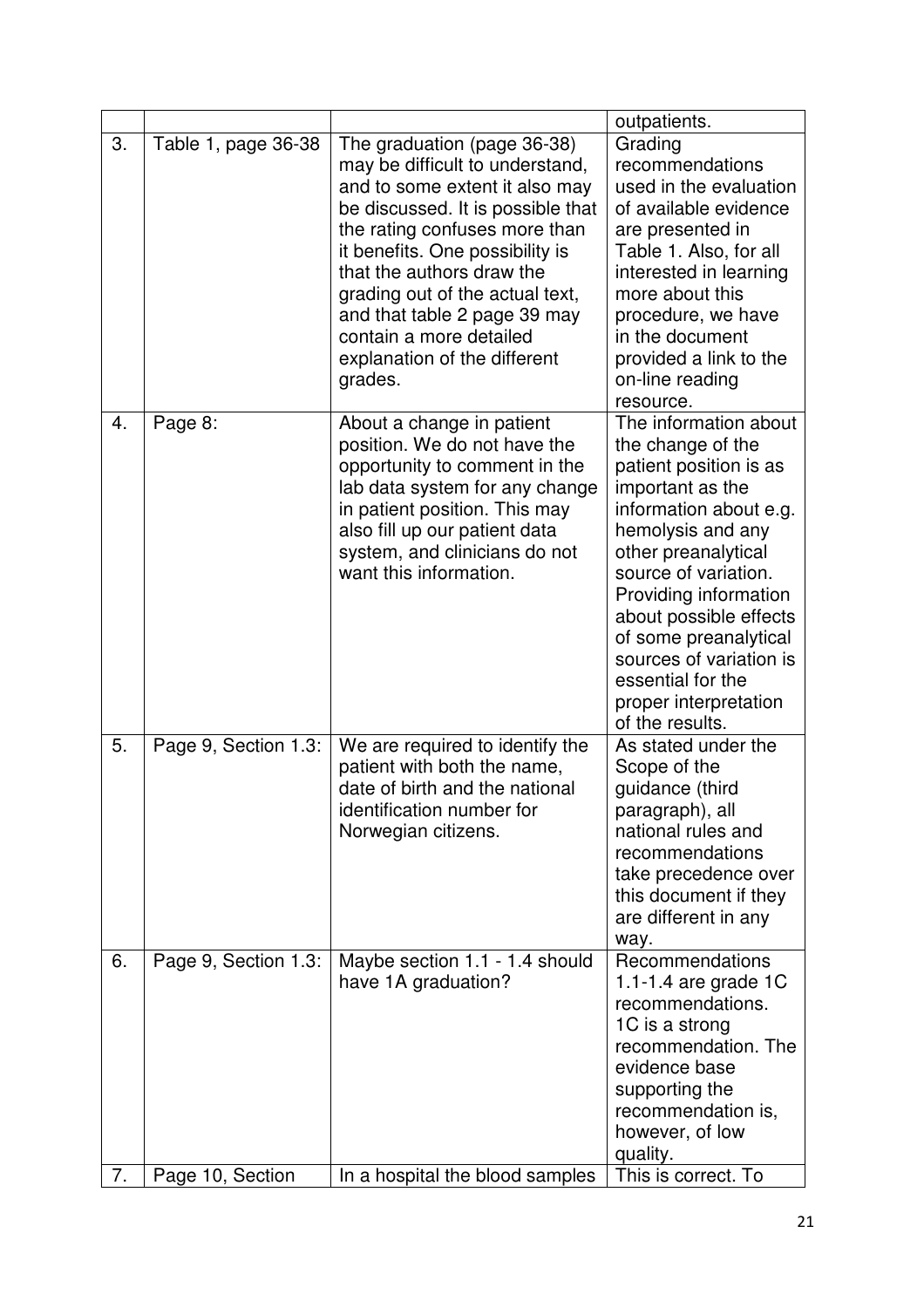|     | 2.2:                              | are taken 24 hours a day.                                                                                                                                                                                                                                                                    | acknowledge this, we<br>have added<br>additional sentence:<br>"2.7 Additional<br>collections during the<br>day may be advisable<br>for tests with<br>circadian variations.<br>Specific<br>recommendations<br>from the ordering<br>physician for the<br>exact time of blood<br>sampling for these<br>tests should be<br>followed." |
|-----|-----------------------------------|----------------------------------------------------------------------------------------------------------------------------------------------------------------------------------------------------------------------------------------------------------------------------------------------|-----------------------------------------------------------------------------------------------------------------------------------------------------------------------------------------------------------------------------------------------------------------------------------------------------------------------------------|
| 8.  | Page 10, section<br>2.3:          | Normally we are not checking<br>whether the patient is fasting or<br>not.                                                                                                                                                                                                                    | We recommend that<br>this is done always.                                                                                                                                                                                                                                                                                         |
| 9.  | Page 10, Section<br>2.6:          | Consequences of food intake,<br>physical activity etc. is taken<br>into account in research<br>projects, but not in daily<br>sampling routine. The<br>clinicians do not want this<br>information. This sort of<br>information would also fill up<br>our patient data system.                 | See above (Norway,<br>comment #4).                                                                                                                                                                                                                                                                                                |
| 10. | Page 11, Step 3:                  | This section focuses mostly on<br>blood sampling in an outpatient<br>clinic and not in a hospitalized<br>ward with bedridden patients. It<br>may be pointed out in the<br>heading (step 3).                                                                                                  | Done.                                                                                                                                                                                                                                                                                                                             |
| 11. | Page 14, Section<br>4.4:          | We require the patient's full<br>name, date of birth and the<br>national identification number<br>for Norwegian citizens. Only<br>the name and date of birth is<br>not good enough.                                                                                                          | See above (Norway,<br>comment #5).                                                                                                                                                                                                                                                                                                |
| 12. | Page 14, sections<br>5.1 and 5.2: | We do not recommend using<br>gloves during blood sampling.<br>We believe that is<br>unnecessary. We follow the<br>same procedure as other<br>healthcare practitioners are<br>performing towards the<br>patients, cleaning the hands<br>with water and soap or<br>alcohol/disinfection fluid, | As stated under the<br>Scope of the<br>guidance (third<br>paragraph), all<br>national rules and<br>recommendations<br>take precedence over<br>this document if they<br>are different in any<br>way.                                                                                                                               |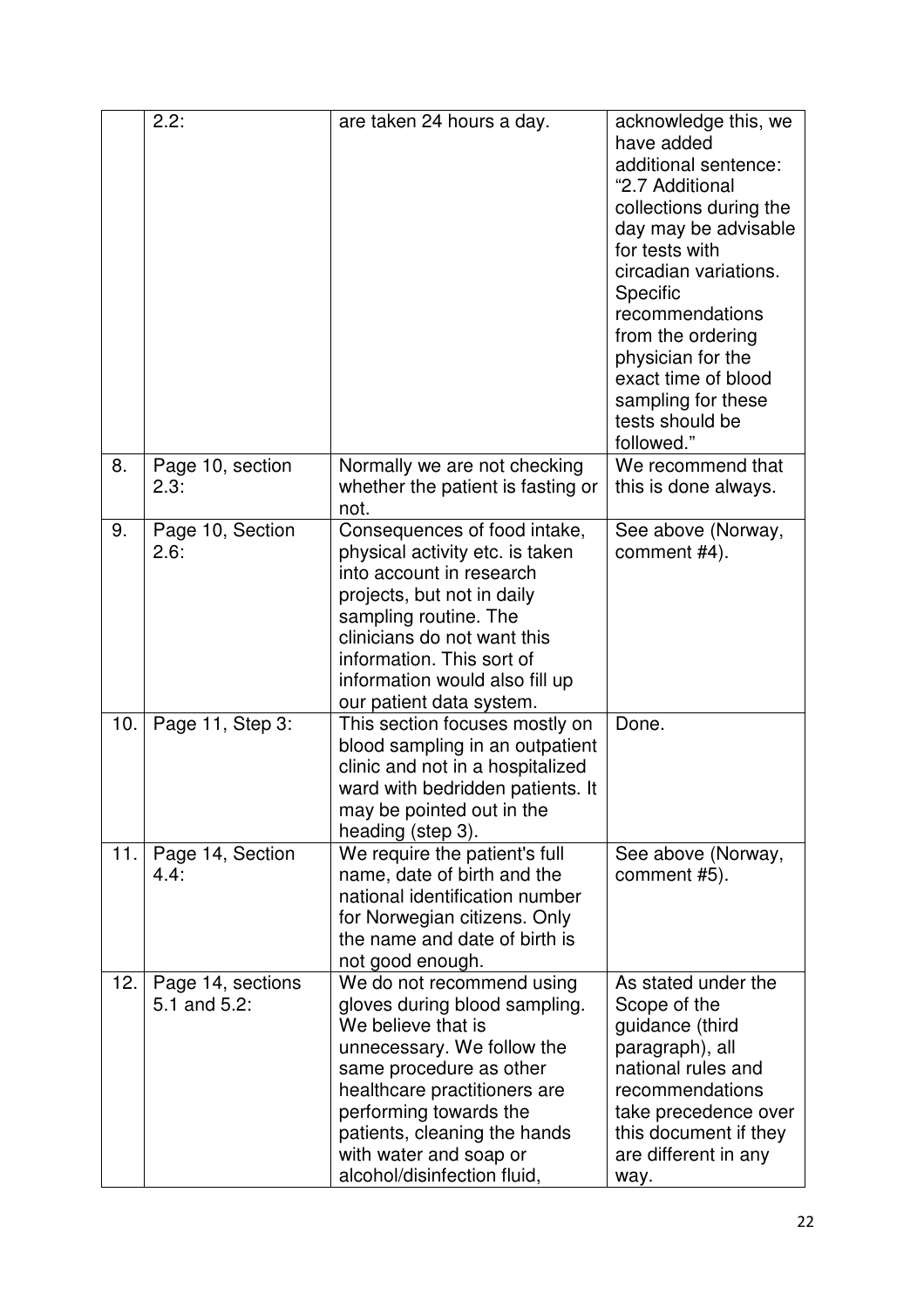|     |          | before touching the patient.<br>We recommend gloves if the<br>patient is infectious or if the<br>biomedical laboratory scientist<br>has wounds or eczema on<br>his/her hand. It becomes very<br>inconvenient in a ward to wash<br>hands in front of the patient.<br>We do not use sterile gloves<br>during sampling for blood<br>culture, but the finger used to<br>palpate the blood vessels is<br>disinfected.<br>It is desirable to reduce the<br>consumption of plastic, and<br>also for that reason we should<br>not introduce to use more<br>gloves when it is not strictly<br>necessary.<br>However, the biomedical<br>laboratory scientist is not<br>allowed to use watch or<br>wedding ring during the<br>sampling.                                                                      |                                                                                                                                                                                                                                                                                                                                                                        |
|-----|----------|---------------------------------------------------------------------------------------------------------------------------------------------------------------------------------------------------------------------------------------------------------------------------------------------------------------------------------------------------------------------------------------------------------------------------------------------------------------------------------------------------------------------------------------------------------------------------------------------------------------------------------------------------------------------------------------------------------------------------------------------------------------------------------------------------|------------------------------------------------------------------------------------------------------------------------------------------------------------------------------------------------------------------------------------------------------------------------------------------------------------------------------------------------------------------------|
| 13. | Page 15: | We believe that tourniquet<br>should be used. If we should<br>introduce a routine that<br>tourniquet is to be avoided,<br>then the sampling will take<br>much more time and it will<br>probably become a lot more<br>problems in filling the tubes.<br>This is unpleasant for the<br>patient, and will also give bad<br>quality for the tests, and in<br>addition also be very time-<br>consuming.<br>Our experience in using "Vein<br>Illumination Device" is not very<br>good, and our experience is<br>that it cannot replace a good<br>biomedical laboratory scientist<br>in blood sampling. If this<br>instrument is recommended<br>instead of using a tourniquet,<br>we disagree. In patients with<br>difficult sampling and where<br>frequently blood tests are<br>needed a central venous | A skilled phlebotomist<br>can in most patients<br>find a vein and<br>successfully collect<br>blood without a<br>tourniquet.<br>Nevertheless, we do<br>not discourage the<br>use of tourniquet. We<br>just state that they<br>are used only when<br>necessary. It is OK to<br>use them, but it is<br>even better not to use<br>them (to minimize the<br>venous stasis). |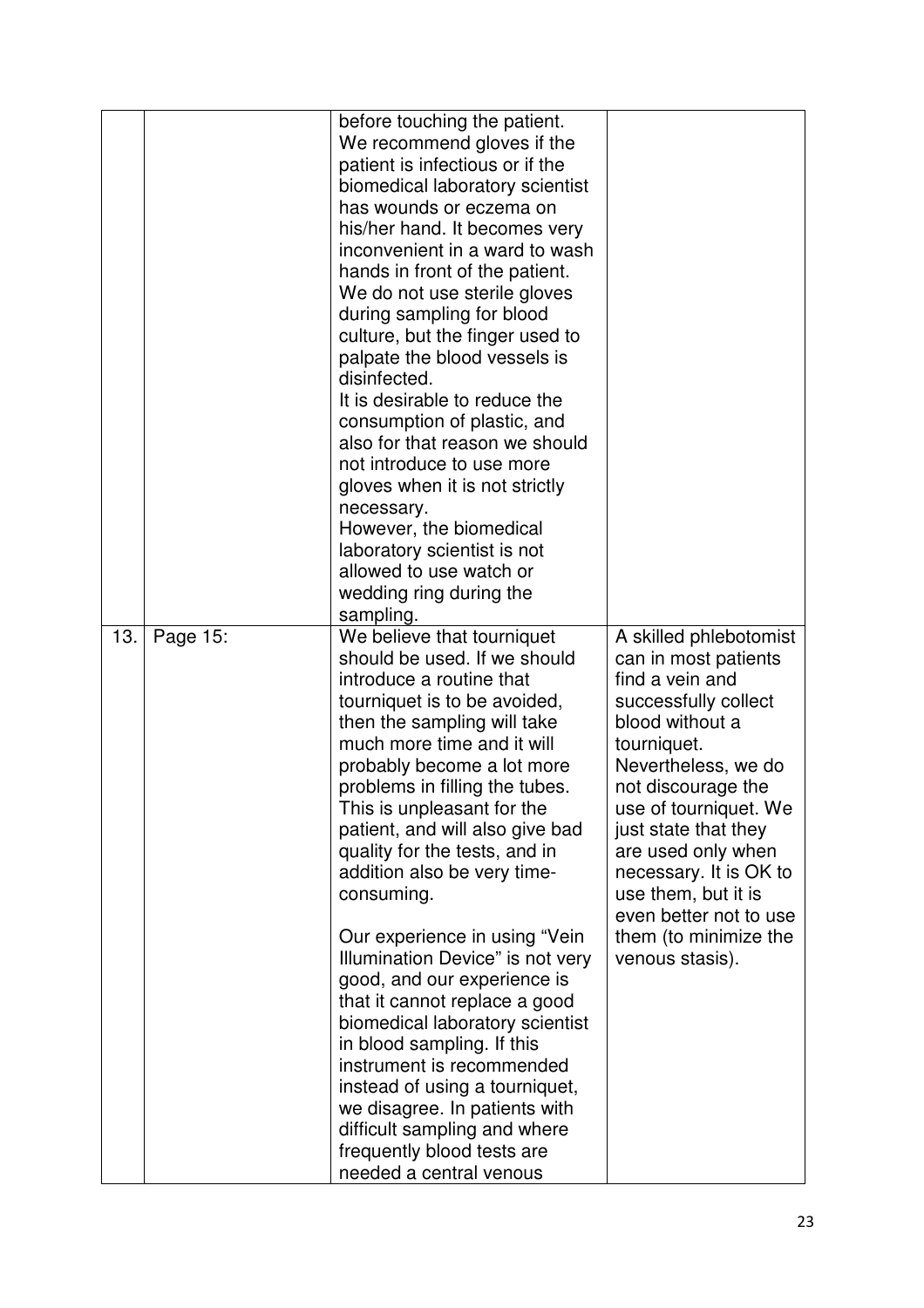|     |                            | catheter is often used.                                                                                                                                                                                                                                                                        |                                                                                                                                                                                                                                                                                                                                                                                                                                                   |
|-----|----------------------------|------------------------------------------------------------------------------------------------------------------------------------------------------------------------------------------------------------------------------------------------------------------------------------------------|---------------------------------------------------------------------------------------------------------------------------------------------------------------------------------------------------------------------------------------------------------------------------------------------------------------------------------------------------------------------------------------------------------------------------------------------------|
| 14. | Page 16, section<br>6.2    | The routine at our laboratory is<br>that each tourniquet probably<br>is washed after about 10<br>sampling times or between<br>every 10 patients. Sometimes<br>they are probably also washed<br>more often, and sometimes<br>less often. Disposable<br>tourniquets are not practical in<br>use. | See above (Finland,<br>comment #14)                                                                                                                                                                                                                                                                                                                                                                                                               |
| 15. | Page 17                    | The lower figure should be<br>deleted, as it provides minimal<br>information.                                                                                                                                                                                                                  | This image of the<br>cross-section at the<br>elbow helps the<br>understanding the<br>anatomy of the<br>cubital fossa. We<br>therefore prefer to<br>keep it.                                                                                                                                                                                                                                                                                       |
| 16. | Page 18, Section<br>7.3    | References to the<br>recommendation "Do not<br>collect blood from previously<br>placed peripheral " may be<br>missing.                                                                                                                                                                         | See above (Iceland,<br>comment #6).<br>References are<br>provided in the<br>document.                                                                                                                                                                                                                                                                                                                                                             |
| 17. | Page 18, Section<br>8.2    | Blood cultures are very often<br>ordered at a hospital. It may be<br>a separate detailed section for<br>the sampling of blood cultures.                                                                                                                                                        | We chose to provide<br>instructions related to<br>blood cultures as an<br>integral part of this<br>document.                                                                                                                                                                                                                                                                                                                                      |
| 18. | Page 19, 2nd<br>paragraph: | Are there any references for<br>accepting a venipuncture<br>before the alcohol has dried on<br>the skin, and that is does not<br>affect the blood test?                                                                                                                                        | Yes, as stated under<br>step 8.3, it has been<br>shown that the<br>presence of alcohol<br>(in case the<br>venepuncture site<br>was not let to dry) on<br>the collection site is<br>not a source of<br>spurious hemolysis.<br>Moreover, under ideal<br>blood collection<br>conditions, the use of<br>ethanol before<br>venous blood<br>collection does not<br>interfere with blood<br>alcohol<br>measurement.<br>References are<br>provided in the |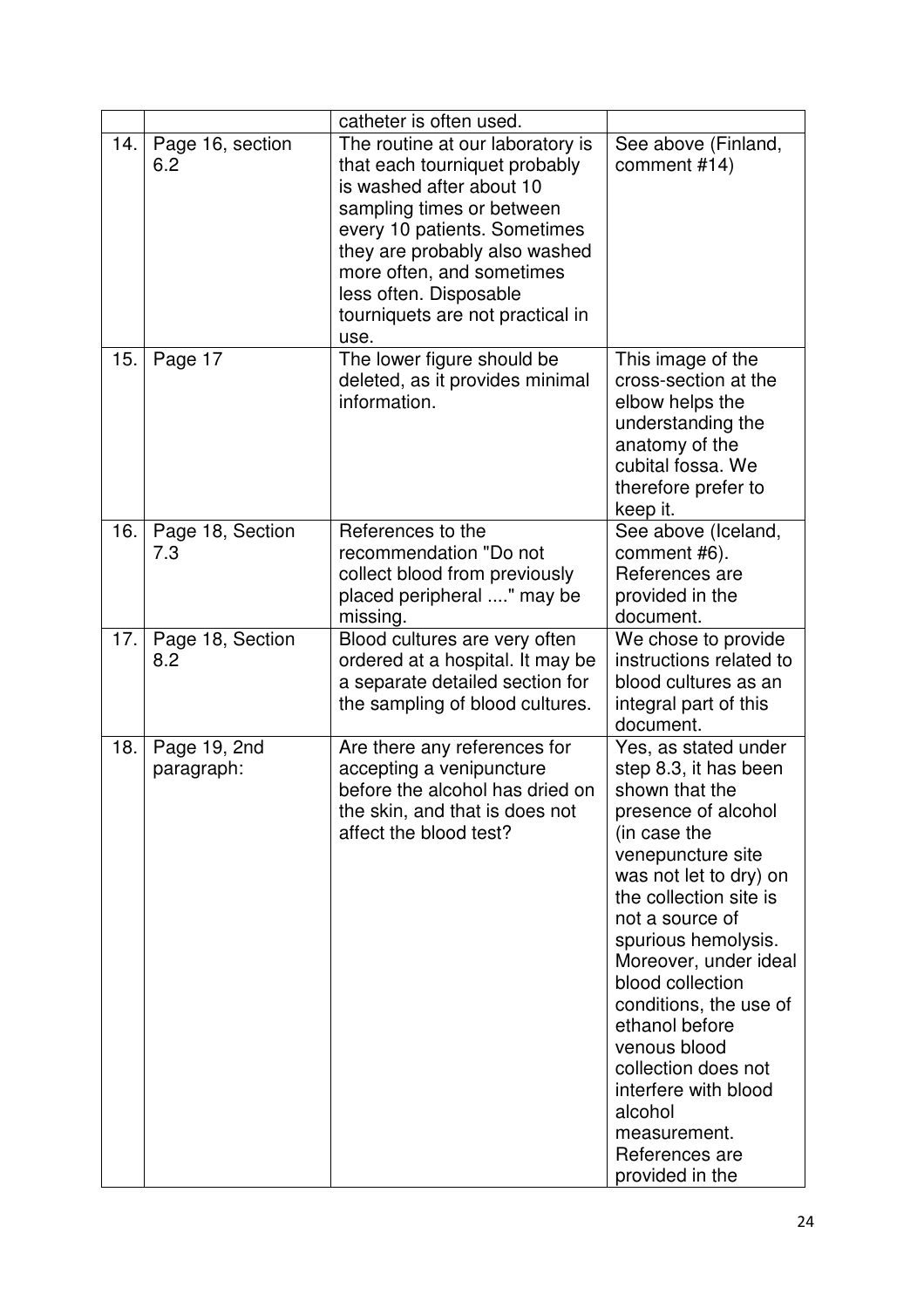|     |                            |                                                                                                                                                                                                                                                                                                                                                                                                                                                                                                                                                                             | document.                                                                                                                                                                                                       |
|-----|----------------------------|-----------------------------------------------------------------------------------------------------------------------------------------------------------------------------------------------------------------------------------------------------------------------------------------------------------------------------------------------------------------------------------------------------------------------------------------------------------------------------------------------------------------------------------------------------------------------------|-----------------------------------------------------------------------------------------------------------------------------------------------------------------------------------------------------------------|
| 19. | Page 19, 2nd<br>paragraph: | What about cleaning the<br>sampling site on infants, and<br>patients with skin disease?                                                                                                                                                                                                                                                                                                                                                                                                                                                                                     | As stated under 7.3<br>blood should not be<br>collected from the<br>sites of inflammation<br>or swelling.<br>Regarding the step<br>7.3 same rules apply<br>for infants and adults.                              |
| 20. | Page 20 Section<br>9.4:    | Is reference 71 correct?                                                                                                                                                                                                                                                                                                                                                                                                                                                                                                                                                    | Yes, it is correct.                                                                                                                                                                                             |
| 21. | Page 21, 10.1:             | Gel tubes should be mentioned<br>in the "recommended order"<br>list, both ordinary gel tubes for<br>serum, and heparin and EDTA<br>with and without gel. For trace<br>elements see CLSI.                                                                                                                                                                                                                                                                                                                                                                                    | We have intentionally<br>avoided the mention<br>of gel. Same order<br>applies, regardless of<br>whether the tubes are<br>with or without gel.                                                                   |
| 22. | Page 23, Step 12:          | From the text it may be easy to<br>misinterpret and think you only<br>need to mix the blood samples<br>once. It may be written that the<br>samples should be mixed<br>totally for 5-10 times, and that<br>the sample is mixed rapidly 1-2<br>times as soon as the tube is<br>removed from the holder and<br>before inserting the next tube<br>into the holder. It is also<br>advisable to mix the tubes<br>during the sampling, especially<br>if 8-10 tubes should be filled<br>up. The detailed text about<br>how to mix the blood samples<br>may preferably be shortened. | We disagree and<br>prefer to keep it as is.<br>Mixing tubes during<br>blood collection (If<br>more than one tube<br>needs to be<br>collected) is not<br>practical and<br>prolongs the blood<br>collection time. |
| 23. | Page 27, Section<br>16.1:  | We put a cotton wad over the<br>sampling site with one (two<br>when the bleeding danger is<br>increased) 3M Micropore<br>surgical paper tape over. We<br>do not check that bleeding has<br>stopped before leaving the<br>patient.                                                                                                                                                                                                                                                                                                                                           | In order to minimize<br>the risk of hematoma<br>or prolonged<br>bleeding, we<br>recommend that this<br>is done as stated<br>under steps 16 and<br>17.                                                           |
| 24. | Page 29:                   | Most people do not feel sick<br>after blood sampling. It is only<br>in special situations we<br>recommend the patient to wait<br>5 minutes before leaving.                                                                                                                                                                                                                                                                                                                                                                                                                  | See above (Finland,<br>comment #20)                                                                                                                                                                             |
| 25. | Page 35:                   | A local e-learning course about<br>venous blood sampling is<br>being developed at our                                                                                                                                                                                                                                                                                                                                                                                                                                                                                       | <b>EFLM WG-PRE</b><br>considers e-learning<br>is an excellent mode                                                                                                                                              |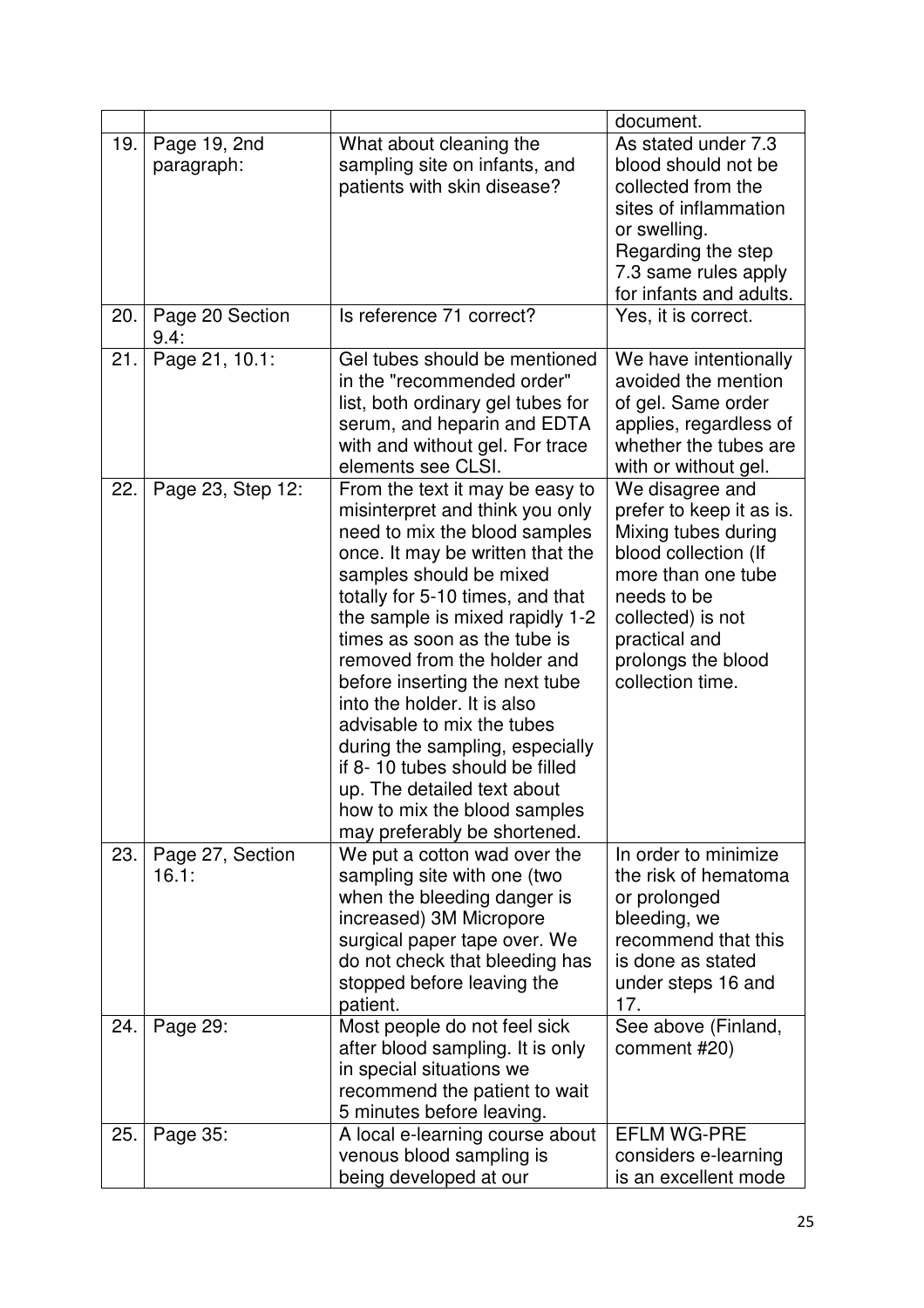|     |           | laboratory.                                          | of education.                     |
|-----|-----------|------------------------------------------------------|-----------------------------------|
| 26. | Page 35:  | "The EFLM WG-PRE as the                              | See above (Norway,                |
|     |           | leading professional entity                          | comment #2).                      |
|     |           | involved in preanalytical phase                      |                                   |
|     |           | feels responsible "                                  |                                   |
|     |           | Based on the lack of more                            |                                   |
|     |           | hospital blood sampling                              |                                   |
|     |           | procedures in this document                          |                                   |
|     |           | we hope that the settled                             |                                   |
|     |           | working groups have                                  |                                   |
|     |           | participants that are close to                       |                                   |
|     |           | blood sampling and challenges                        |                                   |
|     |           | in the daily hospital laboratory.                    |                                   |
| 27. | Step 8    | I haven't looked through the                         | No Ethical committee              |
|     |           | whole recommendation but                             | would grant the                   |
|     |           | since there was a 1A                                 | approval for a                    |
|     |           | recommendation for                                   | controlled                        |
|     |           | disinfection the puncture site I                     | experimental study to             |
|     |           | wanted to look at the new                            | compare the use of                |
|     |           | evidence (since 10-15 years                          | disinfection to the               |
|     |           | ago).                                                | lack of the use of                |
|     |           | There are a couple of                                | disinfection, in order            |
|     |           | references here about bacteria                       | to demonstrate the                |
|     |           | contamination (actually                              | harm for the patient.             |
|     |           | transfusion medicine), but no                        | This is why we felt               |
|     |           | reference to any study                               | that the existing<br>studies were |
|     |           | comparing no disinfection to<br>use of disinfection. | convincing enough to              |
|     |           | As pointed out disinfection is                       | demonstrate the                   |
|     |           | important during collection for                      | necessity to disinfect            |
|     |           | blood culture, but that doesn't                      | the venipuncture site.            |
|     |           | make it a general thing. You                         | To acknowledge the                |
|     |           | can't grade this 1 A evidence                        | missing high quality              |
|     |           | unless you can refer to a study                      | evidence, we have                 |
|     |           | showing harm to the patient,                         | downgraded the                    |
|     |           | interference with analyze etc.                       | recfommendation to                |
|     |           | This part is not convincing.                         | 1B.                               |
| 28. | Step 7.3. | By coincidence I saw the                             | To acknowledge the                |
|     |           | recommendation above 7.3.                            | missing high quality              |
|     |           | «Do not collect blood from                           | evidence, we have                 |
|     |           | previously placed peripheral                         | downgraded the                    |
|     |           | venous catheters, indurated                          | recfommendation to                |
|     |           | veins, paretic arms or arms                          | 1B.                               |
|     |           | with lymphatic drain disorders."                     |                                   |
|     |           | Further it is written that this                      |                                   |
|     |           | might lead to serious injuries.                      |                                   |
|     |           | That might be so, but your                           |                                   |
|     |           | references are 1 case study                          |                                   |
|     |           | and an article from transfusion                      |                                   |
|     |           | looking at 11 patients with                          |                                   |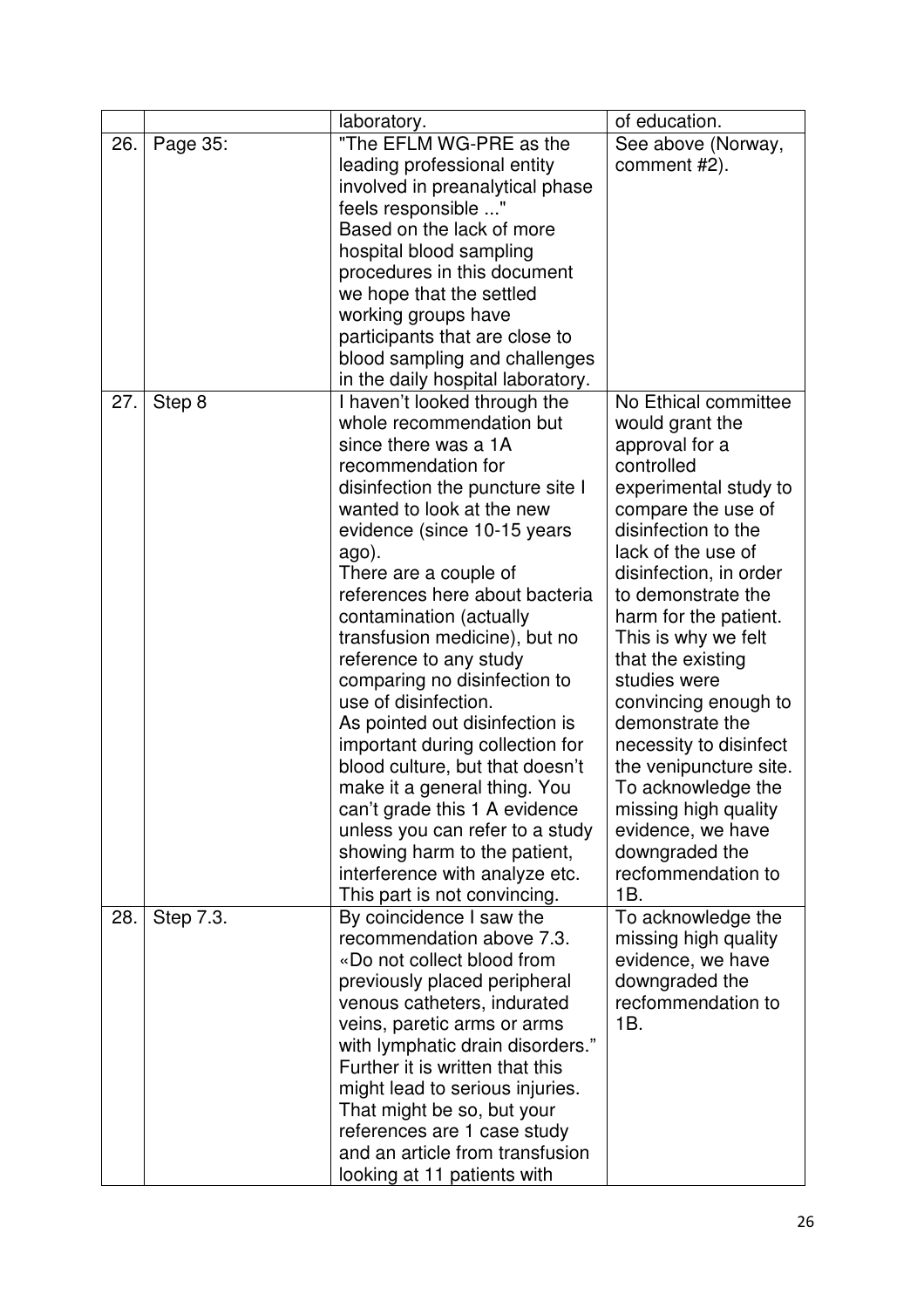|     |           | possible nerve damage.<br>The references doesn't<br>represent the patient<br>population for the actual<br>recommendation and even if<br>the had I'm surprised to see<br>that also this is graded 1A. |       |
|-----|-----------|------------------------------------------------------------------------------------------------------------------------------------------------------------------------------------------------------|-------|
| 29. | <b>NA</b> | I would recommend to look<br>through all the references for<br>the whole document and make<br>sure that your grades<br>correspond to the grading-<br>recommendations.                                | Done. |

## **8. Slovenia (Slovenian Association for Clinical Chemistry and Laboratory Medicine)**

|    | Part of the<br>document                         | <b>Comment</b>                                                                                                                                                                                                                                                                                                                                                                                                                                                                                                                                   | <b>Response to</b><br>comment                                                                                                                                                              |
|----|-------------------------------------------------|--------------------------------------------------------------------------------------------------------------------------------------------------------------------------------------------------------------------------------------------------------------------------------------------------------------------------------------------------------------------------------------------------------------------------------------------------------------------------------------------------------------------------------------------------|--------------------------------------------------------------------------------------------------------------------------------------------------------------------------------------------|
| 1. | Patient position                                | Hand position for optimum<br>blood collection isn't mentioned<br>(streched arm in a downward<br>position).                                                                                                                                                                                                                                                                                                                                                                                                                                       | The sentence was<br>added to the step 7.1:<br>"7.1 To select the<br>venepuncture site,<br>patient's arm should<br>be stretched in a<br>downward position."                                 |
| 2. | Step 4, Labeling<br>and/or identifying<br>tubes | We support labelling of tubes<br>in front of the patient but after<br>the collection of blood (to avoid<br>unsuccessfully filled tubes<br>attached with pre-prepared<br>labels).                                                                                                                                                                                                                                                                                                                                                                 | See above (Finland,<br>comment #6).                                                                                                                                                        |
| 3. | Step 5. Put on<br>gloves                        | In order to reduce errors of<br>prolonged blood stasis and to<br>fulfill the safety measures we<br>suggest below described<br>procedure.<br>Phlebotomist disinfects hands<br>in front of a patient, applies<br>tourniquet to select the<br>puncture site and disinfect the<br>site (with released tourniquet).<br>In meantime, when disinficient<br>is drying and disinfecting the<br>puncture site, the phlebotomist<br>puts on the gloves, applies<br>tourniquet again and draws the<br>blood according to procedure.<br>Tourniquet (reusable, | Gloves need to be<br>put before any<br>contact with the<br>patient. We therefore<br>disagree with the<br>described order of<br>steps and prefer to<br>keep our<br>recommendation as<br>is. |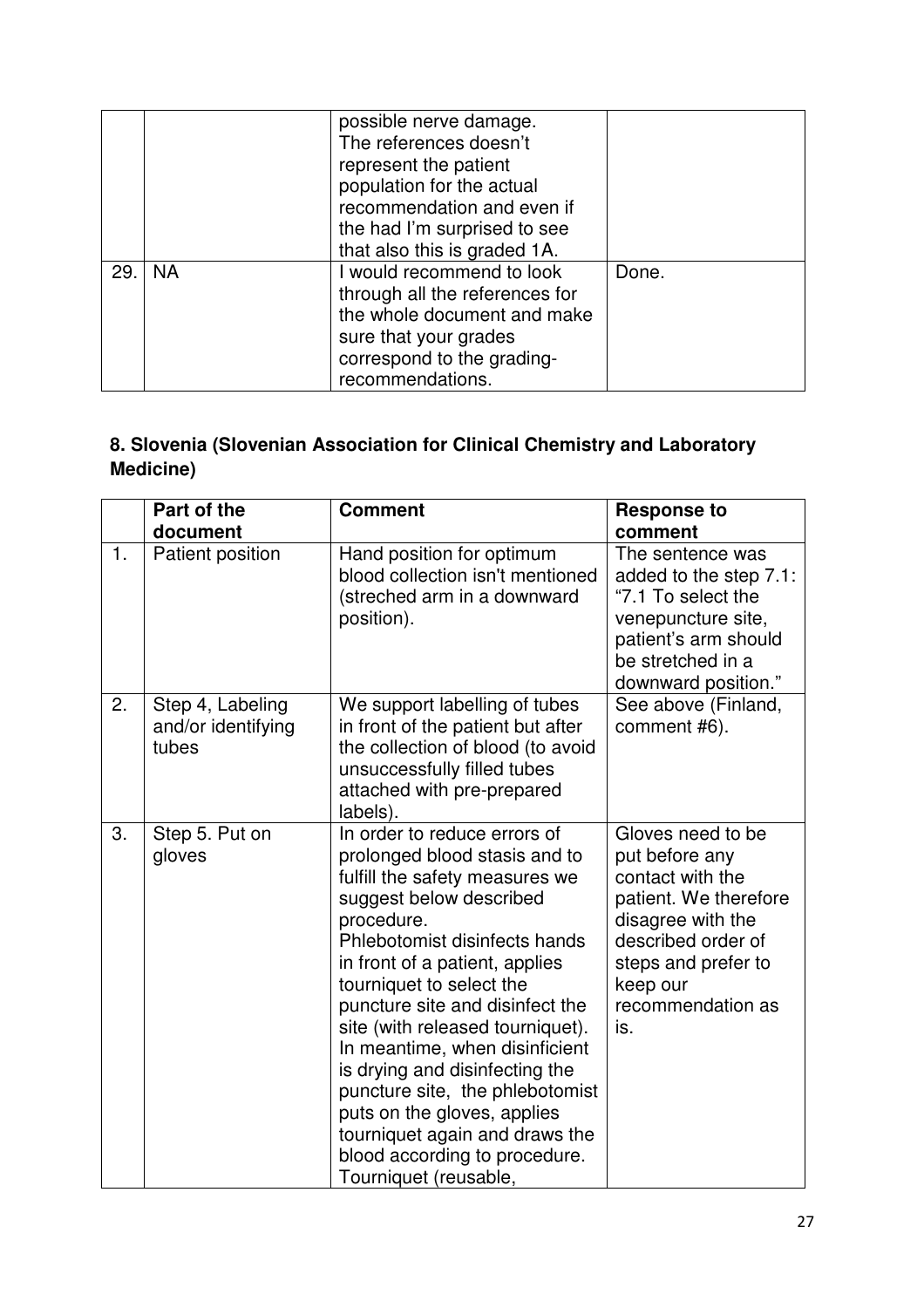|    |                                                               | disinfected) is first applied and<br>constricted just to select the<br>vene puncture site, then<br>released and constricted again<br>just before the puncture (after<br>disinfection of the site).                                                                                                                                 |                                                                                                                                                                                                                                 |
|----|---------------------------------------------------------------|------------------------------------------------------------------------------------------------------------------------------------------------------------------------------------------------------------------------------------------------------------------------------------------------------------------------------------|---------------------------------------------------------------------------------------------------------------------------------------------------------------------------------------------------------------------------------|
| 4. | Step 6. Apply<br>tourniquet                                   | We think the use of reusable<br>tourniquet could be allowed for<br>use with outdoor patients.<br>To minimize the risk of<br>infection and cross-<br>contamination the tourniquet<br>should be disinfected between<br>patients. For disinfection of<br>tourniquet, wet pads with a<br>fast-acting alcoholic agent<br>could be used. | See above (Finland,<br>comment #14).                                                                                                                                                                                            |
| 5. | Step 7. Select<br>venepuncture site<br>(Recomendation<br>7.3) | Also the collection of blood<br>from the sites of haematoma,<br>inflammation or sweeling and<br>from arm with a vascular graft<br>should be avoided.                                                                                                                                                                               | This is correct. The<br>sentence had been<br>rephrased. See<br>above (Iceland,<br>comment #6).                                                                                                                                  |
| 6. | Step 8. Clean<br>sampling site                                | What' the alternative for using<br>ethanol as a disinfectant?<br>Which nonalcoholic antiseptic<br>cleaners should be used to<br>avoid risk of contamination with<br>ethanol?                                                                                                                                                       | For disinfecting the<br>venipuncture site<br>70% ethyl alcohol or<br>any other appropriate<br>disinfectant may be<br>used. The choice will<br>depend on the<br>available resources<br>locally and/or<br>nationally.             |
| 7. | Step 11. Release<br>the tourniquet                            | Please specify alternative sites<br>for blood collection.                                                                                                                                                                                                                                                                          | The cubital vein is the<br>most preferable<br>choice. Only if these<br>veins are unavailable<br>should dorsal hand<br>veins be used as an<br>alternative. Blood<br>collection from the<br>veins in the wrist is<br>discouraged. |
| 8. | Step 18. Invert all<br>tubes at least 4<br>times              | After the mixing procedure all<br>the tubes should be set in<br>vertical position.                                                                                                                                                                                                                                                 | See above (Croatia,<br>comment #8).                                                                                                                                                                                             |

# **9. Spain (Spanish Society of Laboratory Medicine)**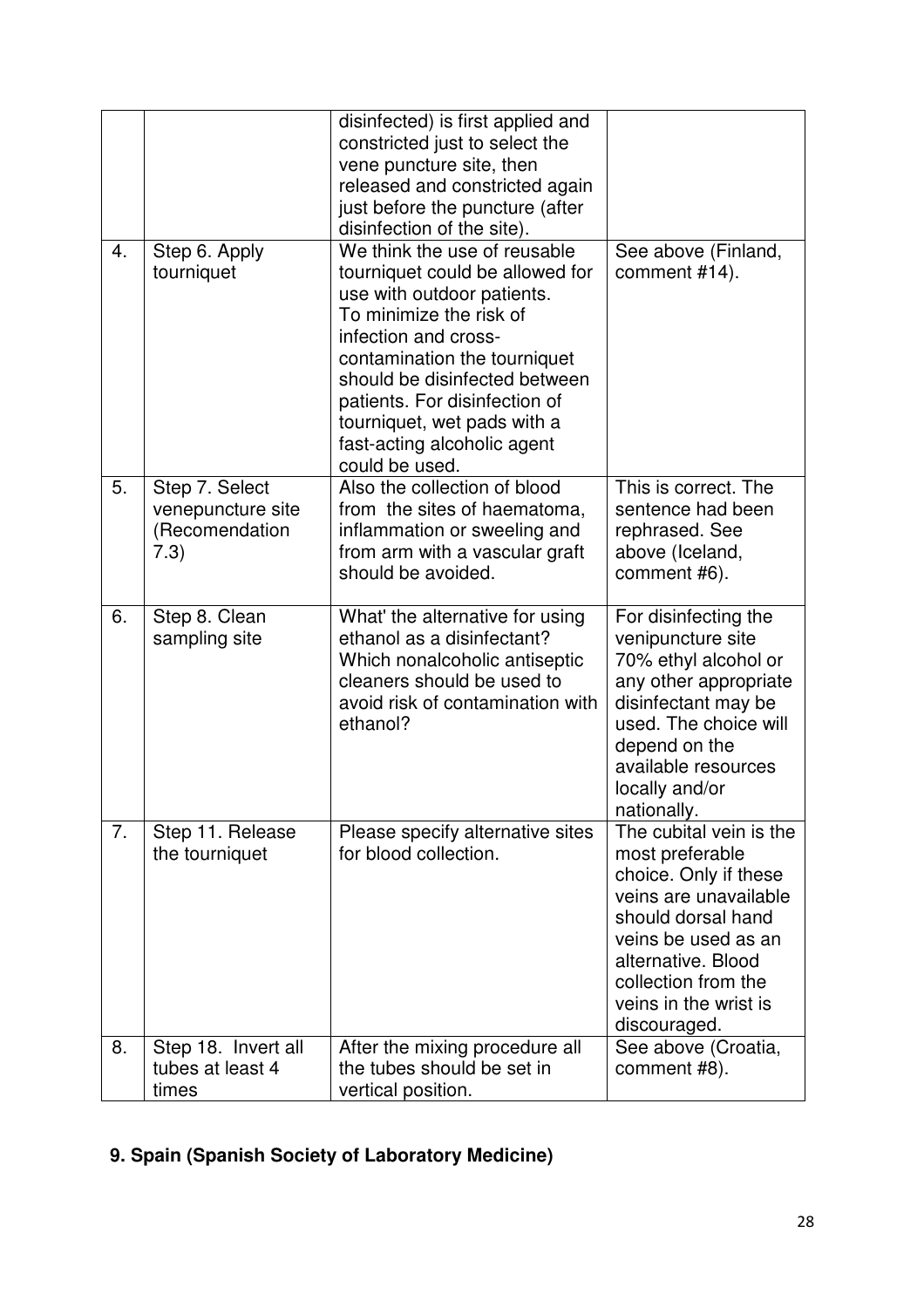| Part of the<br>document | <b>Comment</b>                                                                                                                            | <b>Response to</b><br>comment                                                                                         |
|-------------------------|-------------------------------------------------------------------------------------------------------------------------------------------|-----------------------------------------------------------------------------------------------------------------------|
| Abstract                | In the abstract EFLM WG-PRE<br>speaks about "from over 16<br>EFLM countries", but in the<br>methodology "from over 15<br>EFLM countries". | Corrected. This<br>document has been<br>produced through a<br>collaboration of 16<br><b>EFLM</b> member<br>countries. |

### **10. Turkey (Turkish Biochemical Society)**

Thank you for sharing with us the draft of EFLM Recommendations for Venous Blood Sampling. This is a well prepared and much useful guideline for all EFLM members. We have compiled the views of our colleagues about the draft Recommendations as follows.

|                  | Part of the         | <b>Comment</b>                                                                                                                                                                                                                                                                                             | <b>Response to</b>                                                                                                                                             |
|------------------|---------------------|------------------------------------------------------------------------------------------------------------------------------------------------------------------------------------------------------------------------------------------------------------------------------------------------------------|----------------------------------------------------------------------------------------------------------------------------------------------------------------|
|                  | document            |                                                                                                                                                                                                                                                                                                            | comment                                                                                                                                                        |
| 1.               | page 7              | <b>Turkish Biochemical Society</b><br>(TBS) has also prepared a<br><b>National Phlebotomy</b><br>Guideline. It has been<br>circulated in Turkey and posted<br>on EFLM website. Would you<br>also cite this guideline in the<br>Recommendations or specify<br>with other national guidelines<br>one by one? | This document was<br>not available at the<br>time when our<br>recommendation was<br>produced.                                                                  |
| 2.               | page 5              | The Recommendations will be<br>beneficial for worker safety as<br>well as patient safety.<br>Therefore, we recommend the<br>addition of workers' safety to<br>the last sentence in page 5.                                                                                                                 | Done.                                                                                                                                                          |
| 3.               | page 7              | We suppose the consensus<br>opinion was prepared<br>according to the opinions of<br>stakeholders from 16 EFLM<br>member countries not 15.                                                                                                                                                                  | Correct.                                                                                                                                                       |
| $\overline{4}$ . | item 3.3 (page 11). | We suggest the addition of<br>"eye wash devices" to item 3.3<br>(page 11).                                                                                                                                                                                                                                 | Step 3.3 was<br>rephrased into:<br>"There should be<br>hand sanitizing or<br>washing areas with<br>soap and/or<br>appropriate sanitizers<br>and paper towels." |
| 5.               | item 5.1, page 14,  | We suggest adding the word                                                                                                                                                                                                                                                                                 | Done. Step 5.1 was                                                                                                                                             |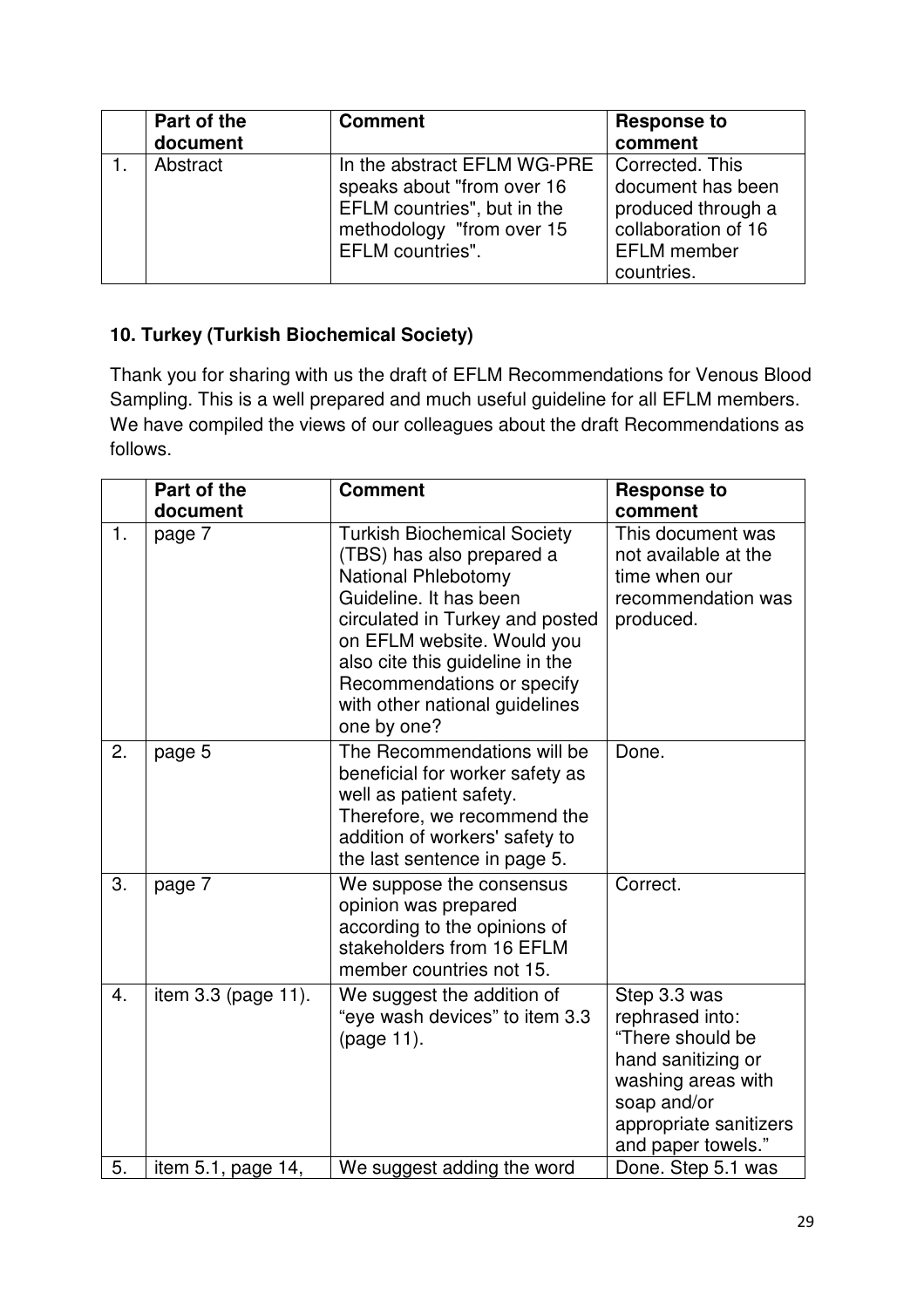|    | item 19.1, page 27.                          | "new" in order to prevent cross<br>contamination risk (item 5.1,<br>page 14). (Indeed, it is also<br>defined at item page 19.1,<br>page 27).                                             | rephrased into:<br>"5.1 New pair of<br>gloves should always<br>be worn to protect the<br>patient and the staff<br>performing the<br>venous blood<br>sampling."                                            |
|----|----------------------------------------------|------------------------------------------------------------------------------------------------------------------------------------------------------------------------------------------|-----------------------------------------------------------------------------------------------------------------------------------------------------------------------------------------------------------|
| 6. | page 5 and 6, and<br>item 7.3 on page<br>18. | Blood collection from the<br>catheter is out of the scope of<br>the Recommendations as<br>mentioned on page 5 and 6.<br>But there is a sharp restriction<br>in item 7.3 again (page 18). | We strongly<br>discourage the use of<br>intravenous catheters<br>for venous blood<br>collection.                                                                                                          |
| 7. | step 9.5                                     | We suggest to add "Needle<br>movement should be just back<br>and forward instead of left and<br>right" to item 9.5 (page 20).                                                            | Done. Step 9.5 was<br>rephrased into:<br>"9.5 If a vein cannot<br>be located, a slight<br>repositioning of the<br>needle (by moving<br>the needle backward<br>and forward) may<br>help to find the vein." |
| 8. | step 12.5                                    | 8. A reference may be given<br>for the item $12.5$ (page $25$ ).                                                                                                                         | We were not able to<br>identify a reference to<br>support this<br>recommendation.                                                                                                                         |
| 9. | step 15.2                                    | We suggest to add "The<br>sharps container should be in a<br>length of arm's distance" to the<br>item 15.2 (page 26).                                                                    | step 15.2 was<br>rephrased into:<br>"15.2 Sharps<br>containers should be<br>within arms length.<br>Walking to sharps<br>container is not an<br>acceptable practice."                                      |

## **10. United Kingdom (Association for Clinical Biochemistry and Laboratory Medicine)**

| Part of the | <b>Comment</b>                                                                                                                   | <b>Response to</b> |
|-------------|----------------------------------------------------------------------------------------------------------------------------------|--------------------|
| document    |                                                                                                                                  | comment            |
| General     | The ACB welcomes this                                                                                                            | Thank you for your |
|             | document providing advice and<br>guidance to underpin<br>standardisation and quality<br>improvement in venous blood<br>sampling. | positive comments. |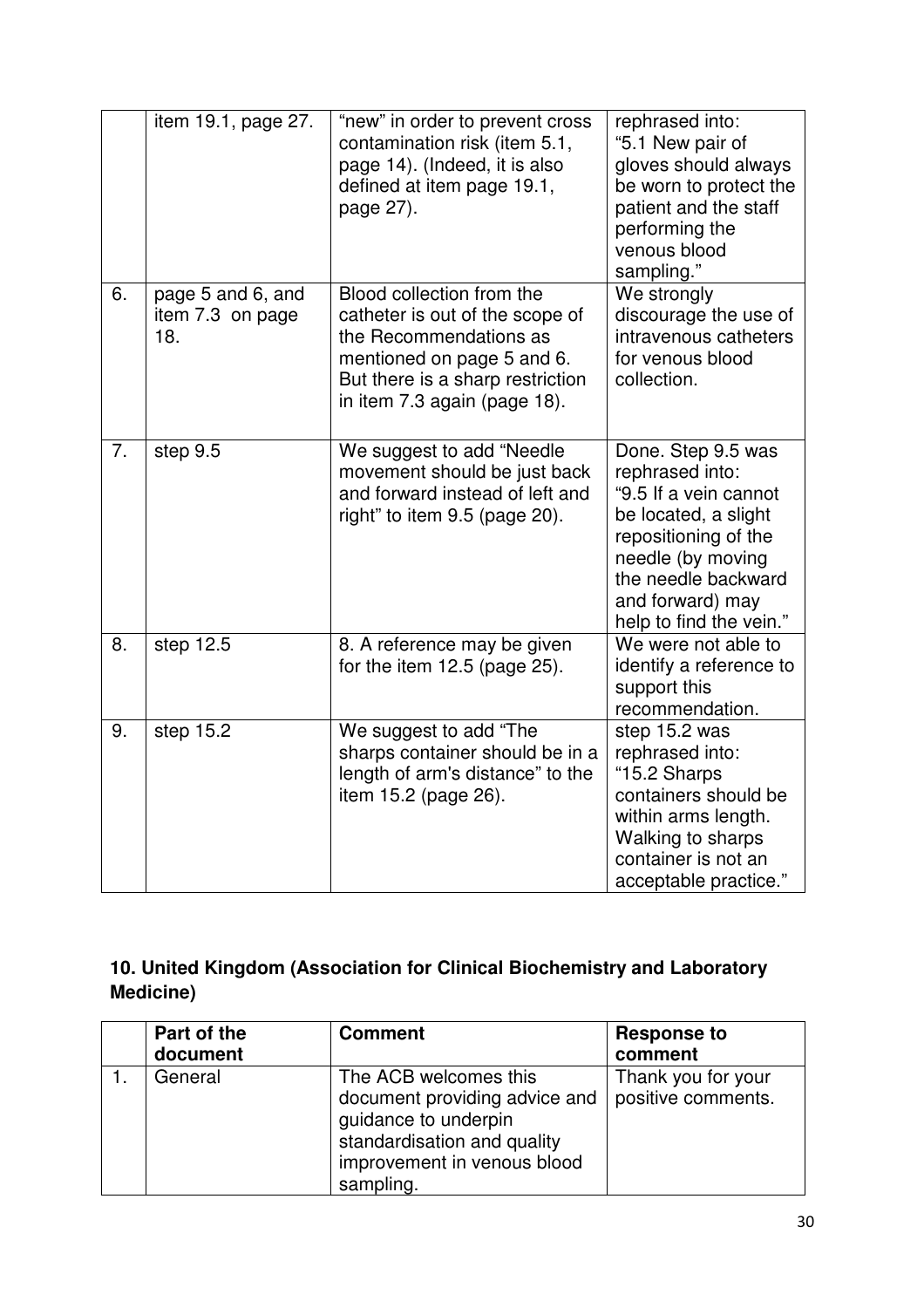| group to prepare a similar<br>consider this                                                                       |  |
|-------------------------------------------------------------------------------------------------------------------|--|
|                                                                                                                   |  |
| document covering collection<br>suggestion for its                                                                |  |
| of blood samples from children<br>future projects.                                                                |  |
| and babies                                                                                                        |  |
| The ACB would be keen to see<br><b>EFLM WG-PRE will</b><br>3.<br>General                                          |  |
| a modern review of the use of<br>consider this                                                                    |  |
| suggestion for its<br>plasma versus serum for core                                                                |  |
| routine testing<br>future projects.                                                                               |  |
| The document would benefit<br>All who have<br>General<br>4.                                                       |  |
| from full disclosure of the<br>participated have                                                                  |  |
| names and affiliations of<br>been listed as                                                                       |  |
| authors.<br>contributors and stakeholders                                                                         |  |
| consulted e.g. as an appendix                                                                                     |  |
| Page 7, List of<br>5.<br>The ACB recognises that the<br>Thank you for your                                        |  |
| positive comments.<br>contributor types,<br>group went to great lengths to                                        |  |
| especially blood<br>avoid bias, seeking input from                                                                |  |
| tube manufacturers<br>a broad range of stakeholders                                                               |  |
| and is to be commended for                                                                                        |  |
| engaging with the 3 main blood                                                                                    |  |
| tube suppliers                                                                                                    |  |
| The ACB recognises that the<br>Page 10, Fasting<br>6.<br>See above (Denmark,                                      |  |
| fasted state is essential for<br>comment #10).                                                                    |  |
| some tests e.g. diagnostic                                                                                        |  |
| glucose; and is desirable for                                                                                     |  |
| others e.g. creatinine, urea,                                                                                     |  |
| cortisol. However fasting is                                                                                      |  |
| difficult to achieve and has little                                                                               |  |
| or no influence on the majority                                                                                   |  |
| of tests. The ACB therefore                                                                                       |  |
| believes that the default                                                                                         |  |
| position for sampling should be                                                                                   |  |
| that fasting is generally not                                                                                     |  |
| required, with specific advice if                                                                                 |  |
| fasting is required for correct                                                                                   |  |
| interpretation. Fasting for all                                                                                   |  |
| venous samples is not                                                                                             |  |
| standard practice in the UK. It                                                                                   |  |
| is our view that the fasted state                                                                                 |  |
| should not be seen as the gold                                                                                    |  |
| standard for practice in                                                                                          |  |
| phlebotomy as this would be                                                                                       |  |
| unnecessarily restrictive.<br>7.<br>Page 10, Fasting<br>In respect of lipid tests, the<br>Step 2.2 states that it |  |
| stipulation around fasting is at<br>is acceptable to                                                              |  |
| odds with the UK NICE<br>collect blood in the                                                                     |  |
| Guideline CG 181 and others<br>non-fasting state for                                                              |  |
| which state that non-fasting<br>tests for which fasting                                                           |  |
| specimens and use of non-<br>is not required. Thus,                                                               |  |
| HDL cholesterol is preferred.<br>in this specific                                                                 |  |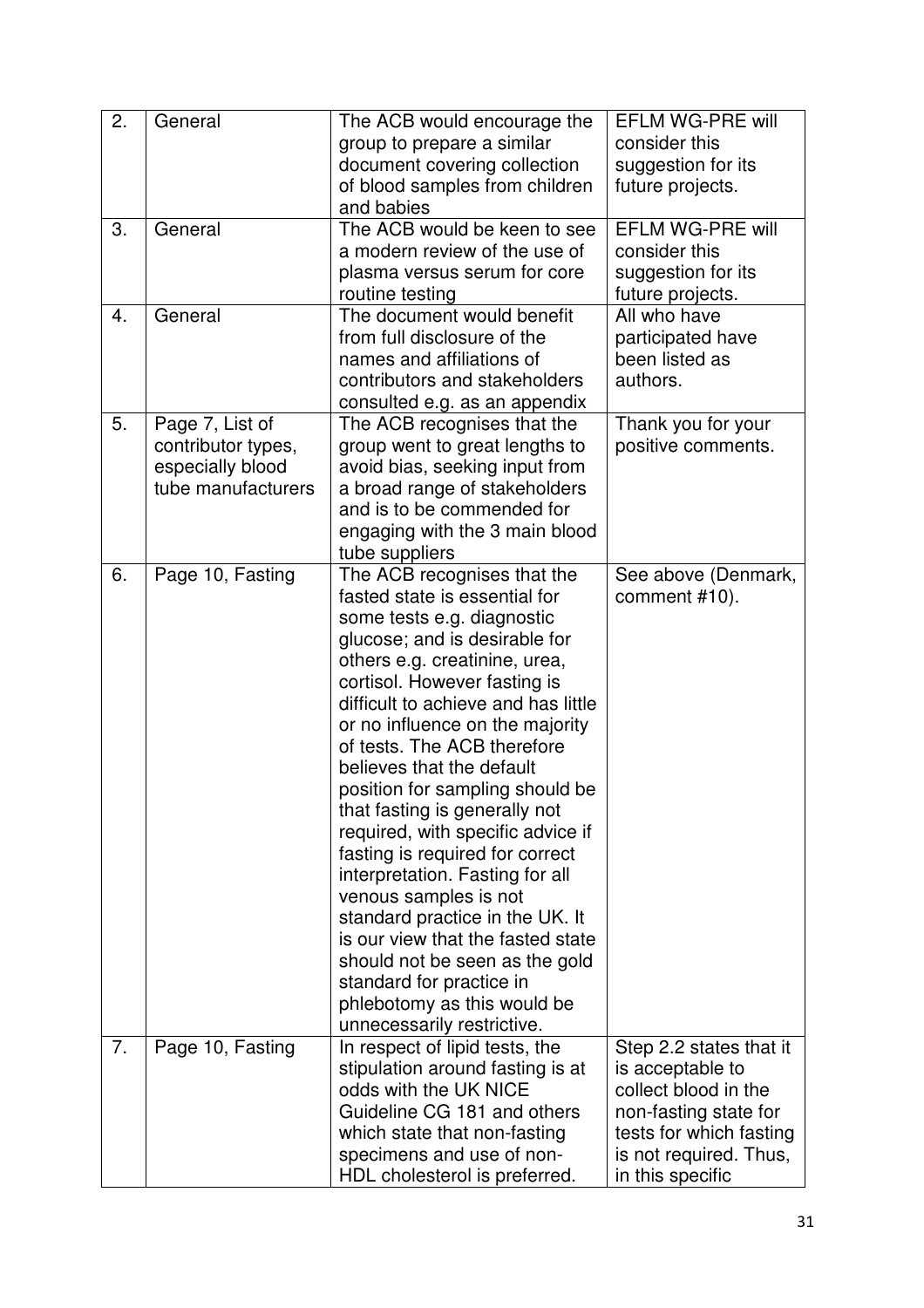|     |                                                            | The recommendation from the<br>present guideline is therefore<br>unlikely to be complied with in<br>the UK.                                                                                                                                                                                                                                                                                                                                                                                                                                                                                                                     | example (non-HDL<br>cholesterol),<br>recommendation<br>under the step 2.2<br>applies.                                                                                                                                                                                                                                           |
|-----|------------------------------------------------------------|---------------------------------------------------------------------------------------------------------------------------------------------------------------------------------------------------------------------------------------------------------------------------------------------------------------------------------------------------------------------------------------------------------------------------------------------------------------------------------------------------------------------------------------------------------------------------------------------------------------------------------|---------------------------------------------------------------------------------------------------------------------------------------------------------------------------------------------------------------------------------------------------------------------------------------------------------------------------------|
| 8.  | Page 10, Circadian<br>variations                           | The overwhelming majority of<br>tests have little or no<br>meaningful circadian variation.<br>Those which do are well known<br>(e.g. cortisol) and most UK<br>laboratory guidance identifies<br>such tests                                                                                                                                                                                                                                                                                                                                                                                                                      | We have added step<br>2.7 to acknowledge<br>that.                                                                                                                                                                                                                                                                               |
| 9.  | Page 10, section<br>2.6, Gathering<br>relevant information | It is part of normal professional<br>competence in the UK that all<br>state-registered staff (BMS,<br>Clinical Scientist) are aware of<br>factors that can influence test<br>interpretation. It is unlikely that<br>the phlebotomist would be able<br>to collect and report all data<br>suggested, and there would be<br>a significant time resource<br>required even to attempt it. We<br>suggest that the requester<br>should be responsible for<br>making all relevant information<br>available for the laboratory and<br>to 'check whether the patient<br>has followed necessary<br>instructions before blood<br>sampling'. | We agree that a<br>requestor should be<br>responsible to<br>provide all necessary<br>information to the<br>patient.<br>Unfortunately, the<br>evidence shows that<br>this is not happening<br>consistently. Exactly<br>because of this, we<br>recommend that this<br>is checked when a<br>patient comes for<br>blood collection. |
| 10. | Page 10, section<br>2.6, Gathering<br>relevant information | It is agreed that it is good<br>practice to document any and<br>all relevant facts that may<br>affect interpretation and issue<br>these as comments with the<br>reported result. Standardised<br>comment codes are the<br>preferred option to ensure<br>consistency and this is<br>standard practice in many UK<br>labs.                                                                                                                                                                                                                                                                                                        | This is indeed a good<br>reporting practice.                                                                                                                                                                                                                                                                                    |
| 11. | Page 13, section<br>4.1. Labelling                         | Mislabelling of specimens<br>presents a significant risk to<br>patients. Wrong results could<br>lead to treatment being<br>inappropriately started; or<br>clinicians could be falsely<br>reassured so that necessary<br>treatment is wrongly withheld.                                                                                                                                                                                                                                                                                                                                                                          | Thank you for your<br>positive comments.                                                                                                                                                                                                                                                                                        |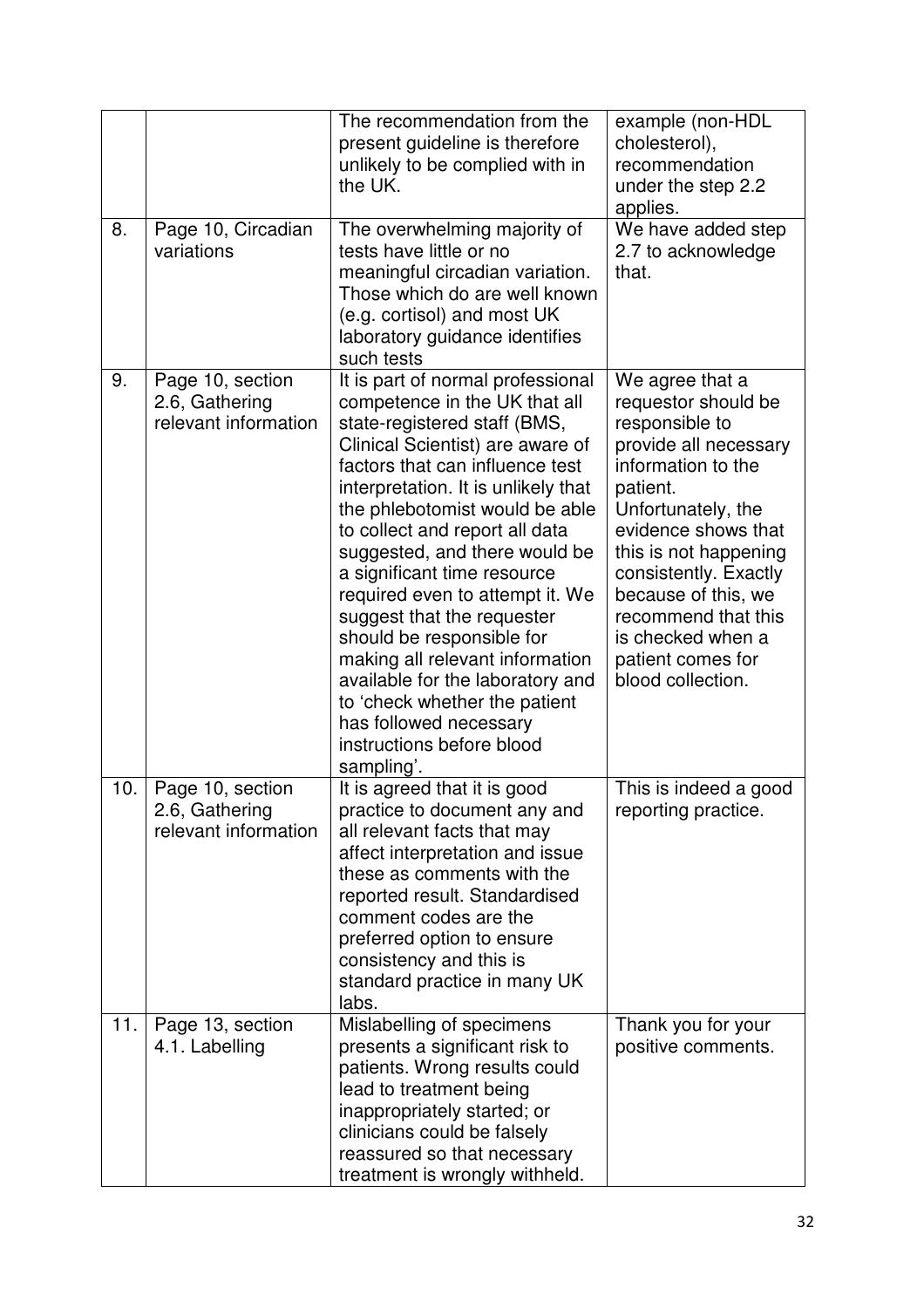|     |                                         | A focus on adequate and<br>accurate labelling is welcome,<br>and the direction to label at the<br>patient's side is also welcome.                                                              |                                          |
|-----|-----------------------------------------|------------------------------------------------------------------------------------------------------------------------------------------------------------------------------------------------|------------------------------------------|
| 12. | Page 22, section<br>10.3, Order of draw | This is a welcome re-iteration<br>of what should be standard<br>best practice. EDTA and drip-<br>arm contaminations are on the<br>rise, and Therapeutic Drug<br>Monitoring is also vulnerable. | Thank you for your<br>positive comments. |
| 13. | General,                                | Taking account of the<br>comments above, the ACB<br>welcomes and strongly<br>supports the statement of the<br>EFLM WG-PRE.                                                                     | Thank you for your<br>positive comments. |

11. The Netherlands (Netherlands Society for Clinical Chemistry and Laboratory Medicine)

|    | <b>General comments</b>                                                                                                                                                                                                                                                                                                                                                                                           | <b>Response to</b><br>comment                                                                                                                                                                                                                                                                                                                     |
|----|-------------------------------------------------------------------------------------------------------------------------------------------------------------------------------------------------------------------------------------------------------------------------------------------------------------------------------------------------------------------------------------------------------------------|---------------------------------------------------------------------------------------------------------------------------------------------------------------------------------------------------------------------------------------------------------------------------------------------------------------------------------------------------|
| 1. | In general, the recommendations provide a clear and<br>systematical approach for venous blood sampling.<br>However some recommendations are very difficult to<br>comply to in the everyday setting of a phlebotomy<br>department.                                                                                                                                                                                 | Thank you for your<br>positive comments.                                                                                                                                                                                                                                                                                                          |
| 2. | Very adequate and comprehensive guideline. We<br>endorse the initiative for standardization but<br>emphasize that local country guidelines should also<br>be weighed in.                                                                                                                                                                                                                                          | Thank you for your<br>positive comments.                                                                                                                                                                                                                                                                                                          |
| 3. | The document deals with all aspects of venous blood<br>collection in a well-organized manner. However, the<br>maximum conceivable is recommended, as a result<br>of which the venous blood collection becomes almost<br>impracticable. See use of gloves, blood sampling in a<br>fasted state, body position should not change 15<br>minutes prior to blood collection (otherwise register),<br>use sample mixer. | Our document is a<br>recommendation on<br>the best practice.<br>We do understand<br>that some<br>recommendations<br>may pose certain<br>logistical and<br>organizational<br>difficulties to a<br>particular institution.<br>We believe that<br>everyone should aim<br>to fulfill as many<br>recommendations<br>from this document<br>as possible. |
| 4. | very descriptive with many recommendations with<br>$\circ$                                                                                                                                                                                                                                                                                                                                                        | See above (The                                                                                                                                                                                                                                                                                                                                    |
|    | limited evidence;<br>contains many specific requirements (for example<br>$\circ$                                                                                                                                                                                                                                                                                                                                  | Netherlands,<br>comment #3).                                                                                                                                                                                                                                                                                                                      |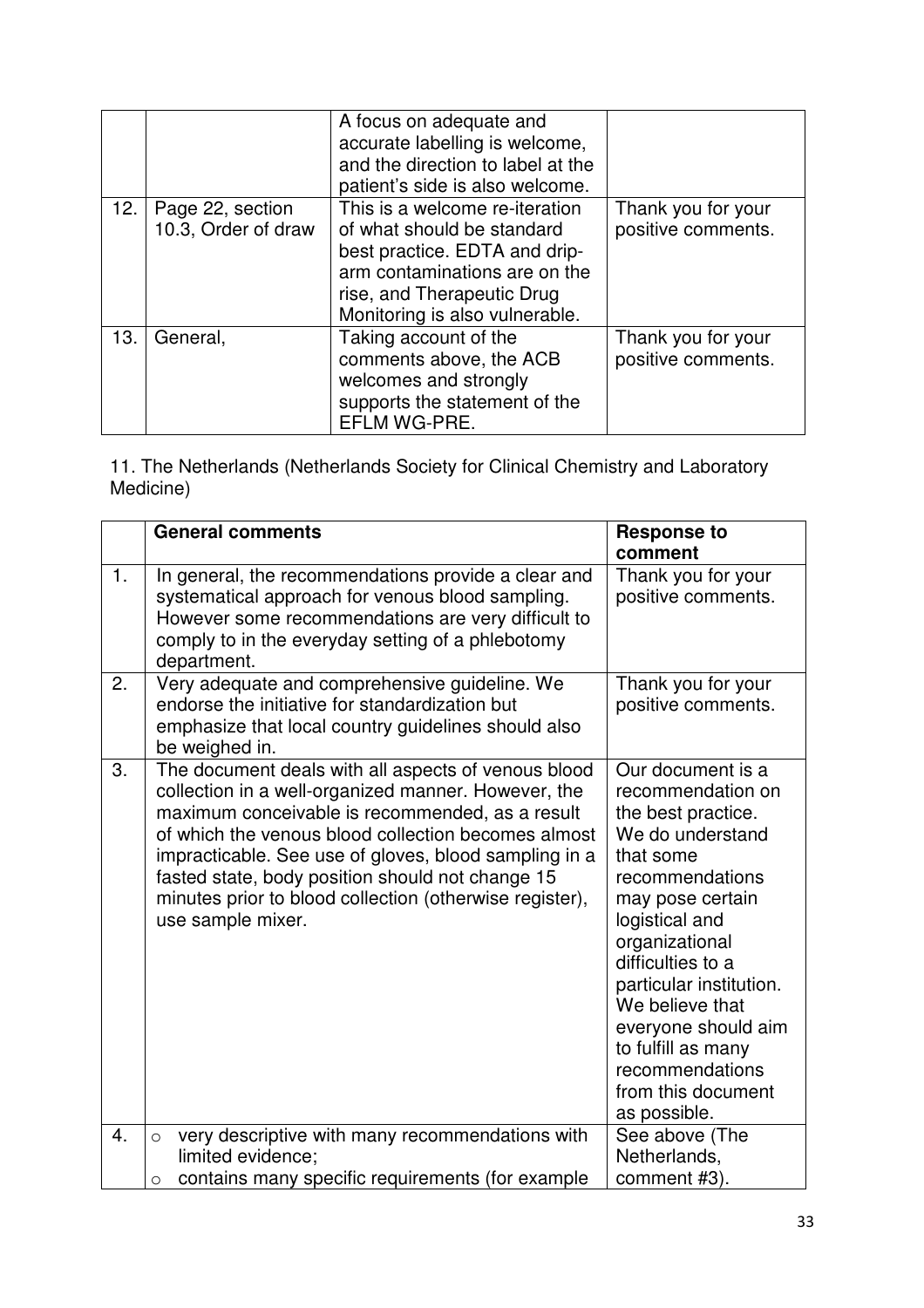|    | minimum mandatory rest time, information duty,<br>washing hands in the presence of the patient, etc.)<br>that do not apply to the majority of the patient<br>population and/or increase the level of quality. In<br>addition, the mandatory aspect of certain<br>requirements will have consequences for the<br>operation of a "high throughput" outpatient blood<br>collection department;<br>based on personal taste (landscape pictures) on<br>$\circ$<br>some points. |                                                                                  |
|----|---------------------------------------------------------------------------------------------------------------------------------------------------------------------------------------------------------------------------------------------------------------------------------------------------------------------------------------------------------------------------------------------------------------------------------------------------------------------------|----------------------------------------------------------------------------------|
| 5. | Too prescriptive without evidence.                                                                                                                                                                                                                                                                                                                                                                                                                                        | The evidence was<br>provided, wherever<br>available.                             |
| 6. | Clear document with well described<br>recommendations and background information why<br>these recommendations are chosen. However,<br>sometimes the evidence to support these<br>recommendations is limited or even absent. My<br>comment would be to give guidelines and<br>suggestions instead of hard recommendations that<br>have to be followed and are not always compatible<br>with daily practice.                                                                | See above (The<br>Netherlands,<br>comment #3).                                   |
| 7. | Furthermore, there is no reference to capillary blood<br>sampling.                                                                                                                                                                                                                                                                                                                                                                                                        | Indeed, capillary<br>blood sampling was<br>out of the scope of<br>this document. |
| 8. | We appreciate the European initiative to formulate<br>recommendations on the preanalytical aspects of<br>venipuncture.                                                                                                                                                                                                                                                                                                                                                    | Thank you for your<br>positive comments.                                         |

|    | Pag                 | Line | <b>Comments</b>                                                                                                                                                                                                                                                                                                                                    | <b>Text suggestion</b>                                                                                                                                                                                                                                                                | <b>Response to</b>                                                                                                                                   |
|----|---------------------|------|----------------------------------------------------------------------------------------------------------------------------------------------------------------------------------------------------------------------------------------------------------------------------------------------------------------------------------------------------|---------------------------------------------------------------------------------------------------------------------------------------------------------------------------------------------------------------------------------------------------------------------------------------|------------------------------------------------------------------------------------------------------------------------------------------------------|
|    | е                   |      |                                                                                                                                                                                                                                                                                                                                                    |                                                                                                                                                                                                                                                                                       | comment                                                                                                                                              |
| 9. | General<br>comments |      | ISO/TS 20658:2017<br>Medical laboratories --<br>Requirements for<br>collection, transport,<br>receipt, and handling of<br>samples misses in the<br>references. Is the EFLM<br>aware of the impact of this<br><b>ISO</b> standard with<br>normative reference to<br>ISO15189? Compliance to<br>ISO20658 is obligatory for<br>ISO15189 accreditation | Add to general<br>introduction and<br>scope: "ISO/TS<br>20658:2017 Medical<br>laboratories --<br>Requirements for<br>collection, transport,<br>receipt, and handling<br>of samples" describes<br>requirements that are<br>essential for sample<br>procurement in<br>ISO15189 setting. | Suggested text<br>is added.<br>We have<br>checked for<br>consistency in<br>shall/should<br>throughout the<br>document and<br>potential<br>conflicts. |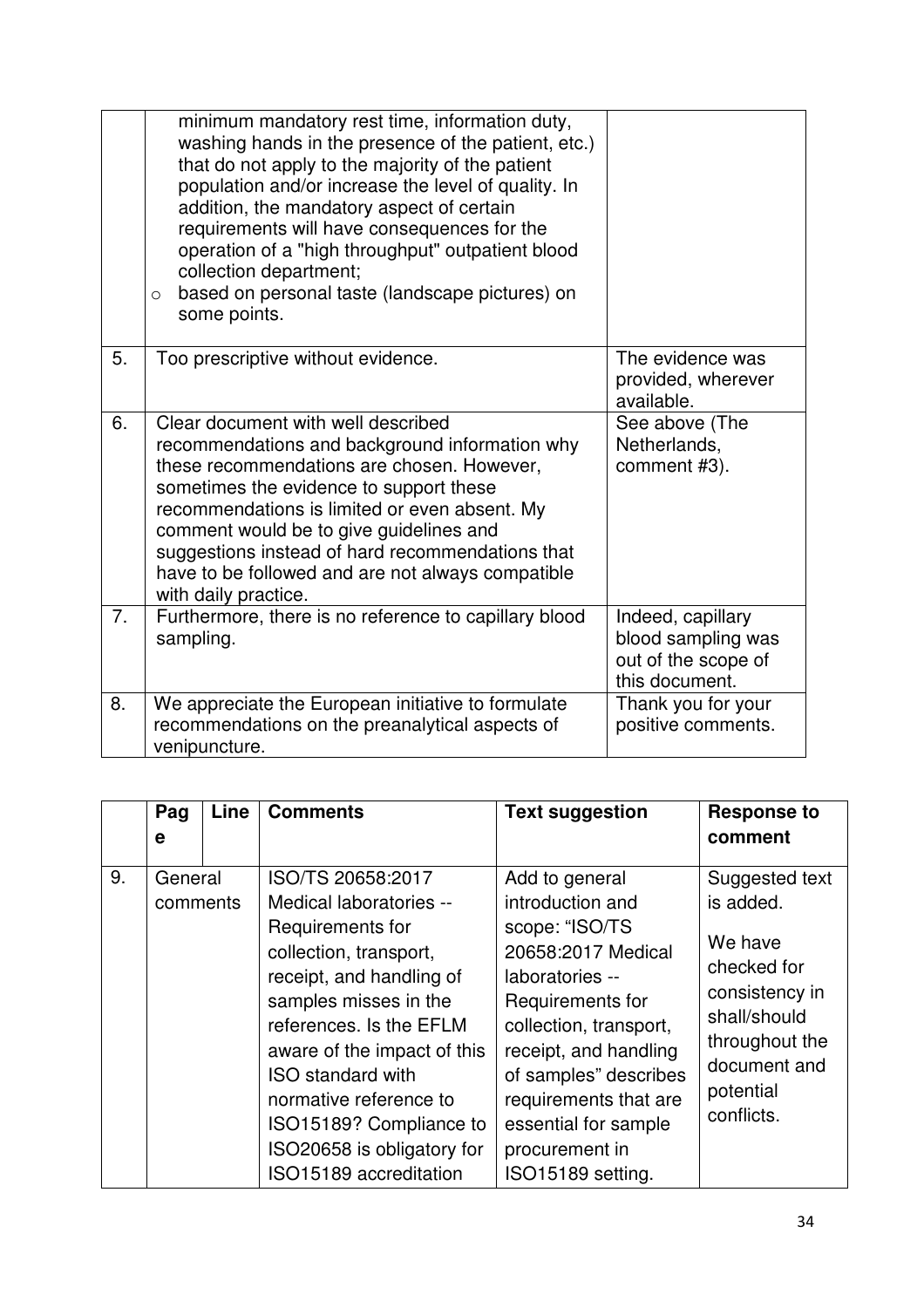|  | due to this normative                                                   | This guideline                                   |  |
|--|-------------------------------------------------------------------------|--------------------------------------------------|--|
|  | reference.                                                              | discusses best                                   |  |
|  |                                                                         | practices to fulfil those                        |  |
|  |                                                                         | requirements, but                                |  |
|  |                                                                         | these are never                                  |  |
|  |                                                                         | obligatory or superior                           |  |
|  |                                                                         | over local risk                                  |  |
|  | In ISO20658 the use of<br>'shall' and 'should' is                       | management<br>according to<br>recommendations in |  |
|  | precisely chosen. The<br>EFLM guideline cannot<br>conflict with the ISO | ISO15189 and<br>ISO20658.                        |  |
|  | 20568 standard. Did the                                                 |                                                  |  |
|  | authors check for potential<br>conflicts?                               | Add ISO20658 to<br>references.                   |  |
|  | At least the EFLM                                                       |                                                  |  |
|  | guideline is more                                                       |                                                  |  |
|  | prescriptive than the ISO                                               |                                                  |  |
|  | standard, in cases where                                                |                                                  |  |
|  | the ISO working group                                                   |                                                  |  |
|  | deliberately was not                                                    |                                                  |  |
|  | prescriptive. The beauty of                                             |                                                  |  |
|  | the approach of ISO15189                                                |                                                  |  |
|  | and ISO20658 is that it is                                              |                                                  |  |
|  | prescriptive in what has to                                             |                                                  |  |
|  | in place, but not about the                                             |                                                  |  |
|  | 'how'. For the 'how' the                                                |                                                  |  |
|  | ISO standards rely on risk                                              |                                                  |  |
|  | analysis based local                                                    |                                                  |  |
|  | procedures. Assessment                                                  |                                                  |  |
|  | of such procedures can                                                  |                                                  |  |
|  | also be based on proper                                                 |                                                  |  |
|  | risk management. The                                                    |                                                  |  |
|  | standard for instance                                                   |                                                  |  |
|  | describes the need for                                                  |                                                  |  |
|  | proper hand hygiene and                                                 |                                                  |  |
|  | demands the availability of                                             |                                                  |  |
|  | protective gloves, but<br>does not demand in which                      |                                                  |  |
|  |                                                                         |                                                  |  |
|  | situation gloves have to                                                |                                                  |  |
|  | be worn. In my opinion                                                  |                                                  |  |
|  | this is better than                                                     |                                                  |  |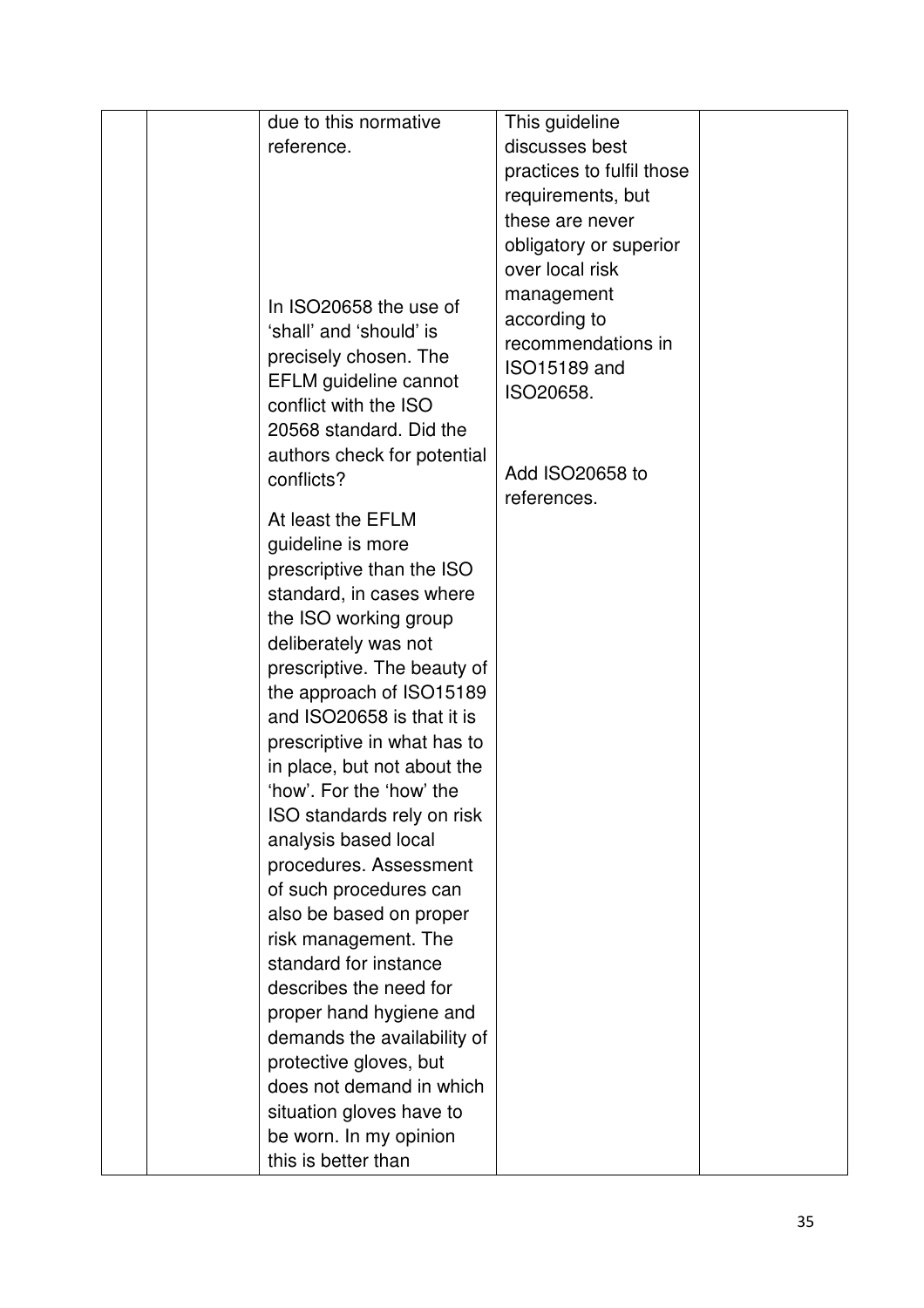|     |                |                | prescription without<br>knowledge of local<br>circumstances.                                                                                                                                                                                                                                                                    |                                                                                                                                                                                                          |                                                                                                                                                              |
|-----|----------------|----------------|---------------------------------------------------------------------------------------------------------------------------------------------------------------------------------------------------------------------------------------------------------------------------------------------------------------------------------|----------------------------------------------------------------------------------------------------------------------------------------------------------------------------------------------------------|--------------------------------------------------------------------------------------------------------------------------------------------------------------|
| 10. | 6              | 8              | The reference for<br>ISO20658:2017 is<br>missing.                                                                                                                                                                                                                                                                               | Add reference.                                                                                                                                                                                           | Done.                                                                                                                                                        |
| 11. | $\overline{7}$ | $\overline{4}$ | The phlebotomist should<br>introduce him-/herself to<br>the patient prior to<br>phlebotomy. The level of<br>(in)formality regarding the<br>introduction is the<br>responsibility of the<br>institution and/or<br>phlebotomist.                                                                                                  | Delete: "maybe also<br>with your first name<br>for a more personal<br>note,"                                                                                                                             | We prefer to<br>leave it. This is<br>just a<br>recommendatio<br>n.                                                                                           |
| 12. | $\overline{7}$ | 12             | Phlebotomists are not<br>required to inform patients<br>with respect to TAT. This<br>should be communicated<br>to patients and physicians<br>via other media.<br>The TAT(s) are dependent<br>on many factors, i.e.<br>measuring method(s),<br>batch or 24/7 analysis,<br>authorisation procedures,<br>reporting procedures etc. | Remove: "if asked,<br>give a reasonable<br>time expectation for<br>the venous blood<br>collection itself and for<br>the laboratory results<br>to be returned. Be<br>precise in your<br>explanations."    | We prefer to<br>leave it. This is<br>just a<br>recommendatio<br>n.                                                                                           |
| 13. | $\overline{7}$ | 12             | Phlebotomists are not<br>qualified to inform patients<br>on how long it takes for<br>the test results to be<br>completed. Many factors<br>of influence: type of<br>method, track system or<br>batch, or whether the<br>doctor is requesting a<br>second opinion by their<br>colleagues or other                                 | Delete: "4) if asked,<br>give a reasonable<br>time expectation for<br>the venous blood<br>collection itself and<br>for the laboratory<br>results to be<br>returned. Be precise<br>in your explanations." | We have added<br>a following text<br>under Pre-<br>sampling (point<br>$4)$ :<br>It is<br>increasingly<br>common<br>practice that<br>only electronic<br>order |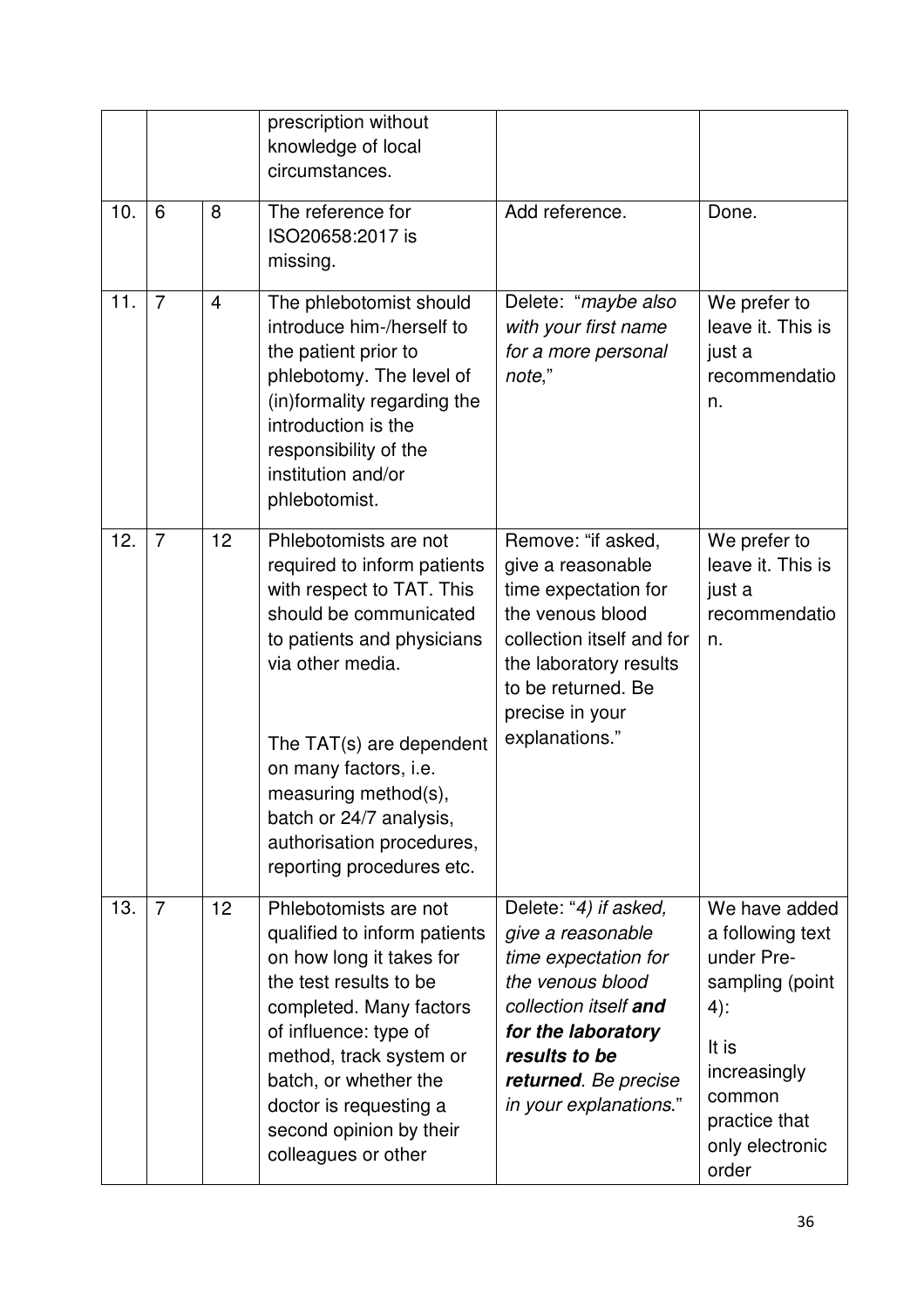|     |                |    | experts.<br>It is increasingly common<br>practice that only<br>electronic order<br>management barcodes<br>are visible for the<br>phlebotomist. It is<br>therefore impossible to<br>give a reasonable time of<br>expectation for laboratory<br>results if individual tests<br>ordered are not visible for<br>the phlebotomist. |                                                                                                                                                                                                                                                    | management<br>barcodes are<br>visible for the<br>phlebotomist. It<br>is therefore<br>impossible to<br>give a<br>reasonable<br>time of<br>expectation for<br>laboratory<br>results if<br>individual tests<br>ordered are not<br>visible for the<br>phlebotomist. In<br>such cases, a<br>phlebotomist<br>should advise a<br>patient where<br>to look for that<br>information. |
|-----|----------------|----|-------------------------------------------------------------------------------------------------------------------------------------------------------------------------------------------------------------------------------------------------------------------------------------------------------------------------------|----------------------------------------------------------------------------------------------------------------------------------------------------------------------------------------------------------------------------------------------------|-----------------------------------------------------------------------------------------------------------------------------------------------------------------------------------------------------------------------------------------------------------------------------------------------------------------------------------------------------------------------------|
| 14. | $\overline{7}$ | 19 | Inquiring the patient for<br>fear of the phlebotomy-<br>procedure may result in<br>unnecessary anxiety.<br>Maybe it's better to<br>comfort the patient and<br>estimate risk of syncope<br>via other ways.                                                                                                                     | Remove: "ask the<br>patient is he/she is<br>afraid for blood<br>collection".<br>Replace by: "Ask the<br>patient if he/she has<br>had negative<br>experiences with<br>phlebotomy<br>procedures in the<br>past, to estimate the<br>risk of syncope." | We prefer to<br>keep this<br>recommendatio<br>n. The<br>evidence<br>(provided in the<br>document)<br>shows that a<br>simple fear<br>question<br>predicts<br>vasovagal<br>reactions<br>without causing<br>them.                                                                                                                                                              |
| 15. | $\overline{7}$ | 19 | Proactive questioning all<br>patients concerning fear of<br>blood collection is<br>unnecessary and in many<br>instances out of place. For                                                                                                                                                                                     | Delete the whole of<br>recommendation 6.<br>"Ask the patient if<br>he/she is afraid of<br>blood collection. The<br>evidence shows that                                                                                                             | See above<br>(The<br>Netherlands,<br>comment #14).<br>Although the                                                                                                                                                                                                                                                                                                          |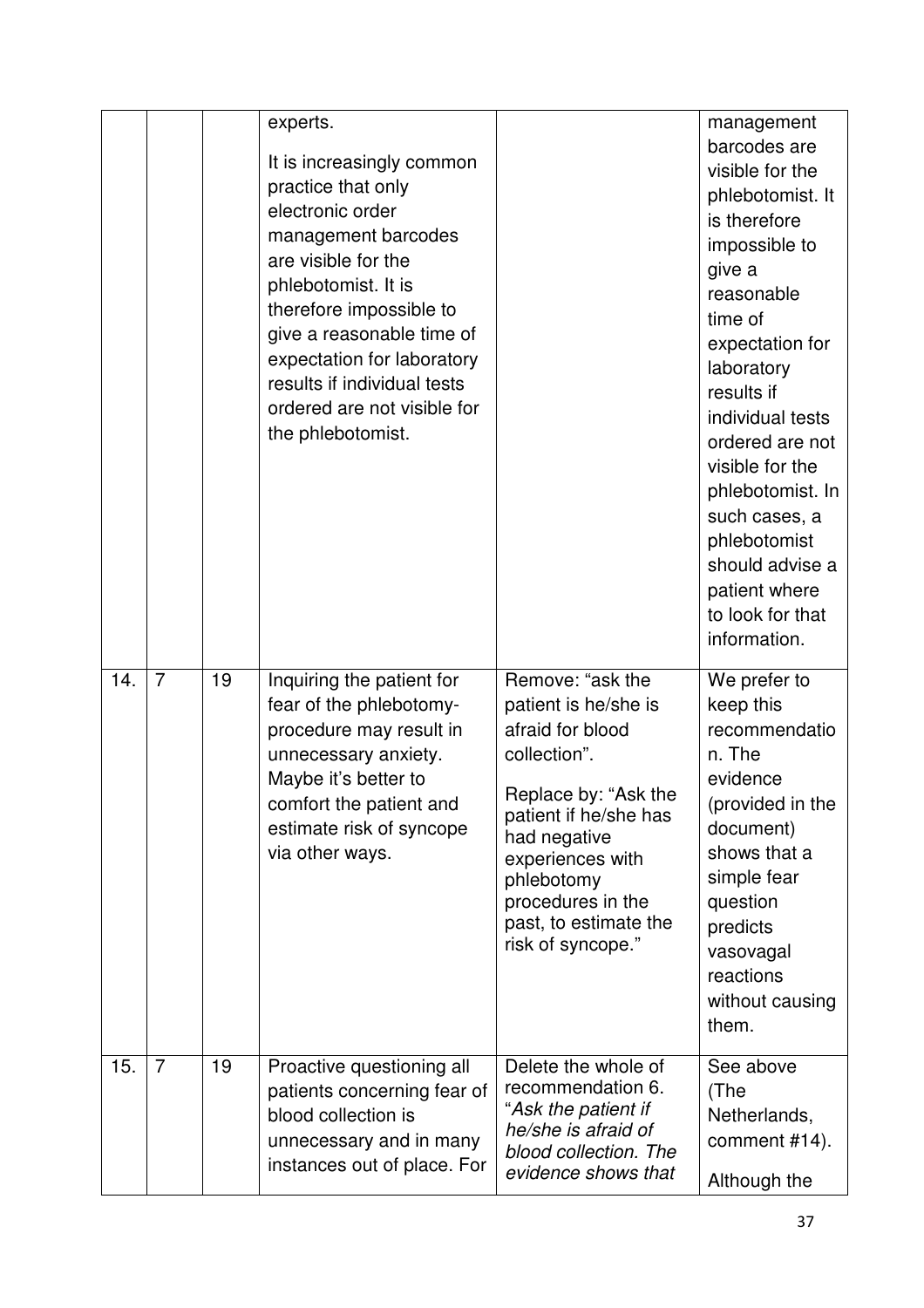|     |                |    | example, in outpatient<br>phlebotomy units of large<br>health care centres the<br>majority of the patients are<br>adults whom routinely<br>undergo phlebotomy.<br>These patients will not<br>appreciate the "fear of<br>needle/blood collection"<br>question every time they<br>visit the phlebotomy unit.<br>The reference used (12) is<br>specific for a high school<br>population. This<br>population is not<br>predominant in most<br>health care centres.<br>Leave it to the<br>professionalism of the<br>phlebotomist to identify<br>and take preventative<br>measures when helping<br>patients with fear of blood<br>collection. | this simple question<br>may help identify<br>individuals who are at<br>increased risk of<br>experiencing<br>vasovagal reaction<br>(syncope) (12). If a<br>patient is afraid,<br>he/she should be<br>closely monitored<br>during and after the<br>blood collection, in<br>order to prevent<br>injuries from fall<br>during fainting. If you<br>feel that the patient is<br>nervous about the<br>forthcoming blood<br>collection, you can<br>give her/him a simple<br>task to perform, such<br>as counting upwards<br>or taking a deep<br>breath before the<br>puncture" | study was done<br>in children, we<br>felt that same<br>may help in<br>adult<br>population.<br>This is just a<br>recommendatio<br>n.                                                                        |
|-----|----------------|----|-----------------------------------------------------------------------------------------------------------------------------------------------------------------------------------------------------------------------------------------------------------------------------------------------------------------------------------------------------------------------------------------------------------------------------------------------------------------------------------------------------------------------------------------------------------------------------------------------------------------------------------------|------------------------------------------------------------------------------------------------------------------------------------------------------------------------------------------------------------------------------------------------------------------------------------------------------------------------------------------------------------------------------------------------------------------------------------------------------------------------------------------------------------------------------------------------------------------------|------------------------------------------------------------------------------------------------------------------------------------------------------------------------------------------------------------|
| 16. | $\overline{7}$ | 29 | The current text suggests<br>that any change of body<br>position should be<br>avoided within 15 minutes<br>prior to blood collection,<br>including from sitting to<br>standing and vice versa.<br>However it is practically<br>impossible to have a<br>patient to sit for this period<br>in the phlebotomy chair. A<br>patient nearly always<br>moves (walking) from the<br>waiting area (sitting) to the                                                                                                                                                                                                                               | It has been shown<br>that change of a body<br>position from supine<br>to upright and vice<br>versa can dramatically<br>affect the<br>concentration of many<br>laboratory parameters<br>$(13-16)$ . Therefore,<br>the patient should not<br>change his/her<br>position within 15 min<br>prior to blood<br>sampling. If the                                                                                                                                                                                                                                              | We have added<br>a sentence<br>below to the<br>document:<br>If a patient has<br>properly rested<br>for 15 minutes<br>in the waiting<br>area, a short<br>walk from the<br>waiting area to<br>the collection |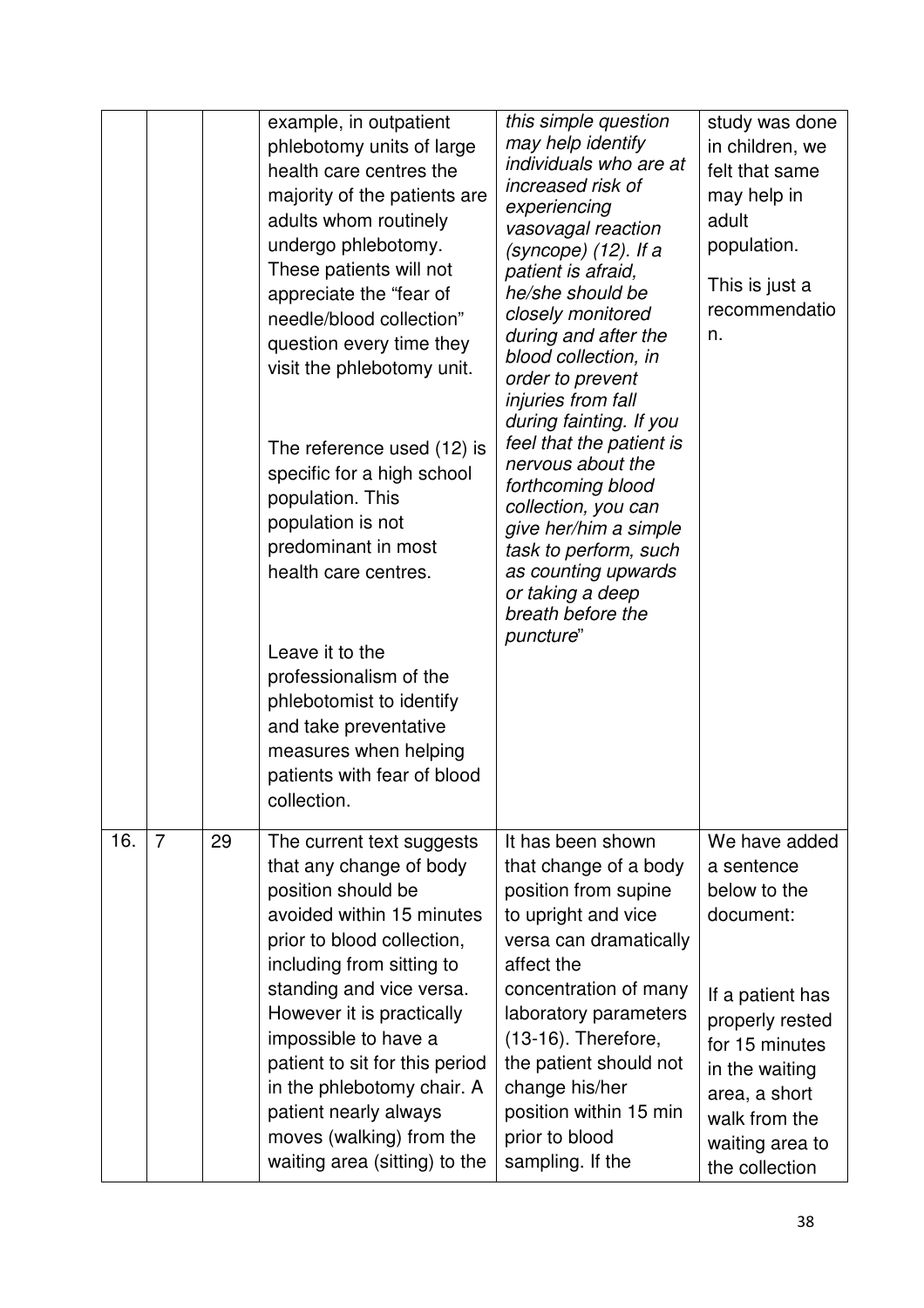|     |                |    | collection area within<br>minutes before blood<br>collection. Most regular<br>blood collections should<br>then be accompanied by<br>documentation that body<br>position was altered prior<br>to blood collection.           | patient was lying,<br>blood sampling should<br>be done in the lying<br>state (this is mostly<br>the case for<br>hospitalized patients).<br>Outpatients should<br>ideally sit for 15 min<br>prior to blood<br>sampling. If a change<br>in posture is<br>unavoidable within<br>this time period, it<br>should be<br>documented to allow<br>correct interpretation<br>of test results (17).<br>It is not necessary to<br>document a short<br>walk from waiting<br>area to the<br>collection area. | area is<br>considered to<br>be acceptable<br>and does not<br>need to be<br>documented.                                                                                                    |
|-----|----------------|----|-----------------------------------------------------------------------------------------------------------------------------------------------------------------------------------------------------------------------------|------------------------------------------------------------------------------------------------------------------------------------------------------------------------------------------------------------------------------------------------------------------------------------------------------------------------------------------------------------------------------------------------------------------------------------------------------------------------------------------------|-------------------------------------------------------------------------------------------------------------------------------------------------------------------------------------------|
| 17. | $\overline{7}$ | 31 | Therefore, the patient<br>should not change his/her<br>position within 15 min<br>prior to blood sampling.                                                                                                                   | Therefore, the patient<br>should not change<br>his/her position within<br>15 min prior to blood<br>sampling when a<br>specific test is<br>ordered that is<br>known to be affected<br>by body position.                                                                                                                                                                                                                                                                                         | We believe that<br>this<br>recommendatio<br>n should be<br>consistently<br>used to ensure<br>standardization<br>to its maximum.<br>We are<br>therefore not in<br>favor of<br>changing it. |
| 18. | $\overline{7}$ | 31 | It is practically impossible<br>for patients to sit in the<br>same chair for 15 minutes<br>prior to phlebotomy. This<br>procedure is patient<br>unfriendly and unfeasible<br>for reasons of waiting-time<br>and/or rigorous | Remove: "the patient<br>should not change<br>his/her position within<br>15 min prior to blood<br>sampling".                                                                                                                                                                                                                                                                                                                                                                                    | The sentence<br>was changed<br>into:<br>Therefore, the<br>patient should<br>ideally not<br>change his/her                                                                                 |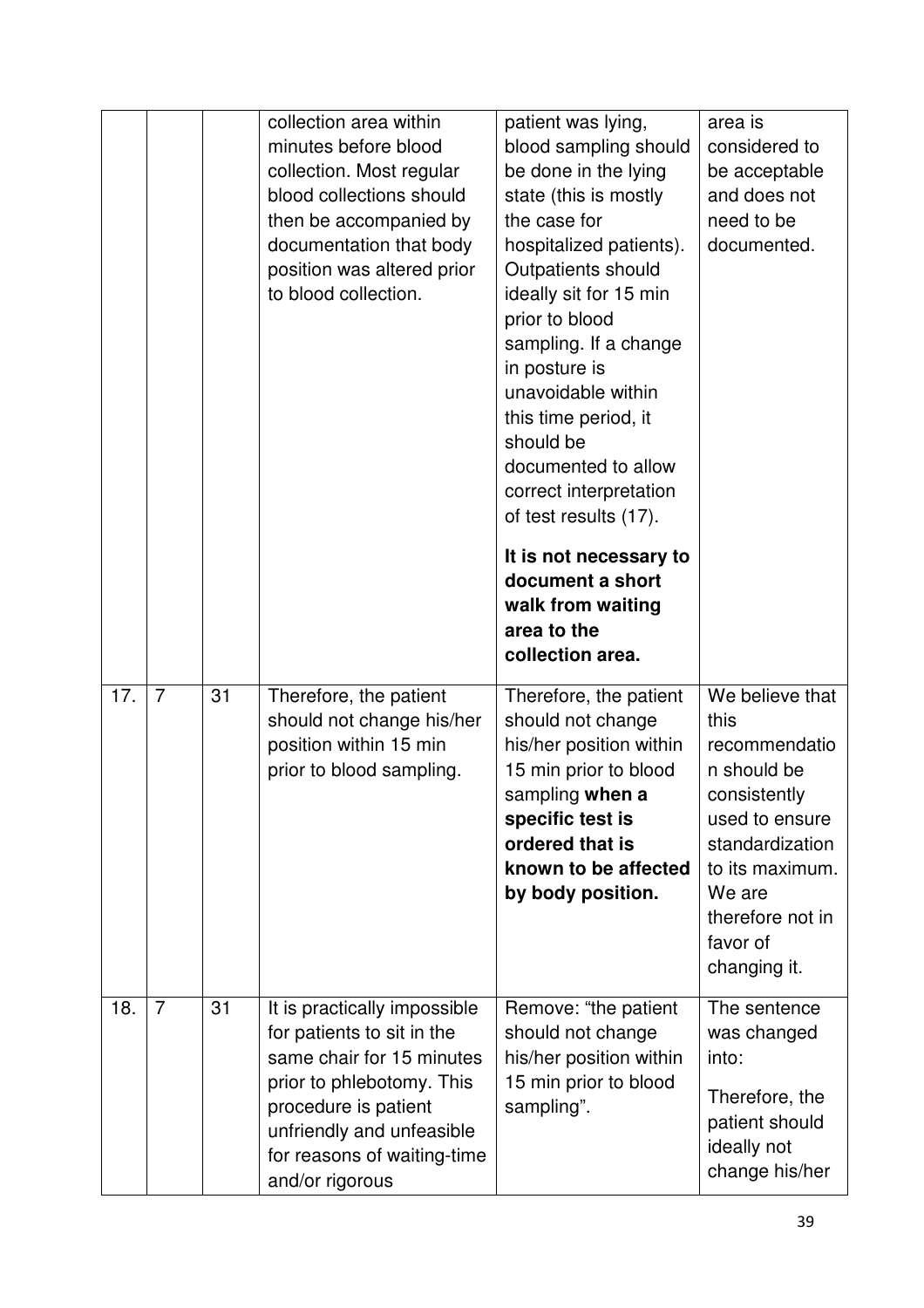|     |                |    | reorganisation of the<br>phlebotomy offices.<br>For the same reason(s) it<br>is not relevant to add a<br>comment to the reported<br>result when the suggested<br>procedure is not followed<br>(it applies to all<br>ambulatory patients!).<br>The suggested procedure<br>is not supported by firm<br>clinical evidence.                                                                                                                                            | Or change into: "the<br>patient should<br>preferably not<br>significantly/rigorously<br>change his/her<br>position within 15 min<br>prior to blood<br>sampling. A short (10-<br>30 seconds) walk<br>(e.g. from the waiting<br>room/reception space<br>to the phlebotomy<br>space) is considered<br>to be acceptable.                                                                                                                                                              | position within<br>15 min prior to<br>blood sampling. |
|-----|----------------|----|--------------------------------------------------------------------------------------------------------------------------------------------------------------------------------------------------------------------------------------------------------------------------------------------------------------------------------------------------------------------------------------------------------------------------------------------------------------------|-----------------------------------------------------------------------------------------------------------------------------------------------------------------------------------------------------------------------------------------------------------------------------------------------------------------------------------------------------------------------------------------------------------------------------------------------------------------------------------|-------------------------------------------------------|
|     |                |    |                                                                                                                                                                                                                                                                                                                                                                                                                                                                    | Perhaps the above<br>can be supported by<br>evidence from<br>scientific literature?                                                                                                                                                                                                                                                                                                                                                                                               |                                                       |
| 19. | $\overline{7}$ | 31 | Regarding the 15 min.<br>sitting time prior to<br>phlebotomy. By default,<br>almost all outpatient<br>patients will walk from the<br>waiting room to the place<br>where blood is taken. Just<br>letting them sit idle for 15<br>minutes seriously affects<br>throughput of patients.<br>Documenting this for the<br>bulk of the patients is very<br>inefficient. If necessary,<br>documenting that some<br>outpatient patients did not<br>move has our preference. | Whilst it is<br>recommended that<br>patients upon entering<br>the blood collection<br>area have to sit for 15<br>minutes prior to blood<br>sampling, this<br>seriously affects the<br>throughput and<br>prolongs the waiting<br>time for patients. Not<br>meeting this<br>requirement should be<br>taken for granted in<br>daily clinical practice.<br>At best, documenting<br>that outpatient<br>patients met this 15<br>minutes waiting<br>requirement is worth<br>considering. | See above<br>(The<br>Netherlands,<br>comment #16).    |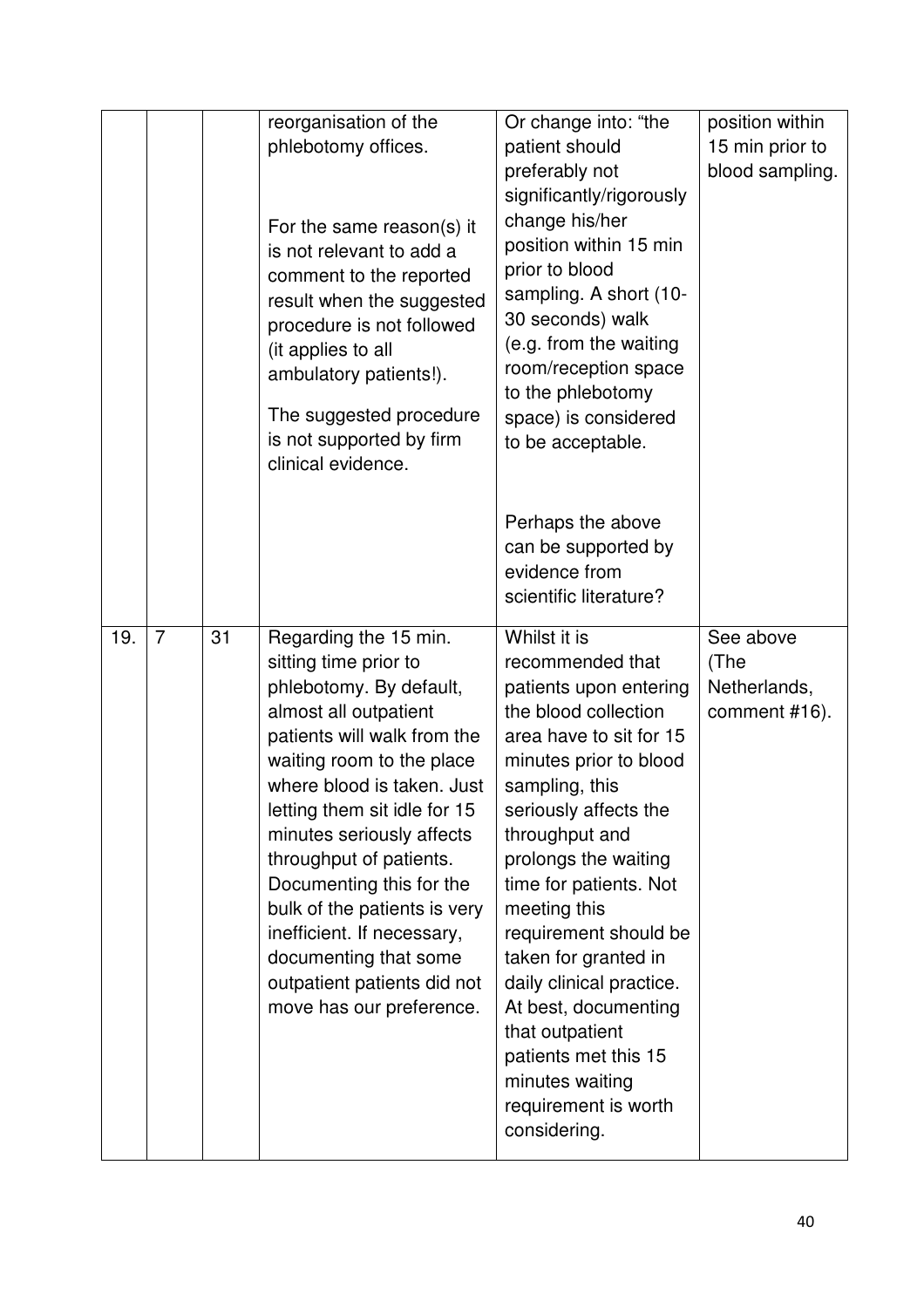| 20. | $\overline{7}$ | 31             | Large high throughput<br>outpatient phlebotomy<br>units aim for a short<br>patient waiting time to<br>ensure fast laboratory<br>results to reduce total<br>patient hospital time. 15<br>Minutes of sitting time and<br>documentation in case of<br>non-compliance has an<br>enormous impact on the<br>patient waiting time and<br>human resources.<br>Moreover and even more<br>important, any evidence<br>for clinical relevance is<br>missing! | Delete: "Outpatients<br>should ideally sit for<br>15 min prior to blood<br>sampling. If a change<br>in posture is<br>unavoidable within<br>this time period, it<br>should be<br>documented to allow<br>correct interpretation<br>of test results (17)."                                                                   | See above<br>(The<br>Netherlands,<br>comments #14<br>and #18).                                                              |
|-----|----------------|----------------|--------------------------------------------------------------------------------------------------------------------------------------------------------------------------------------------------------------------------------------------------------------------------------------------------------------------------------------------------------------------------------------------------------------------------------------------------|---------------------------------------------------------------------------------------------------------------------------------------------------------------------------------------------------------------------------------------------------------------------------------------------------------------------------|-----------------------------------------------------------------------------------------------------------------------------|
| 21. | 8              | 10             | For adequate<br>identification, at least two<br>(patient name and date of<br>birth) and preferably one<br>additional identifier should<br>be used. Additional<br>identifiers which may be<br>used for patient<br>identification include:                                                                                                                                                                                                         | For adequate<br>identification, at least<br>two (patient name and<br>date of birth)<br>identifiers should be<br>used. Additional<br>identifiers are needed<br>if the patient has a<br>twin brother or sister.                                                                                                             | We agree. This<br>is why we<br>recommend a<br>minimum of two<br>and preferably<br>three<br>identifiers.                     |
| 22. | 9              | $\overline{4}$ | It has not been proven<br>that patients should be<br>fasting for all laboratory<br>tests. For reasons of<br>clarity 2.1 and 2.2 should<br>be switched and merged.<br>This is especially relevant<br>to glucose, but for lipids<br>this is not necessary<br>anymore: see<br>Nordestgaard et al. Eur<br>Heart J 2016 "Fasting is                                                                                                                   | Remove 2.1. and 2.2<br>and replace by:<br>2.1 Blood should<br>preferably be drawn in<br>the morning (between<br>7-9 am) in a fasting<br>state, 8-12 hours after<br>the last meal for<br>several reasons<br>[reference]. The<br>fasting preference<br>might pose certain<br>logistical difficulties<br>and it is therefore | We prefer to<br>keep it as is.<br>This is just a<br>recommendatio<br>n.<br>Also, see<br>above<br>(Denmark,<br>comment #10). |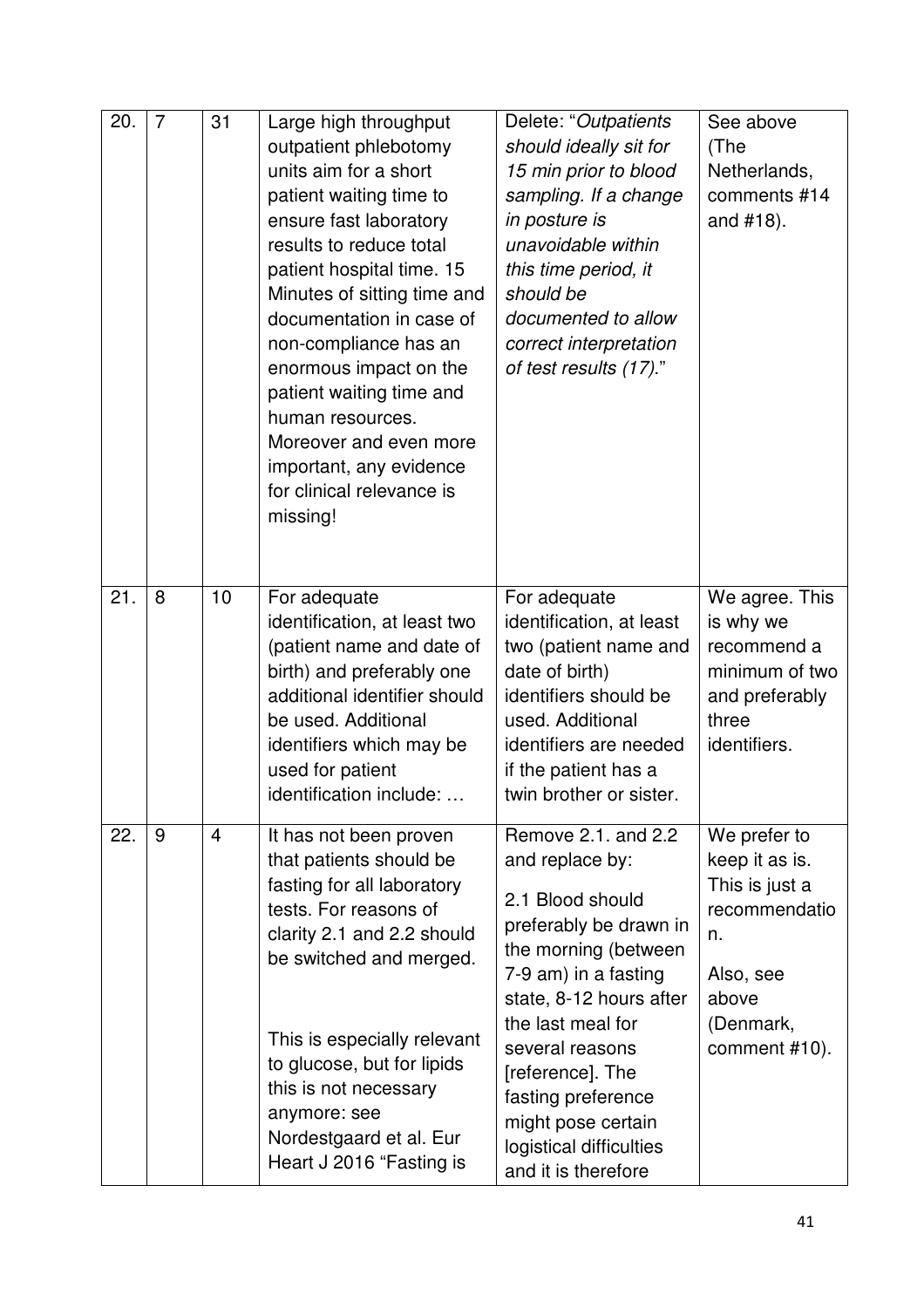|     |   |                | not routinely required for<br>determination of a lipid<br>profile: clinical and<br>laboratory implications<br>including flagging at<br>desirable concentration<br>cut-points - a joint<br>consensus statement from<br>the European<br><b>Atherosclerosis Society</b><br>and European Federation<br>of Clinical Chemistry and<br>Laboratory Medicine."<br>Overall, the suggested<br>procedure is unfeasible<br>and patient unfriendly. | acceptable to collect<br>blood during the day<br>for non-fasting<br>patients for: a) tests<br>which do not have<br>circadian variations<br>and for which there is<br>evidence that fasting<br>is not required; and<br>for b) emergencies.<br>Recommendations<br>with respect to the<br>fasting requirement:<br>Water consumption is<br>allowed during the<br>fasting period, but<br>patients should refrain<br>from alcohol for 24 h<br>prior to blood<br>sampling. In the<br>morning, prior to<br>blood sampling,<br>patients should not<br>drink caffeine-<br>containing beverages<br>(coffee, energy drinks<br>and tea). Cigarette<br>smoking should be<br>discouraged in the<br>morning before the<br>blood sampling (19). |                                         |
|-----|---|----------------|---------------------------------------------------------------------------------------------------------------------------------------------------------------------------------------------------------------------------------------------------------------------------------------------------------------------------------------------------------------------------------------------------------------------------------------|--------------------------------------------------------------------------------------------------------------------------------------------------------------------------------------------------------------------------------------------------------------------------------------------------------------------------------------------------------------------------------------------------------------------------------------------------------------------------------------------------------------------------------------------------------------------------------------------------------------------------------------------------------------------------------------------------------------------------------|-----------------------------------------|
| 23. | 9 | $\overline{4}$ | Verifying patient's fasting<br>status is only necessary<br>when analytes are<br>ordered of which there is<br>evidence that a fasting<br>status is required (i.e.<br>glucose). This information<br>can be indicated on the<br>order form or on the tube<br>labels from the laboratory<br>information system when                                                                                                                       | Delete: "2.3 Patient<br>fasting status should<br>be verified before<br>blood is drawn.<br>Whenever possible,<br>blood should not be<br>drawn if the patient is<br>not properly prepared<br>(emergencies are<br>exceptions to this<br>rule). If blood                                                                                                                                                                                                                                                                                                                                                                                                                                                                           | See above<br>(Denmark,<br>comment #10). |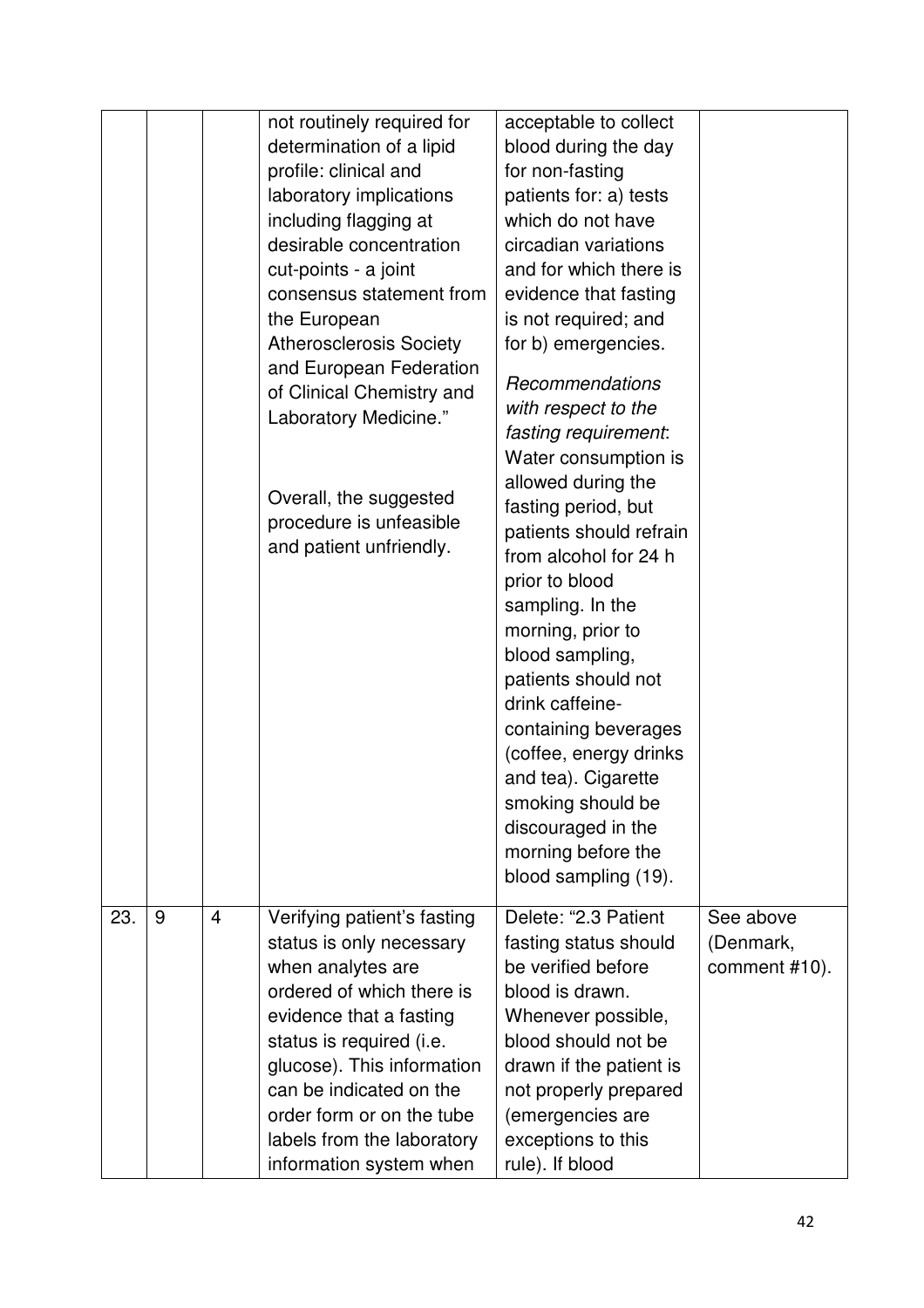|     |   |   | these tests are ordered.<br>This alternative process<br>configuration does not<br>require fasting status<br>verification of each<br>individual blood collection.<br>Note also that there is<br>recent evidence that<br>fasting state is not<br>required anymore for lipid<br>profiling! See<br>Nordestgaard et al. Eur<br>Heart J 2016. Fasting is<br>not routinely required for<br>determination of a lipid<br>profile: clinical and<br>laboratory implications<br>including flagging at<br>desirable concentration<br>$cutpoints - a joint$<br>consensus statement from<br>the European<br><b>Atherosclerosis Society</b><br>and European Federation<br>of Clinical Chemistry and<br>Laboratory Medicine. | collection is done in<br>the non-fasting state,<br>or a patient has not<br>been properly<br>prepared, this fact<br>should be<br>documented to allow<br>correct interpretation<br>of test results."<br>Add:<br>When tests are<br>ordered whereby a<br>fasting state is<br>required the<br>phlebotomist should<br>have access to this<br>information. Prior to<br>blood collection the<br>fasting status should<br>be verified and non-<br>compliance be<br>documented to allow<br>correct interpretation<br>of test results. |                                         |
|-----|---|---|-------------------------------------------------------------------------------------------------------------------------------------------------------------------------------------------------------------------------------------------------------------------------------------------------------------------------------------------------------------------------------------------------------------------------------------------------------------------------------------------------------------------------------------------------------------------------------------------------------------------------------------------------------------------------------------------------------------|-----------------------------------------------------------------------------------------------------------------------------------------------------------------------------------------------------------------------------------------------------------------------------------------------------------------------------------------------------------------------------------------------------------------------------------------------------------------------------------------------------------------------------|-----------------------------------------|
| 24. | 9 | 5 | Drawing blood strictly in<br>the morning is unrealistic<br>as it is a continuous 24/7<br>activity in most health care<br>centres. Blood collection<br>outside the 7-9 am time<br>frame is not restricted to<br>emergency situations.                                                                                                                                                                                                                                                                                                                                                                                                                                                                        | Delete: "In<br>accordance with our<br>previously published<br>recommendation,<br>blood for all blood<br>tests should be drawn<br>in the morning<br>(between 7-9 am)"                                                                                                                                                                                                                                                                                                                                                        | See above<br>(Denmark,<br>comment #10). |
|     |   |   |                                                                                                                                                                                                                                                                                                                                                                                                                                                                                                                                                                                                                                                                                                             | Change into:                                                                                                                                                                                                                                                                                                                                                                                                                                                                                                                |                                         |
|     |   |   |                                                                                                                                                                                                                                                                                                                                                                                                                                                                                                                                                                                                                                                                                                             | "Laboratory staff<br>ensures that<br>analytes with<br>circadian rhythm are<br>drawn within a<br>prerequisite time                                                                                                                                                                                                                                                                                                                                                                                                           |                                         |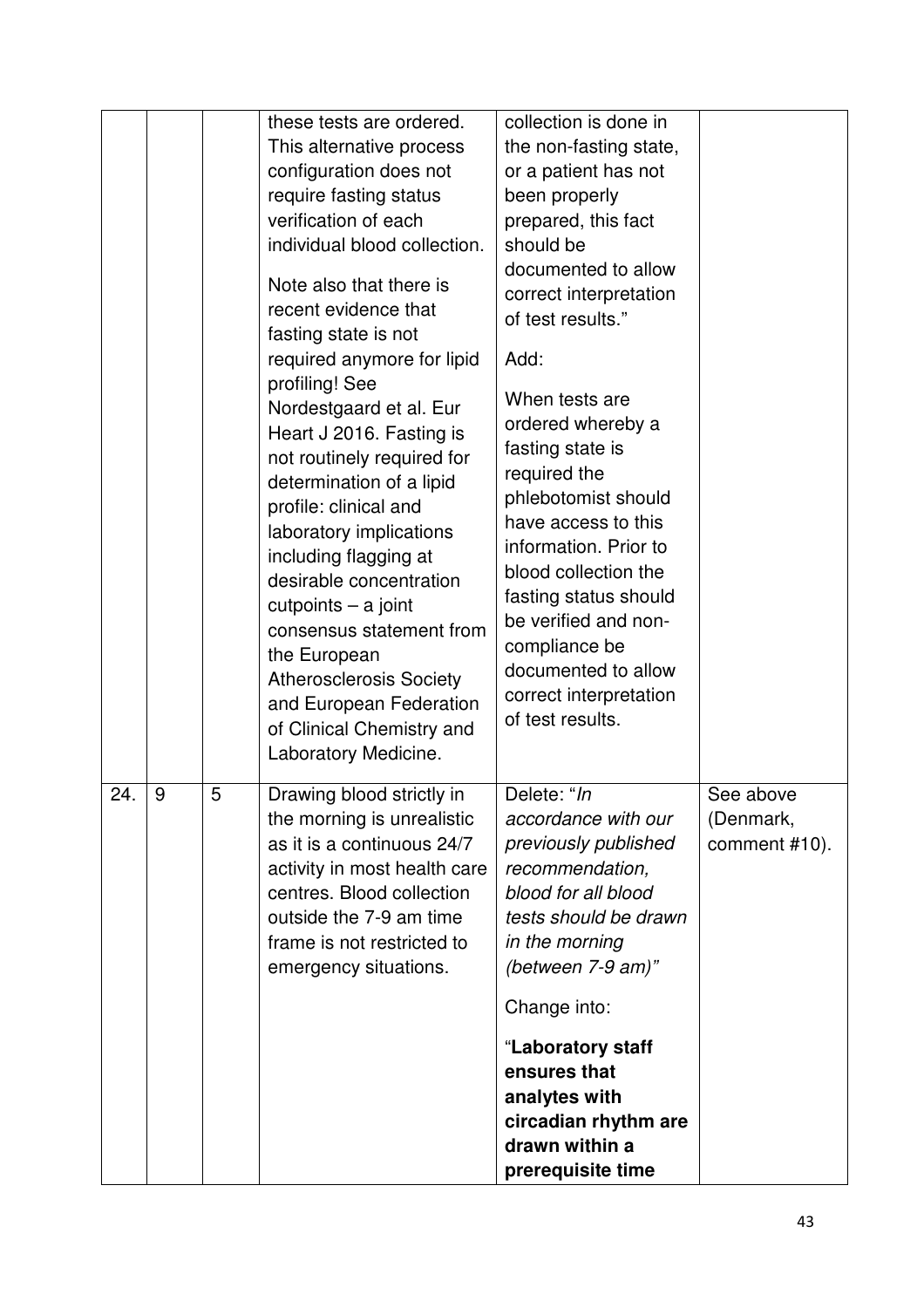|     |   |          |                                                                                                                                                                                                                                        | frame of the day.<br>Non-compliance is<br>documented in order<br>to allow correct<br>interpretation of test<br>results"                                                                                           |                                         |
|-----|---|----------|----------------------------------------------------------------------------------------------------------------------------------------------------------------------------------------------------------------------------------------|-------------------------------------------------------------------------------------------------------------------------------------------------------------------------------------------------------------------|-----------------------------------------|
| 25. | 9 | 5        | There is no evidence that<br>fasting samples should be<br>collected between 7 and 9<br>a.m.                                                                                                                                            | Remove: "between 7-<br>9 hours"                                                                                                                                                                                   | See above<br>(Denmark,<br>comment #10). |
| 26. | 9 | 6        | Fasting state is achieved<br>after 8 to 12h of fasting.<br>See Dutch guideline<br>"NVKC veldnorm<br>venapunctie".                                                                                                                      | Replace by: "8 to 12<br>hours after the last<br>meal"                                                                                                                                                             | See above<br>(Denmark,<br>comment #10). |
| 27. | 9 | 6        | Fasting status is achieved<br>after 8 to 12 hours.<br>Reference: Sacks et al.<br>Guidelines and<br>recommendations for<br>laboratory analysis in the<br>diagnosis and<br>management of diabetes<br>mellitus. Diabetes Care<br>2011;34. | Replace by:<br>8 to 12 hours after<br>the last meal                                                                                                                                                               | See above<br>(Denmark,<br>comment #10). |
| 28. | 9 | $8 - 10$ | How strong is the<br>evidence that even 1 cup<br>of coffee or tea is of<br>influence on lab test<br>results?                                                                                                                           | <b>Change "Patients</b><br>should not drink<br>caffeine-containing<br>beverages." into:<br>Patients should not<br>drink too many<br>caffeine-containing<br>beverages. Also, milk<br>and sugar are not<br>allowed. | See above<br>(Denmark,<br>comment #10). |
| 29. | 9 | 11       | We recognise that fasting<br>requirement might pose                                                                                                                                                                                    | We recognise that<br>fasting requirement                                                                                                                                                                          | See above<br>(Denmark,                  |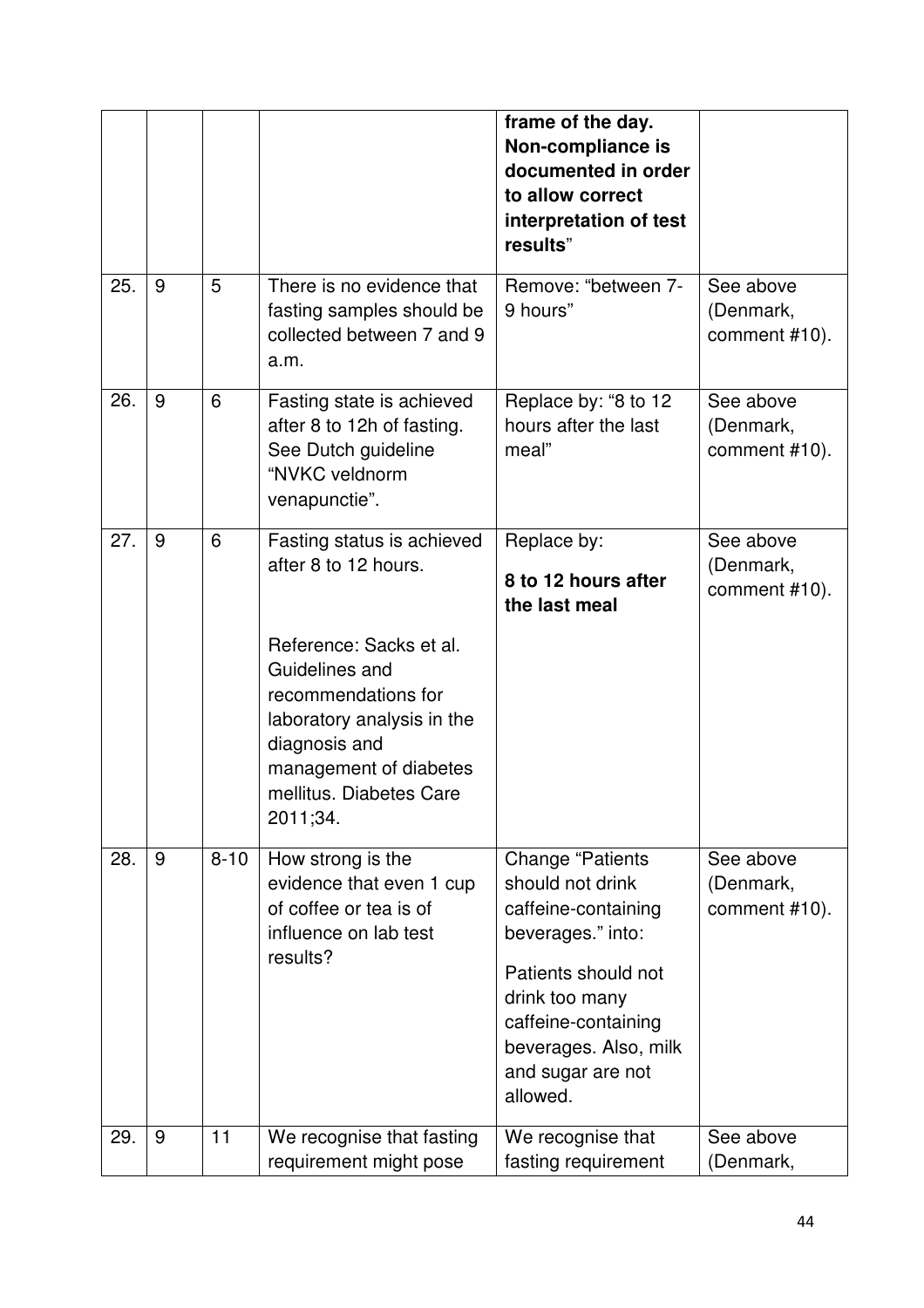|     |   |              | certain logistical difficulties<br>and find it acceptable to<br>collect blood during the<br>day for non-fasting<br>patients only for: a)<br>emergencies and b) tests<br>which do not have<br>circadian variations and<br>for which there is<br>evidence that fasting is<br>not required. | pose certain logistical<br>difficulties and find it<br>acceptable to collect<br>blood in fasting<br>patients only for the<br>tests which do have<br>circadian variations<br>and for which there is<br>evidence that fasting<br>is required. | comment #10).                                                                                                                                                                                                                                       |
|-----|---|--------------|------------------------------------------------------------------------------------------------------------------------------------------------------------------------------------------------------------------------------------------------------------------------------------------|---------------------------------------------------------------------------------------------------------------------------------------------------------------------------------------------------------------------------------------------|-----------------------------------------------------------------------------------------------------------------------------------------------------------------------------------------------------------------------------------------------------|
| 30. | 9 | $16 -$<br>18 | The phlebotomist should<br>not consider not executing<br>the phlebotomy. They<br>should not consider<br>postponing medical care.                                                                                                                                                         | Remove sentence.                                                                                                                                                                                                                            | In the<br>document, we<br>state that blood<br>sampling<br>procedure must<br>be postponed<br>until issues<br>have been<br>resolved. Who<br>will take the<br>responsibility,<br>will depend on<br>the national<br>and institutional<br>circumstances. |
| 31. | 9 | $16 -$<br>18 | Phlebotomists will never<br>postpone any blood<br>drawing! They should not<br>be responsible for<br>delaying medical care<br>since they are not<br>educated for doing this<br>and they also cannot<br>foresee the<br>consequences.                                                       | Delete: Whenever<br>possible, blood should<br>not be drawn if the<br>patient is not properly<br>prepared<br>(emergencies are<br>exceptions to this<br>rule).                                                                                | See above<br>(The<br>Netherlands,<br>comment #30).                                                                                                                                                                                                  |
| 32. | 9 | $16 -$<br>20 | Blood collection in a non<br>fasting state is more<br>common than in a fasting<br>state. For most<br>parameters fasting is not<br>required and does not                                                                                                                                  | If blood collection is<br>done in the non<br>fasting state, or a<br>patient has not been<br>properly prepared,<br>this fact should be                                                                                                       | See above<br>(Denmark,<br>comment #10).                                                                                                                                                                                                             |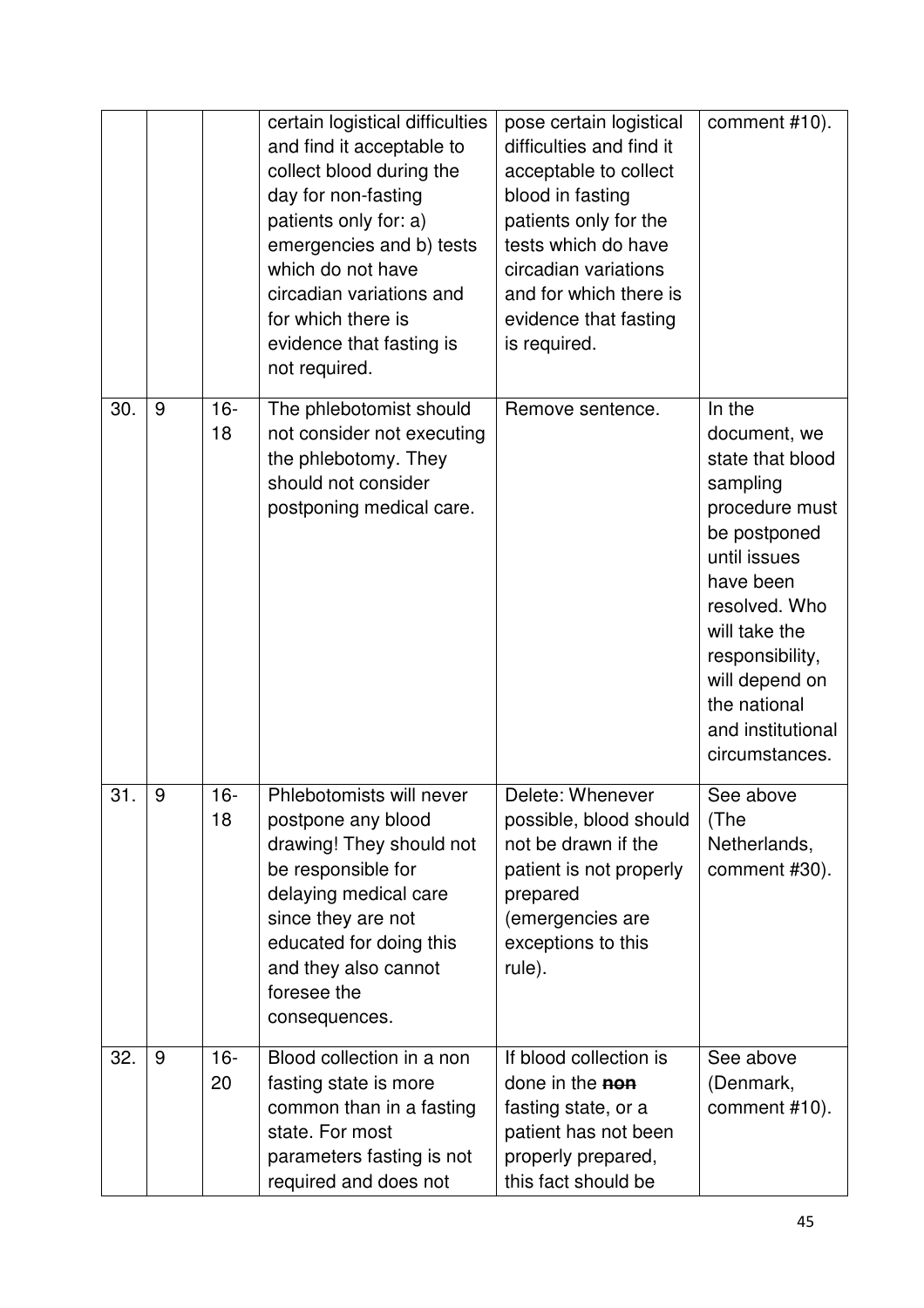|     |   |              | influence the results.                                                                                                                                                                                                                                                                                                                                                                                                                                                                                                                                                                                       | documented to allow<br>correct interpretation<br>of test results.                                                                                                                                                                                                                    |                                                                                                                                                                                                                                                                                                                                                                                                                              |
|-----|---|--------------|--------------------------------------------------------------------------------------------------------------------------------------------------------------------------------------------------------------------------------------------------------------------------------------------------------------------------------------------------------------------------------------------------------------------------------------------------------------------------------------------------------------------------------------------------------------------------------------------------------------|--------------------------------------------------------------------------------------------------------------------------------------------------------------------------------------------------------------------------------------------------------------------------------------|------------------------------------------------------------------------------------------------------------------------------------------------------------------------------------------------------------------------------------------------------------------------------------------------------------------------------------------------------------------------------------------------------------------------------|
| 33. | 9 | 20           | Most blood is collected<br>from patients in a non-<br>fasting state. Please<br>change this sentence.                                                                                                                                                                                                                                                                                                                                                                                                                                                                                                         | If blood collection is<br>done in the fasting<br>state, this fact should<br>be documented to<br>allow correct<br>interpretation of test<br>results.                                                                                                                                  | See above<br>(Denmark,<br>comment #10).                                                                                                                                                                                                                                                                                                                                                                                      |
| 34. | 9 | $31 -$<br>33 | For the phlebotomist it is<br>virtually impossible to<br>assess/evaluate and<br>register all factors possibly<br>affecting the reported<br>result. Moreover, the<br>effect of different factors<br>on the reported result,<br>differs for each test and<br>factor considered.<br>The phlebotomist should<br>not consider not executing<br>the phlebotomy. It is the<br>responsibility of the<br>requesting physician to<br>inform the patient with<br>respect to pre-<br>examination<br>procedures/requirements.<br>Not fulfilling pre-<br>examination requirements<br>should be registered and<br>reported. | Remove section.<br>Comments not<br>fulfilling requirements<br>should be reported to<br>requesting physician.<br>Change into: "Where<br>appropriate the<br>laboratory<br>(phlebotomist) shall<br>register pre-analytical<br>conditions relevant for<br>test value<br>interpretation". | We do not<br>understand<br>which section<br>exactly is<br>discussed in<br>this comment.<br>We have<br>changed the<br>sentence into:<br>If some of the<br>above issues<br>have been<br>identified and<br>blood sampling<br>can not be<br>postponed, the<br>laboratory<br>should where<br>appropriate,<br>document all<br>relevant pre-<br>analytical<br>conditions to<br>allow a correct<br>interpretation of<br>test results |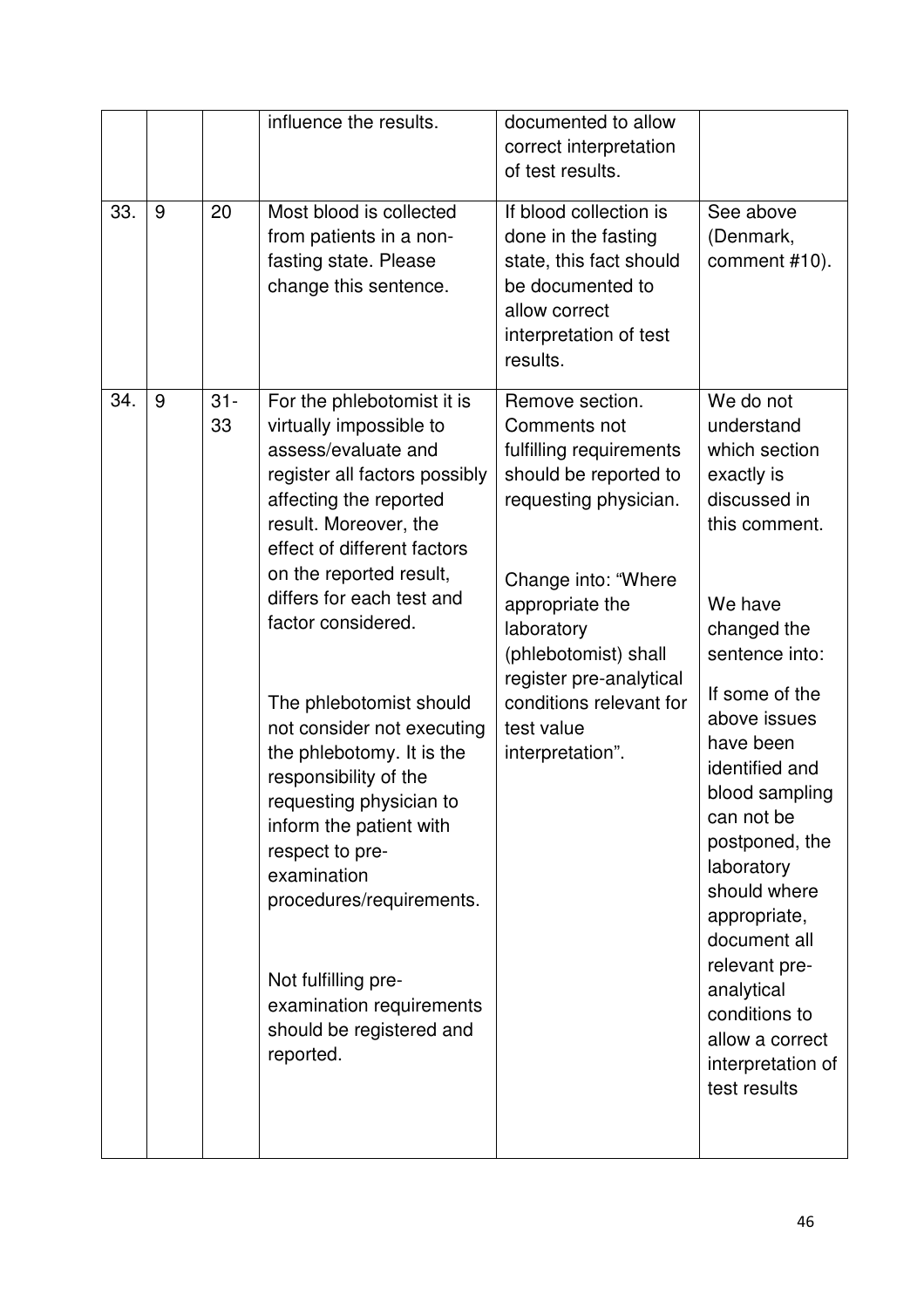| 35. | 10 | 15           | "Intense physical activity<br>should be avoided 24<br>hours before the blood<br>sampling." How is intense<br>physical activity<br>quantified? If intense<br>physical activity is to be<br>avoided prior to blood<br>collection the guideline<br>should recommend criteria<br>which have to be verified<br>prior to blood collection.                           | Add criteria (or add a<br>reference) defining<br>intense physical<br>activity which can be<br>verified prior to blood<br>collection by the<br>phlebotomist. | Sentence was<br>changed into:<br>Intense<br>physical activity<br>(that exceed<br>normal daily<br>activity level)<br>should be<br>avoided 24<br>hours before<br>the blood<br>sampling. |
|-----|----|--------------|----------------------------------------------------------------------------------------------------------------------------------------------------------------------------------------------------------------------------------------------------------------------------------------------------------------------------------------------------------------|-------------------------------------------------------------------------------------------------------------------------------------------------------------|---------------------------------------------------------------------------------------------------------------------------------------------------------------------------------------|
| 36. | 10 | 15           | "Intense physical activity<br>should be avoided 24<br>hours before the blood<br>sampling." How is intense<br>physical activity<br>quantified? If intense<br>physical activity is to be<br>avoided prior to blood<br>collection the guideline<br>should recommend criteria<br>which have to be verified<br>prior to blood collection.<br>E.g. marathon running. | Add criteria (or add a<br>reference) defining<br>intense physical<br>activity.                                                                              | See above<br>(The<br>Netherlands,<br>comment #35).                                                                                                                                    |
| 37. | 10 | 15           | What is the definition of<br>intensive physical activity?<br>Many patients cycle to the<br>phlebotomy location.                                                                                                                                                                                                                                                | Remove of define<br>intense physical<br>activity' with clear<br>examples.                                                                                   | See above<br>(The<br>Netherlands,<br>comment #35).                                                                                                                                    |
| 38. | 10 | $21 -$<br>22 | Advice regarding interior<br>design style has no place<br>in a guideline.                                                                                                                                                                                                                                                                                      | Delete: "The blood<br>collection area may<br>contain pictures with<br>relaxing landscapes<br>on the walls, to make<br>the space more<br>comfortable"        | See above<br>(Denmark,<br>comment #14).                                                                                                                                               |
| 39. | 10 | $28 -$<br>29 | Large outpatient<br>phlebotomy units are<br>different in design. Some<br>have separate rooms                                                                                                                                                                                                                                                                   | Change "3.3 There<br>should be hand<br>washing facilities with<br>soap, running water                                                                       | The sentence<br>was changed<br>into:<br>Hand sanitizing                                                                                                                               |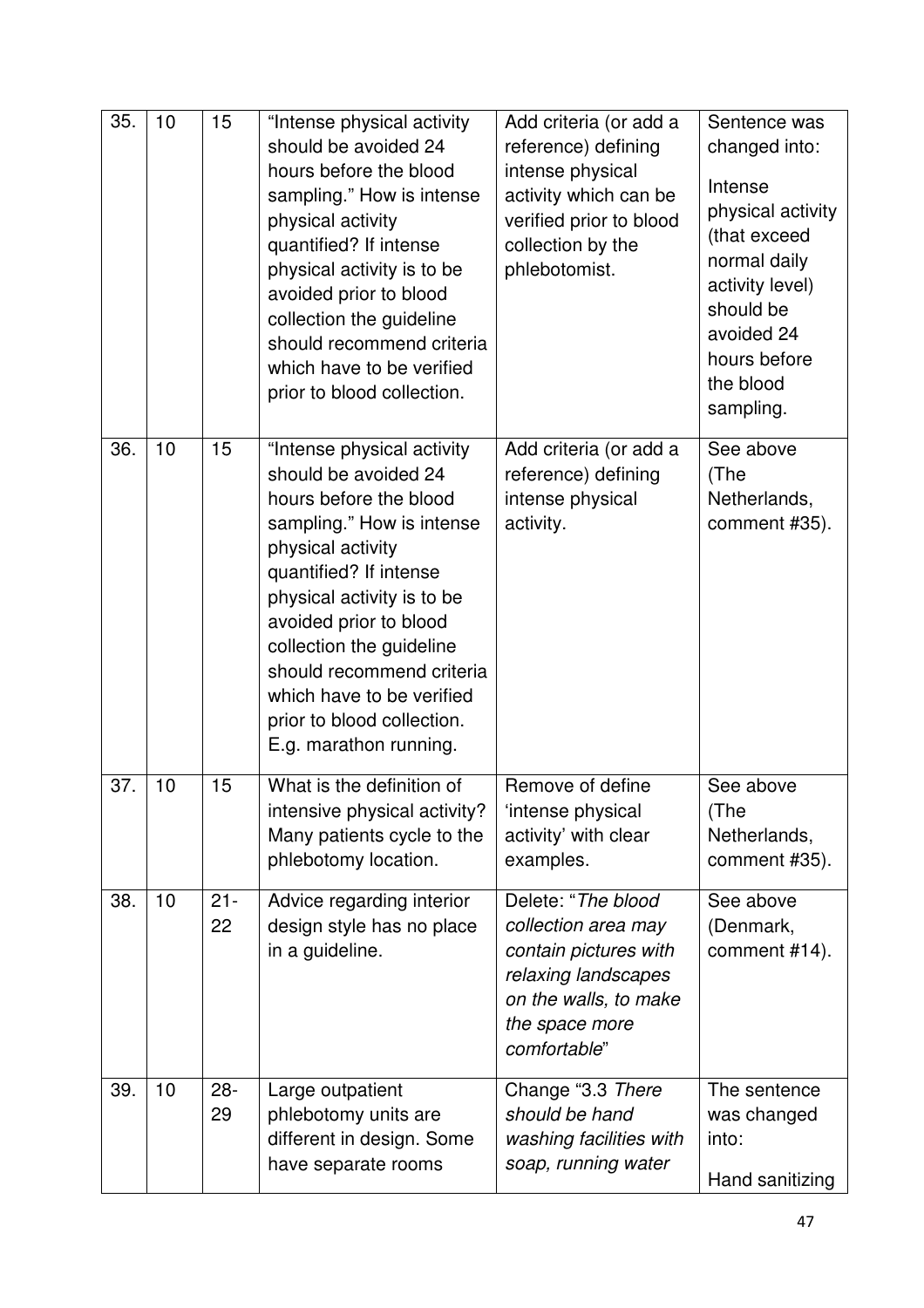|     |          |                      | others consist of an open<br>area separated in<br>phlebotomy cubicles.                                                                                                                                                                                                                                                                                 | and paper towels in<br>the room." into:<br>There should be<br>ample accessibility<br>to hand washing<br>facilities with soap,<br>running water, hand<br>disinfectants and<br>paper towels at the<br>outpatient<br>phlebotomy unit to<br>ensure proper hand<br>hygiene.                                                                         | or washing<br>areas with soap<br>and/or<br>appropriate<br>sanitizers and<br>paper towels<br>should be<br>available and<br>accessible to<br>ensure proper<br>hand hygiene.                                                                        |
|-----|----------|----------------------|--------------------------------------------------------------------------------------------------------------------------------------------------------------------------------------------------------------------------------------------------------------------------------------------------------------------------------------------------------|------------------------------------------------------------------------------------------------------------------------------------------------------------------------------------------------------------------------------------------------------------------------------------------------------------------------------------------------|--------------------------------------------------------------------------------------------------------------------------------------------------------------------------------------------------------------------------------------------------|
| 40. | 10<br>11 | 30<br>$\overline{4}$ | All blood drawing facilities<br>must have a separate<br>waiting and reception area<br>for privacy reasons. There<br>is a new tendency to<br>combine these facilities to<br>reduce waiting time and<br>improve efficiency. If this<br>recommendation is<br>accepted, the<br>consequence will be that<br>this development will no<br>longer be possible. | Remove this<br>recommendation from<br>the guideline.                                                                                                                                                                                                                                                                                           | We have<br>rephrased a<br>sentence into:<br>Patient sample<br>collection<br>facilities should<br>be separated<br>from<br>reception/waitin<br>g areas to<br>ensure patient<br>privacy.                                                            |
| 41. | 11       | $27 -$<br>33         | It is common practice to<br>use vacuum tubes from<br>different manufacturers<br>with a single type of blood<br>collection needle.<br>Recommendation 3.9<br>would imply separate<br>serial venepunctures<br>when using blood tubes<br>from different<br>manufactures. This is very<br>patient unfriendly and<br>unacceptable practice.                  | Change "3.9 Needle,<br>holder and the blood<br>tube make together<br>an integral blood<br>collection system.<br>Only individual<br>components of the<br>same manufacturer<br>should be used as a<br>part of the blood<br>collection system.<br>Whereas<br>manufacturers ensure<br>the full compatibility<br>between the<br>components of their | We have added<br>a following<br>sentence:<br>If for whatever<br>reasons, this<br>requirement<br>can not be fully<br>respected and<br>individual<br>components<br>from different<br>manufacturers<br>need to be<br>used together<br>(e.g. special |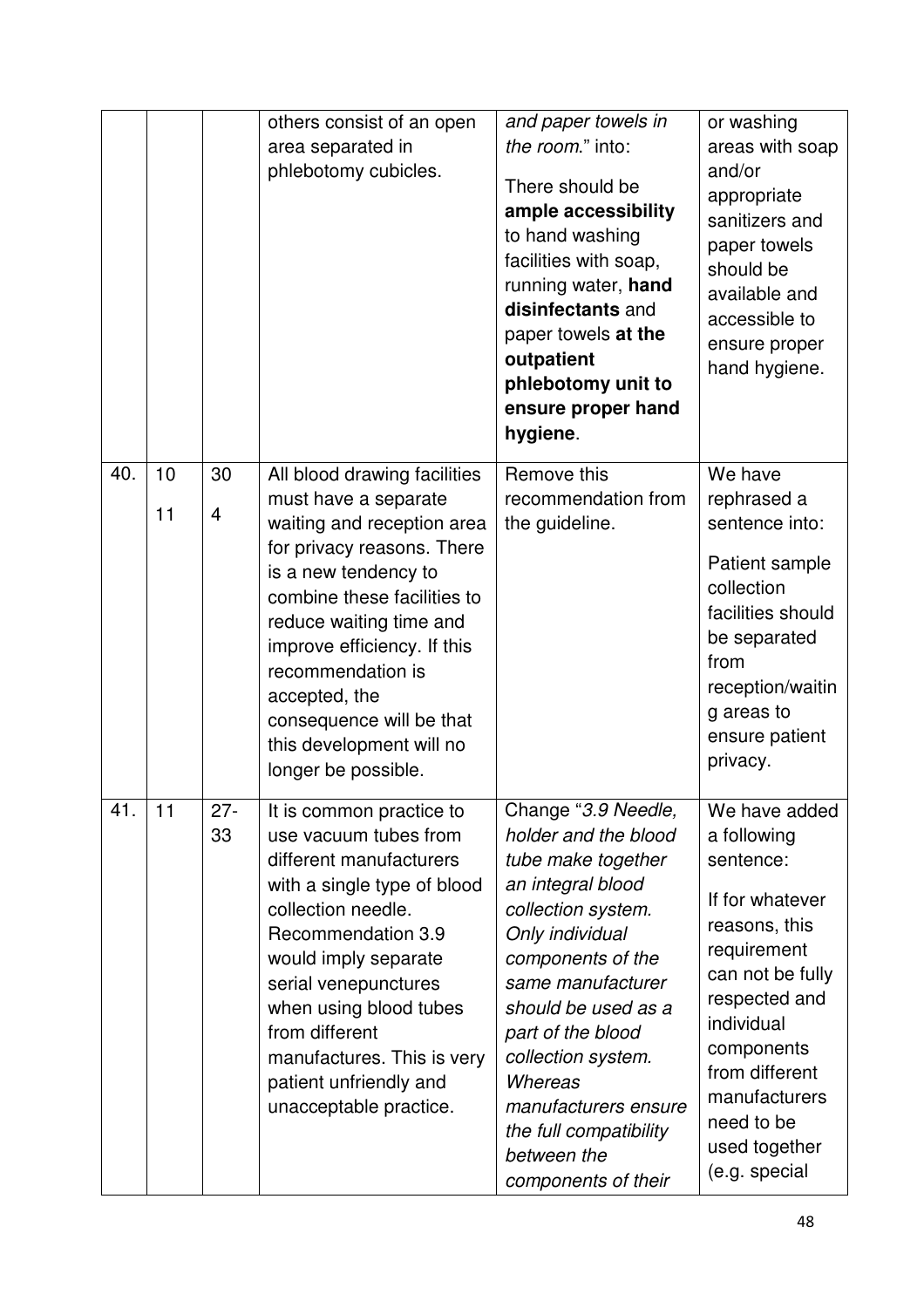| Example: Paxgene,           | system, individual           | blood drawing    |
|-----------------------------|------------------------------|------------------|
| quantiferon tubes,          | components from              | tubes are not    |
| hemoculture, and trace      | different                    | available by the |
| elements tubes are often    | manufacturers should         | main company     |
| of a different manufacturer | never be used                | whose tubes      |
| than the standard safety    | together, since their        | are in use in    |
| needle and/or push button   | combinations are not         | the particular   |
| in use.                     | validated for the            | institution),    |
|                             | intended use and may         | serial           |
|                             | compromise patient           | venepunctures    |
| Furthermore, the            | and healthcare worker        | to safeguard     |
| reference (33) is less      | safety (33)." into:          | single           |
| stringent than the EFLM     |                              | manufacturer     |
| guideline. "Therefore, the  | "3.9 Needle, holder          | compatibility of |
| possibility of using        | and the blood tube           | blood            |
| separate parts of the       | make together an             | component        |
| blood collection system     | integral blood               | collection       |
| obtained or purchased       | collection system.           | systems is not   |
| from different              | Only individual              | justified.       |
| manufacturers is strongly   | components of the            |                  |
| discouraged by the EFLM     | same manufacturer            |                  |
| WG-PRE except when the      | should be used as a          |                  |
| integration has been        | part of the blood            |                  |
| previously validated by the | collection system.           |                  |
| manufacturer(s) or by       | Whereas                      |                  |
| national or supranational   | manufacturers ensure         |                  |
| regulation bodies".         | the full compatibility       |                  |
|                             | between the                  |                  |
|                             | components of their          |                  |
|                             | system, individual           |                  |
|                             | components from<br>different |                  |
|                             | manufacturers should         |                  |
|                             | be discouraged               |                  |
|                             | where possible since         |                  |
|                             | their combinations are       |                  |
|                             | not validated for the        |                  |
|                             | intended use and may         |                  |
|                             | compromise patient           |                  |
|                             | and healthcare worker        |                  |
|                             | safety (33). Serial          |                  |
|                             | venepunctures to             |                  |
|                             | safeguard single             |                  |
|                             | manufacturer                 |                  |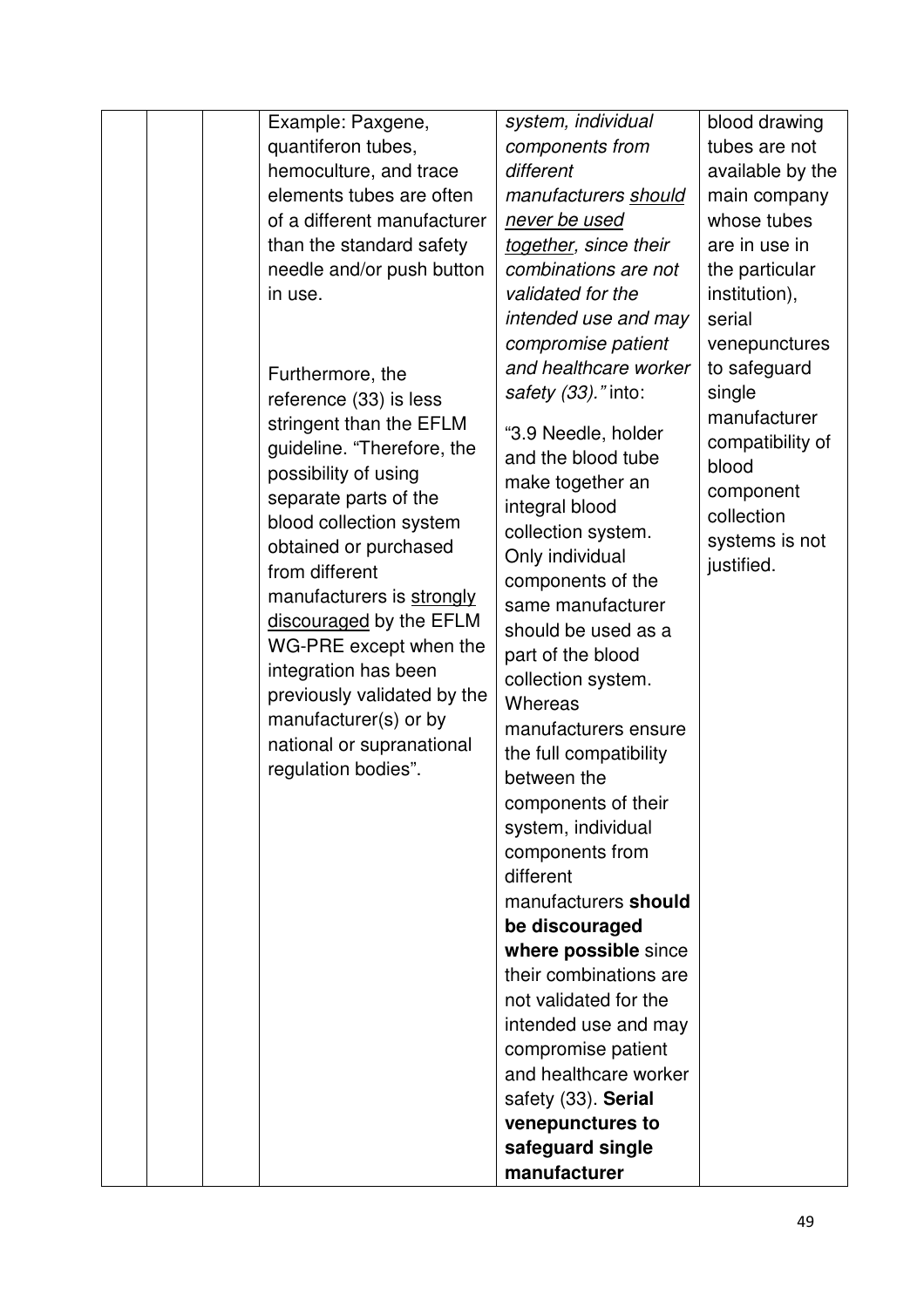|     |    |              |                                                                                                                                                                                                                                                                                                                                                                                                                                                                | compatibility of<br>blood component<br>collection systems<br>are however not<br>justified.                                                                                |                                                    |
|-----|----|--------------|----------------------------------------------------------------------------------------------------------------------------------------------------------------------------------------------------------------------------------------------------------------------------------------------------------------------------------------------------------------------------------------------------------------------------------------------------------------|---------------------------------------------------------------------------------------------------------------------------------------------------------------------------|----------------------------------------------------|
| 42. | 11 | $27 -$<br>33 | All blood drawing systems<br>must be from the same<br>company. This might be<br>preferable in most<br>situations; however this<br>recommendation limits the<br>possibility and flexibility to<br>choose for example<br>alternative or special<br>blood drawing tubes that<br>are not available by the<br>leading company or to<br>choose small pediatric<br>tubes in combination with<br>the capillary puncture<br>device from two different<br>manufacturers. | Remove this<br>recommendation from<br>the guideline.                                                                                                                      | See above<br>(The<br>Netherlands,<br>comment #41). |
| 43. | 12 | 29           | Recommendation 4.3. A<br>physician is not the only<br>requestor for blood tests<br>in different European<br>countries.                                                                                                                                                                                                                                                                                                                                         | Change "identification<br>of a requesting<br>physician" into:<br>"identification of the<br>requestor<br>(authorised person<br>to order blood test<br>under national law)" | See above<br>(Finland,<br>comment #8).             |
| 44. | 13 | 3            | For most routine lab tests<br>the time of blood drawing<br>is not relevant. See also<br>ISO15189 5.4.3.f,<br>5.4.4.2.d and 5.4.4.3.f.                                                                                                                                                                                                                                                                                                                          | Delete: and time of                                                                                                                                                       | We disagree<br>and prefer to<br>keep it.           |
| 45. | 13 | $14 -$<br>17 | As the guideline indicates,<br>there is no high end<br>evidence that wearing<br>gloves protect the patient<br>and the staff performing                                                                                                                                                                                                                                                                                                                         | Change "5.1 Gloves<br>should always be<br>worn to protect the<br>patient and the staff<br>performing the venous                                                           | See above<br>(Denmark,<br>comment #16).            |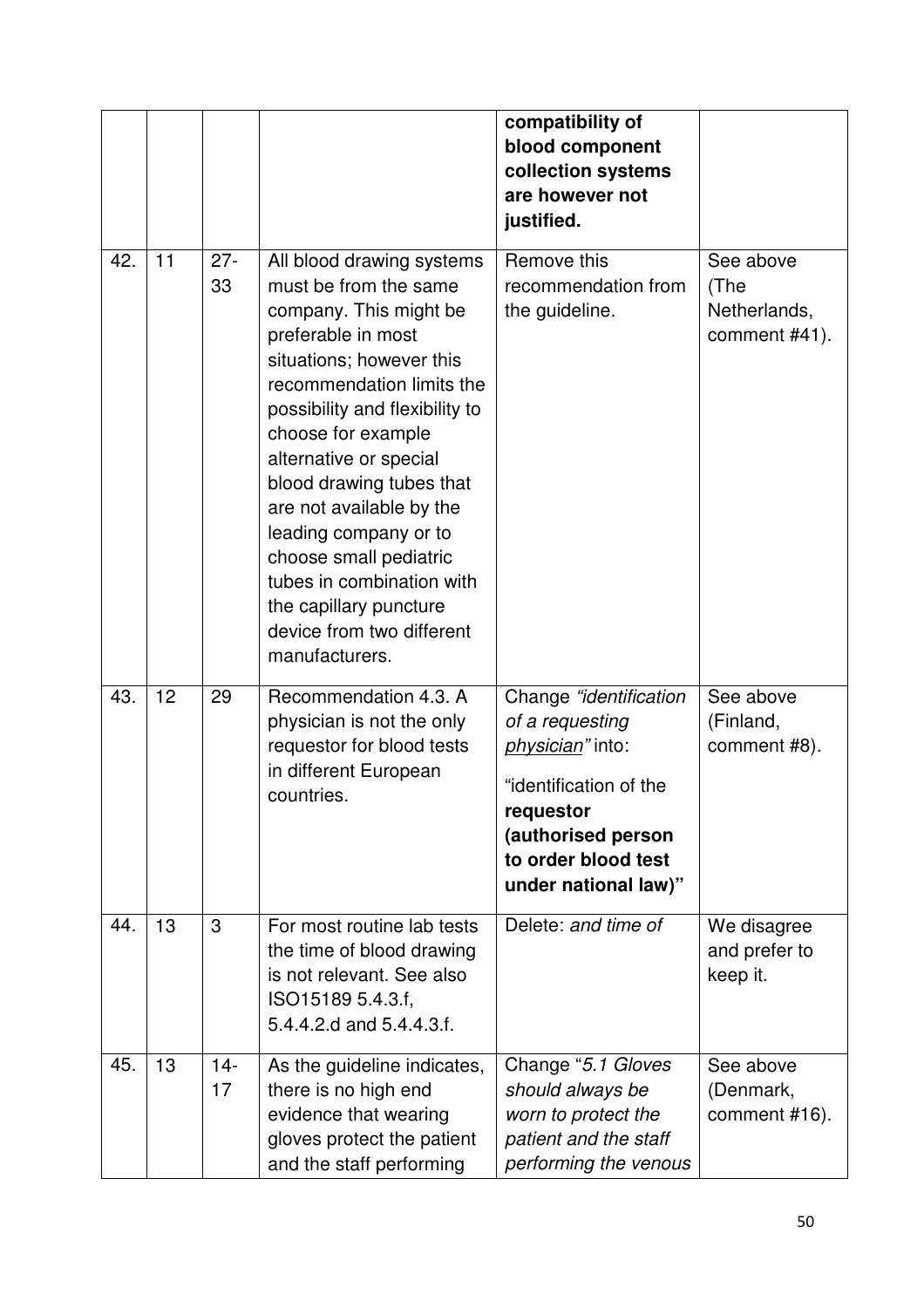|  | the venous blood<br>sampling. The Working<br>Group for Preanalytical<br>Phase (WG-PRE)<br>however advices the use<br>of gloves during<br>phlebotomy (strong<br>recommendation). This<br>expert opinion however<br>does not take into<br>consideration the<br>drawbacks of glove usage<br>during phlebotomy. | blood sampling." into:<br><b>Protective gloves</b><br>should be worn<br>during venous blood<br>collection when<br>using any open<br>blood collection<br>system. |  |
|--|-------------------------------------------------------------------------------------------------------------------------------------------------------------------------------------------------------------------------------------------------------------------------------------------------------------|-----------------------------------------------------------------------------------------------------------------------------------------------------------------|--|
|  | Less tactile sense<br>1)<br>which makes vein<br>localisation more<br>challenging.<br>2)<br>Observational/inter<br>view: Many phlebotomists                                                                                                                                                                  |                                                                                                                                                                 |  |
|  | experience reduced<br>dexterity while using<br>gloves (possibly) making<br>them more prone to<br>needle stick injury.<br>We therefore advise the                                                                                                                                                            |                                                                                                                                                                 |  |
|  | guideline to describe<br>criteria when protective<br>glove usage is mandatory.<br>We consider wearing<br>gloves during phlebotomy<br>optional but not<br>mandatory when using a                                                                                                                             |                                                                                                                                                                 |  |
|  | closed blood collection<br>system with a straight<br>needle device.                                                                                                                                                                                                                                         |                                                                                                                                                                 |  |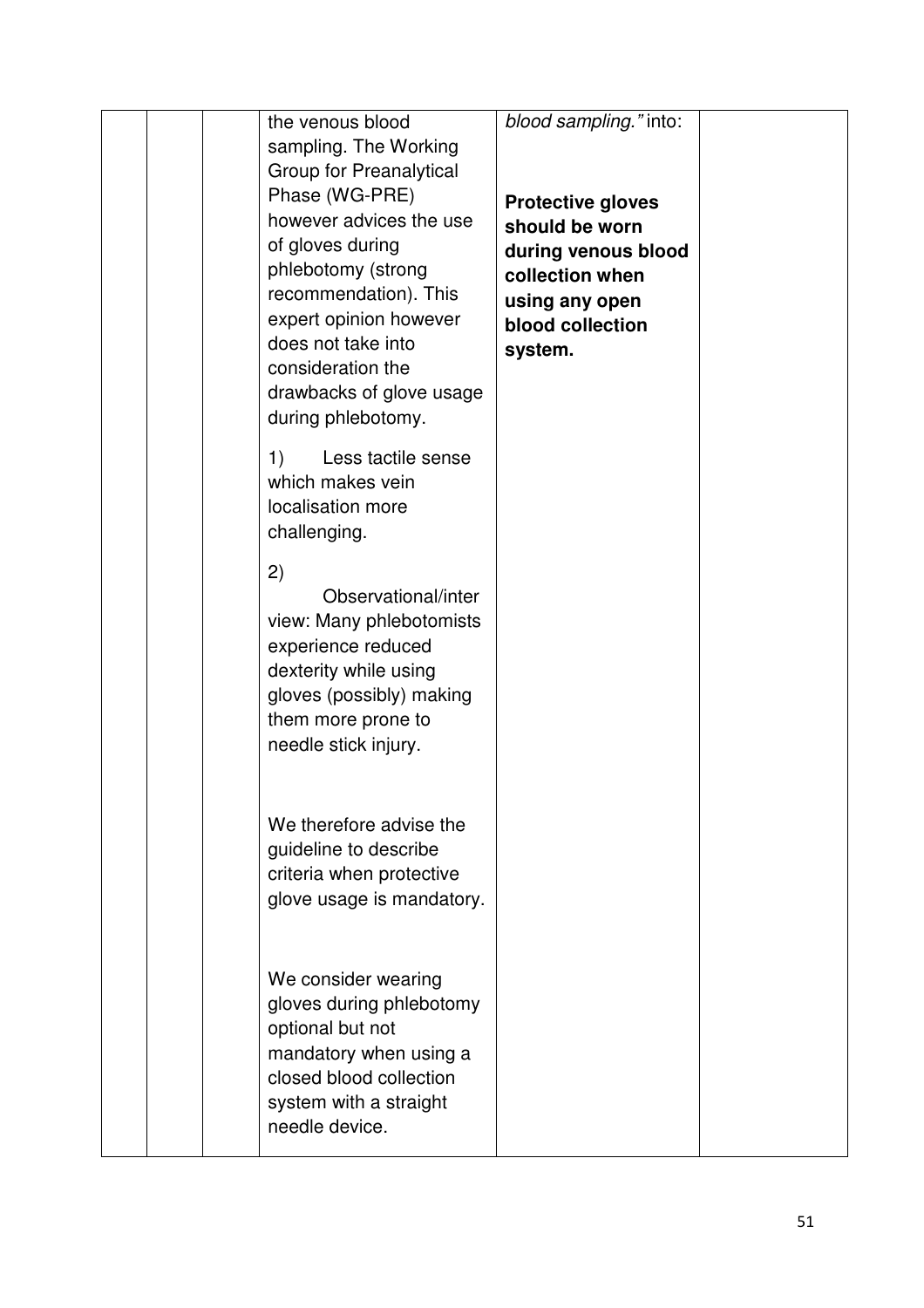| 46. | 13 | $14-$<br>20  | Wearing gloves using<br>closed phlebotomy<br>systems is, in daily<br>practice, not practical. In<br>fact it is stated that there<br>is no high quality evidence<br>to support wearing gloves.<br>We therefore will adhere<br>to our local infection-<br>prevention protocols<br>stating that as long as the<br>patient is able to hold<br>down the gauze to prevent<br>spilling of blood drops we<br>will not use gloves. | No suggestion. For<br>this part we will<br>adhere to our local<br>UNIP (unit infection<br>prevention)<br>guidelines.                                                                               | See above<br>(Denmark,<br>comment #16). |
|-----|----|--------------|---------------------------------------------------------------------------------------------------------------------------------------------------------------------------------------------------------------------------------------------------------------------------------------------------------------------------------------------------------------------------------------------------------------------------|----------------------------------------------------------------------------------------------------------------------------------------------------------------------------------------------------|-----------------------------------------|
| 47. | 13 | 16           | Gloves should always be<br>worn to protect the patient<br>and the staff performing<br>the venous blood<br>sampling.                                                                                                                                                                                                                                                                                                       | Gloves could be worn<br>to protect the patient<br>and the staff<br>performing the venous<br>blood sampling.                                                                                        | See above<br>(Denmark,<br>comment #16). |
| 48. | 13 | $16 -$<br>17 | It has not been proven<br>that using gloves is<br>preferred.<br>Using gloves diminishes<br>tactile sense in fingers for<br>tapping venes,<br>complicates application of<br>tourniquet and therefore<br>interferes in the<br>phlebotomy procedure<br>thereby increasing the risk<br><b>of</b><br>accidents/contamination.                                                                                                  | From the Dutch<br>phlebotomy guideline:<br>When a closed blood<br>collection system is<br>used and the patient<br>applies pressure to<br>the blood collection<br>site, gloves are not<br>required. | See above<br>(Denmark,<br>comment #16). |
| 49. | 13 | $16 -$<br>17 | As the guideline indicates,<br>there is no high end<br>evidence that wearing<br>gloves protect the patient<br>and the staff performing                                                                                                                                                                                                                                                                                    | Change "5.1 Gloves<br>should always be<br>worn to protect the<br>patient and the staff<br>performing the venous                                                                                    | See above<br>(Denmark,<br>comment #16). |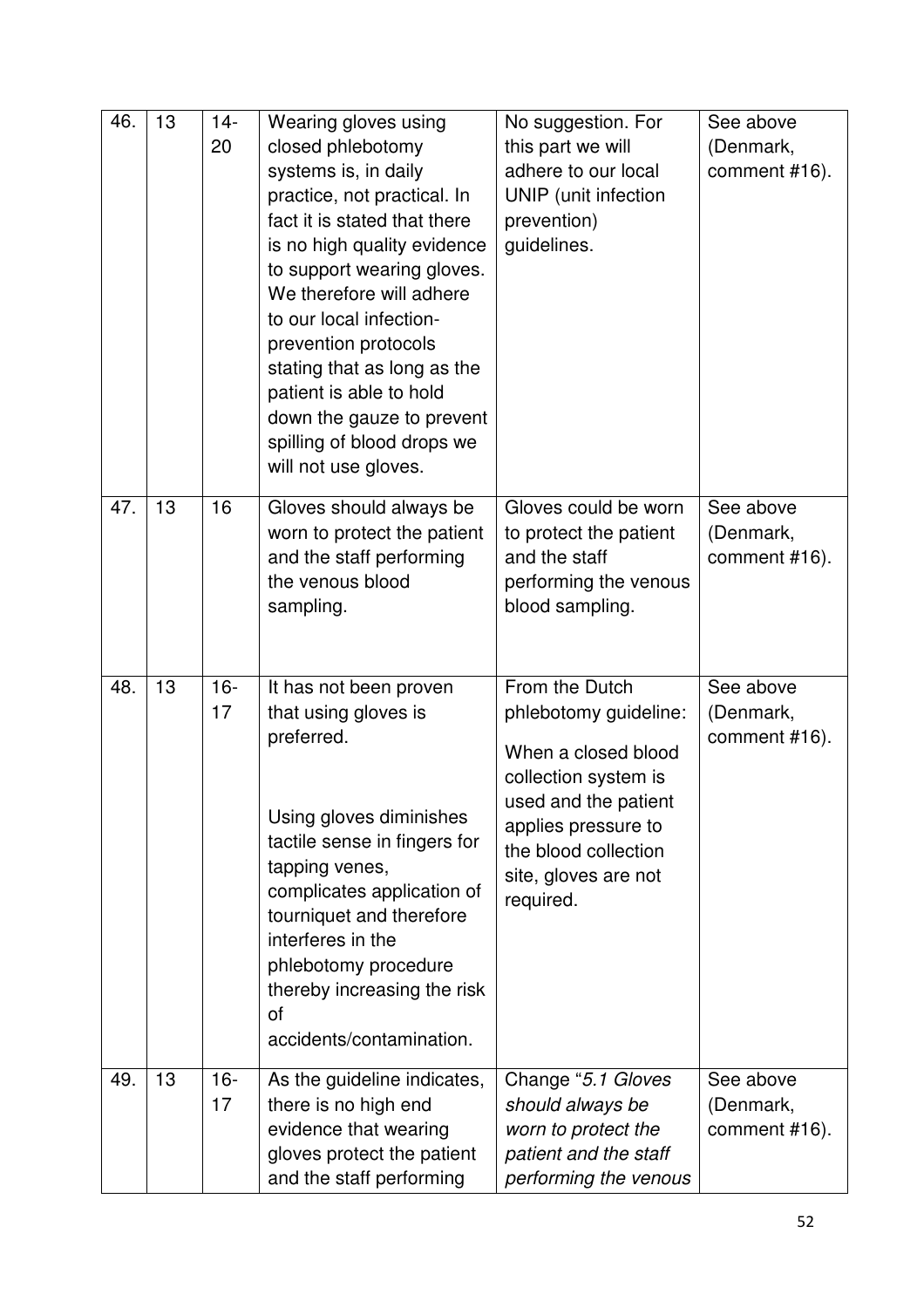|  | the venous blood<br>sampling. The Working<br><b>Group for Preanalytical</b><br>Phase (WG-PRE)<br>however advices the use<br>of gloves during<br>phlebotomy (strong<br>recommendation). This<br>expert opinion however<br>does not take into<br>consideration the<br>drawbacks of glove usage<br>during phlebotomy.<br>1) Less tactile sense<br>which makes vein<br>localisation more<br>challenging.<br>2) Observational/inter<br>view: Many<br>phlebotomists<br>experience reduced<br>dexterity while<br>using gloves<br>(possibly) making<br>them more prone to<br>needle stick injury.<br>We therefore advise the<br>guideline to describe<br>criteria when protective<br>glove usage is mandatory. | blood sampling." into:<br><b>Protective gloves</b><br>should be worn<br>during venous blood<br>collection when:<br>using any<br>open blood<br>collection<br>system;<br>using a<br>butterfly<br>needle (push<br>button);<br>whereby the<br>manufacturer<br>cannot<br>guarantee<br>zero blood<br>spatter;<br>the<br>phlebotomist<br>has any type<br>of hand<br>wounds;<br>local infection<br>prevention<br>protocols<br>state so;<br>the patient<br>requests<br>usage. |  |
|--|--------------------------------------------------------------------------------------------------------------------------------------------------------------------------------------------------------------------------------------------------------------------------------------------------------------------------------------------------------------------------------------------------------------------------------------------------------------------------------------------------------------------------------------------------------------------------------------------------------------------------------------------------------------------------------------------------------|----------------------------------------------------------------------------------------------------------------------------------------------------------------------------------------------------------------------------------------------------------------------------------------------------------------------------------------------------------------------------------------------------------------------------------------------------------------------|--|
|  | We consider wearing<br>gloves during phlebotomy<br>optional but not<br>mandatory when using a<br>closed blood collection<br>system with a straight<br>needle device.<br>It has been described that                                                                                                                                                                                                                                                                                                                                                                                                                                                                                                     |                                                                                                                                                                                                                                                                                                                                                                                                                                                                      |  |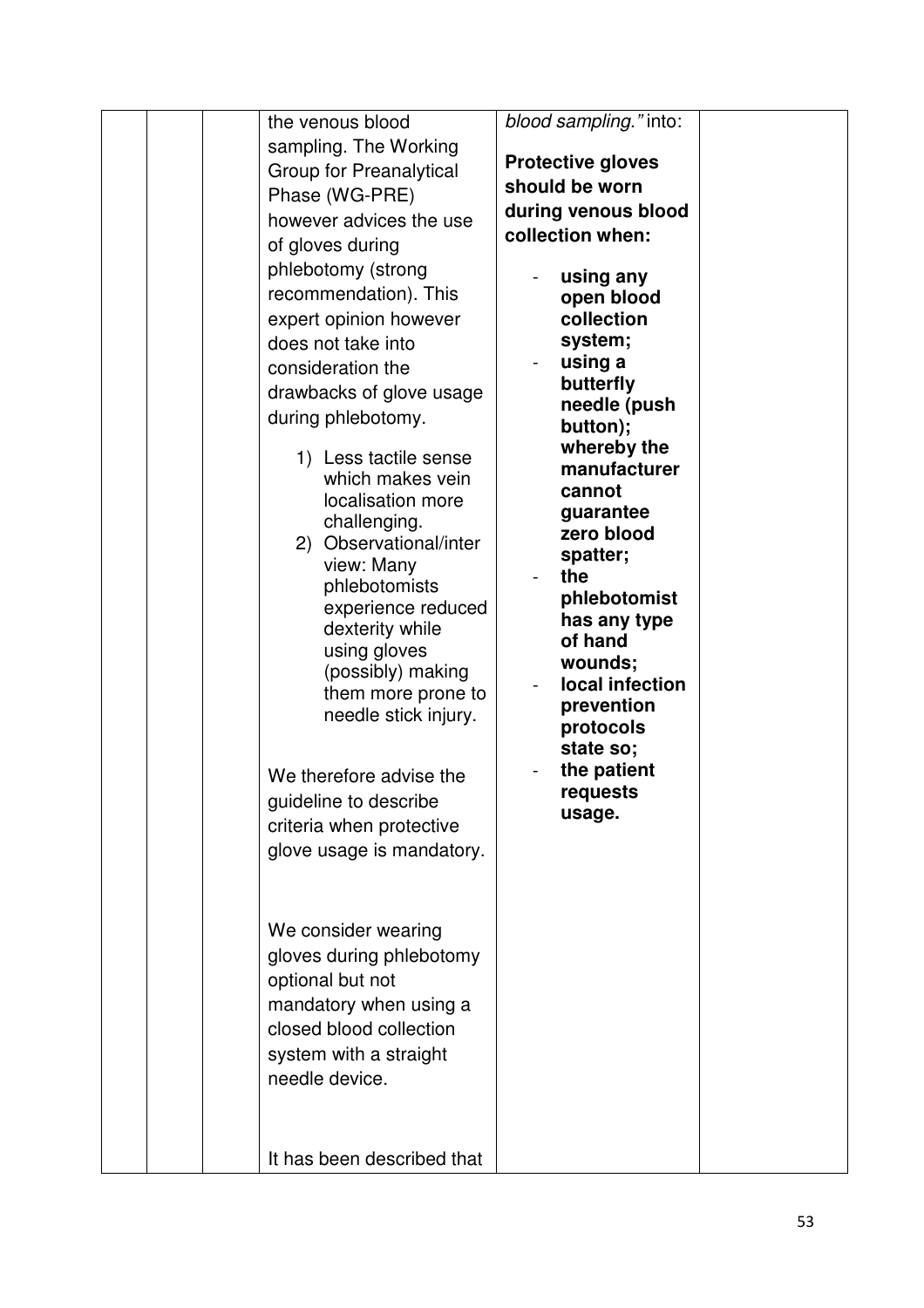|     |    |              | butterfly needles with<br>safety needle devices<br>cause visible blood spatter<br>[reference]. It should<br>therefore be<br>recommended that gloves<br>are used in combination<br>with butterfly needles with<br>safety devices.                                                                                                                                                                                                                                                                                                                                                             |                                                      |                                         |
|-----|----|--------------|----------------------------------------------------------------------------------------------------------------------------------------------------------------------------------------------------------------------------------------------------------------------------------------------------------------------------------------------------------------------------------------------------------------------------------------------------------------------------------------------------------------------------------------------------------------------------------------------|------------------------------------------------------|-----------------------------------------|
|     |    |              | Reference: Haiduven DJ,<br>McGuire-Wolfe C,<br>Applegarth SP. (2012).<br>Contribution of a winged<br>phlebotomy device design<br>to blood splatter. Infect<br><b>Control Hosp Epidemiol</b><br>33(11); 1069-1076.                                                                                                                                                                                                                                                                                                                                                                            |                                                      |                                         |
| 50. | 13 | $16 -$<br>17 | Gloves should always be<br>worn during<br>venapuncture. This will<br>reduce the risk of<br>contamination for both<br>patient and professional.<br>Wearing gloves will<br>reduce the risk of blood<br>contamination in the case<br>of an puncture accident.<br>The evidence to support<br>this recommendation is<br>minimal and no<br>comparison is made<br>between wearing gloves<br>and disinfecting hands for<br>contamination risk. By<br>wearing gloves the<br>process of venepuncture<br>will be less efficient<br>(slower) and more prone<br>to mistakes (not<br>puncturing the vene). | Remove this<br>recommendation from<br>the guideline. | See above<br>(Denmark,<br>comment #16). |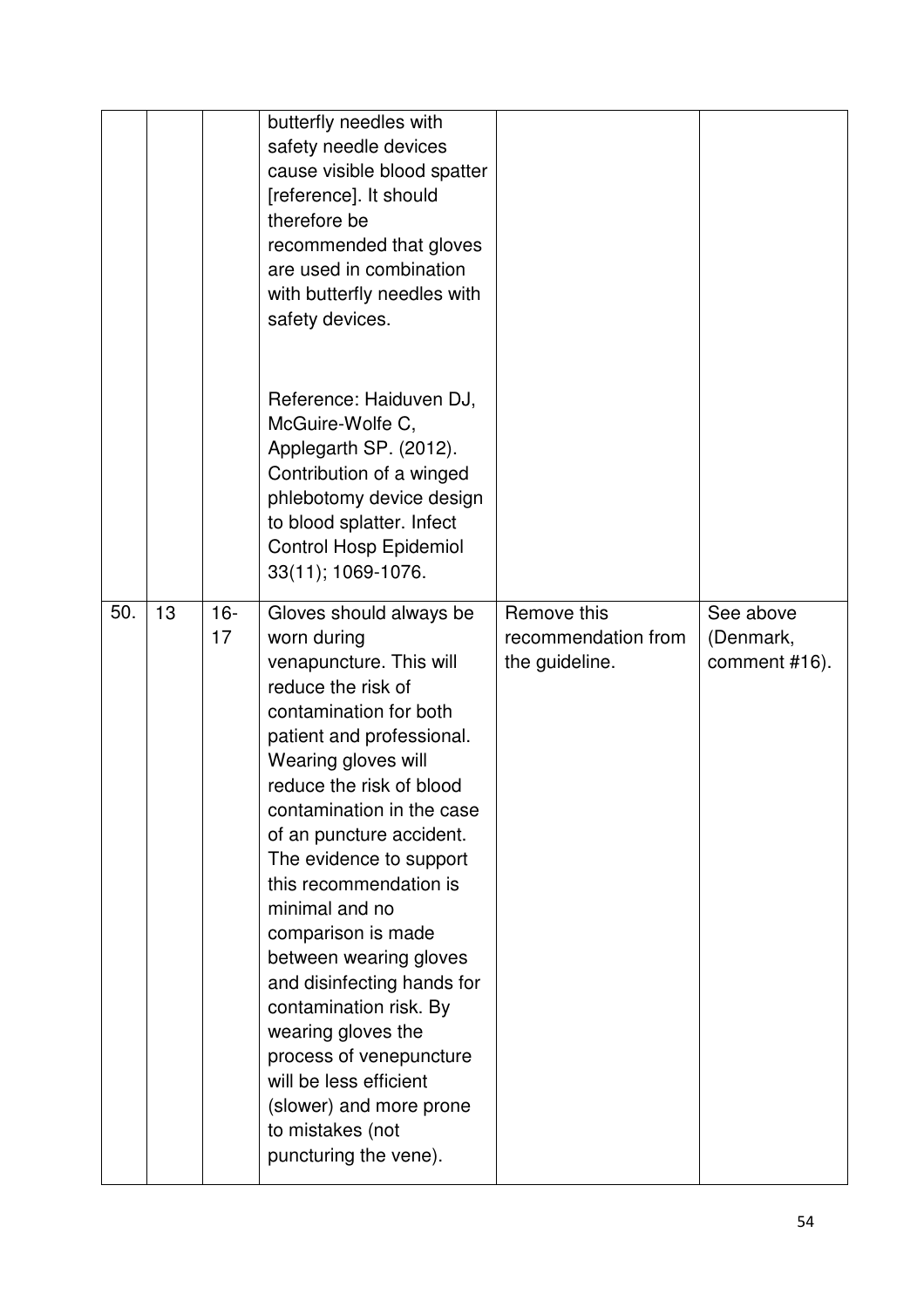| 51. | 13 | $16 -$<br>17 | The declaration is made<br>that gloves should be<br>worn when performing<br>venipuncture, even when<br>a closed system is used.<br>The authors state that<br>gloves should be worn<br>even in the absence of<br>scientific evidence.                                                                                                                                                                                                                                                                                                              | Gloves should be<br>worn when an open<br>system is used. When<br>closed systems are<br>used gloves are not<br>compulsory.                                                                                                                                                                                                                                                                                                                                                     | See above<br>(Denmark,<br>comment #16).        |
|-----|----|--------------|---------------------------------------------------------------------------------------------------------------------------------------------------------------------------------------------------------------------------------------------------------------------------------------------------------------------------------------------------------------------------------------------------------------------------------------------------------------------------------------------------------------------------------------------------|-------------------------------------------------------------------------------------------------------------------------------------------------------------------------------------------------------------------------------------------------------------------------------------------------------------------------------------------------------------------------------------------------------------------------------------------------------------------------------|------------------------------------------------|
| 52. | 13 | $18 -$<br>20 | Hand hygiene should be<br>performed prior to each<br>new phlebotomy. In large<br>phlebotomy units an<br>electronic customer flow<br>management system is<br>used to call the patient to<br>the phlebotomy<br>room/cubicle. While the<br>phlebotomist waits for the<br>patient arrival he/she uses<br>this time efficiently to<br>prepare the next<br>phlebotomy. This includes<br>hand hygiene. Making<br>hand hygiene obligatory in<br>front of the patient<br>jeopardizes patient<br>throughput and thus<br>elongating patient waiting<br>time. | Change "5.2 Hands"<br>should be cleaned in<br>front of the patient,<br>before putting on<br>gloves. Cleaning of<br>hands (washing or<br>sanitizing) in front of<br>patients is important<br>not only to minimize<br>the risk of transmitting<br>the infection during<br>glove removal, but<br>also to reassure the<br>patient." into:<br><b>Hand hygiene</b><br>should be performed<br>prior to each new<br>phlebotomy to<br>reduce the risk of<br>transmitting<br>pathogens. | We disagree<br>and prefer to<br>keep it as is. |
| 53. | 13 | $18 -$<br>20 | Hands must be washed in<br>presence of the patient<br>and before gloves are<br>worn. This seems more of<br>the same. By washing<br>hands and alcohol the<br>hands are already<br>disinfected. Wearing<br>gloves does not add<br>anything and will slow<br>down the process of                                                                                                                                                                                                                                                                     | Remove this<br>recommendation from<br>the guideline.                                                                                                                                                                                                                                                                                                                                                                                                                          | We disagree<br>and prefer to<br>keep it as is. |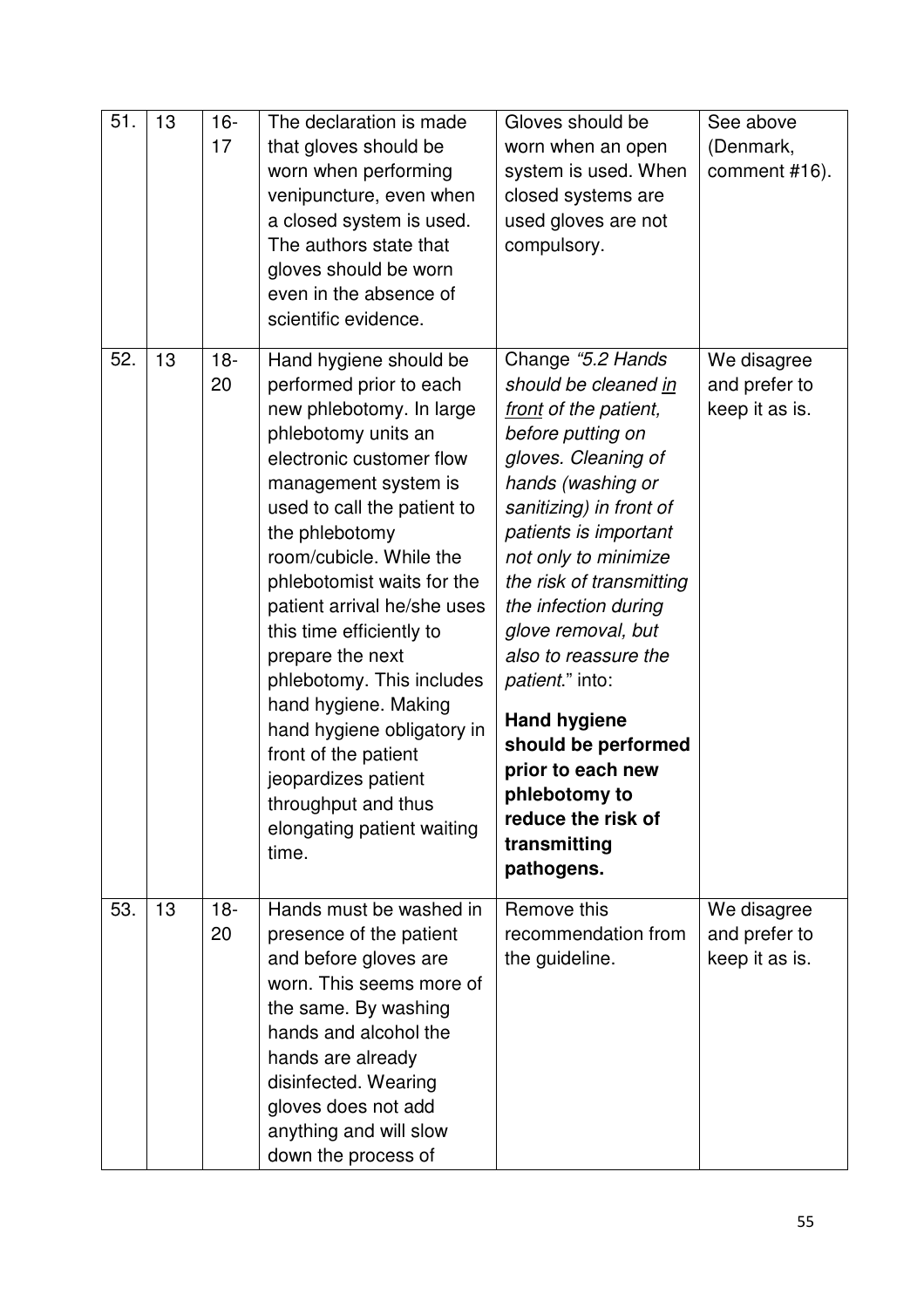|     |    |              | drawing blood.                                                                                                                                                                                                                                                               |                                                                                                                                                                                                                                  |                                                                                                            |
|-----|----|--------------|------------------------------------------------------------------------------------------------------------------------------------------------------------------------------------------------------------------------------------------------------------------------------|----------------------------------------------------------------------------------------------------------------------------------------------------------------------------------------------------------------------------------|------------------------------------------------------------------------------------------------------------|
| 54. | 14 | $24 -$<br>27 | Phlebotomy using a<br>tourniquet for up to 1<br>minute is preferred. See<br>Dutch guideline on page<br>22.                                                                                                                                                                   | Change into: " we<br>recommend that blood<br>collection is done with<br>tourniquet up to 1<br>minute."                                                                                                                           | We disagree<br>and prefer not<br>to change the<br>original<br>recommendatio<br>n.                          |
|     |    |              | Not using a tourniquet<br>may result in multiple<br>attempts to perform a<br>correct phlebotomy.                                                                                                                                                                             |                                                                                                                                                                                                                                  | However, we<br>have added the<br>below<br>sentence:                                                        |
|     |    |              |                                                                                                                                                                                                                                                                              |                                                                                                                                                                                                                                  | In case when<br>tourniquet is<br>used, we prefer<br>that total<br>tourniquet time<br>is up to 1<br>minute. |
| 55. | 14 | $24 -$<br>27 | Patients for which blood<br>drawing is challenging. It<br>is for the patient comfort<br>and safety to use<br>tourniquets. Otherwise the<br>number of patients that<br>will be exposed to an<br>additional attempt of blood<br>drawing will increase.                         | Change We<br>recommend that blood<br>collection is done<br>preferably without<br>tourniquets. into:<br>We recommend that<br>blood collection is<br>done with tourniquet                                                          | See above<br>(The<br>Netherlands,<br>comment #54).                                                         |
|     |    |              |                                                                                                                                                                                                                                                                              | for up to 1 minute.                                                                                                                                                                                                              |                                                                                                            |
| 56. | 15 | $1 - 2$      | Disposable tourniquets<br>have some disadvantages<br>and are therefore not<br>always preferred: they are<br>less comfortable for the<br>patient, less easy to apply<br>and adjust. With a proper<br>cleaning/disinfection<br>procedure, multiple-use<br>tourniquets are also | Change into: "Either<br>reusable or<br>disposable<br>tourniquets can be<br>used. In case of<br>reusable tourniquets<br>are used, a SOP for<br>periodic cleaning and<br>disinfecting of<br>tourniquets should be<br>available and | We disagree<br>and prefer not<br>to change the<br>original<br>recommendatio<br>n.                          |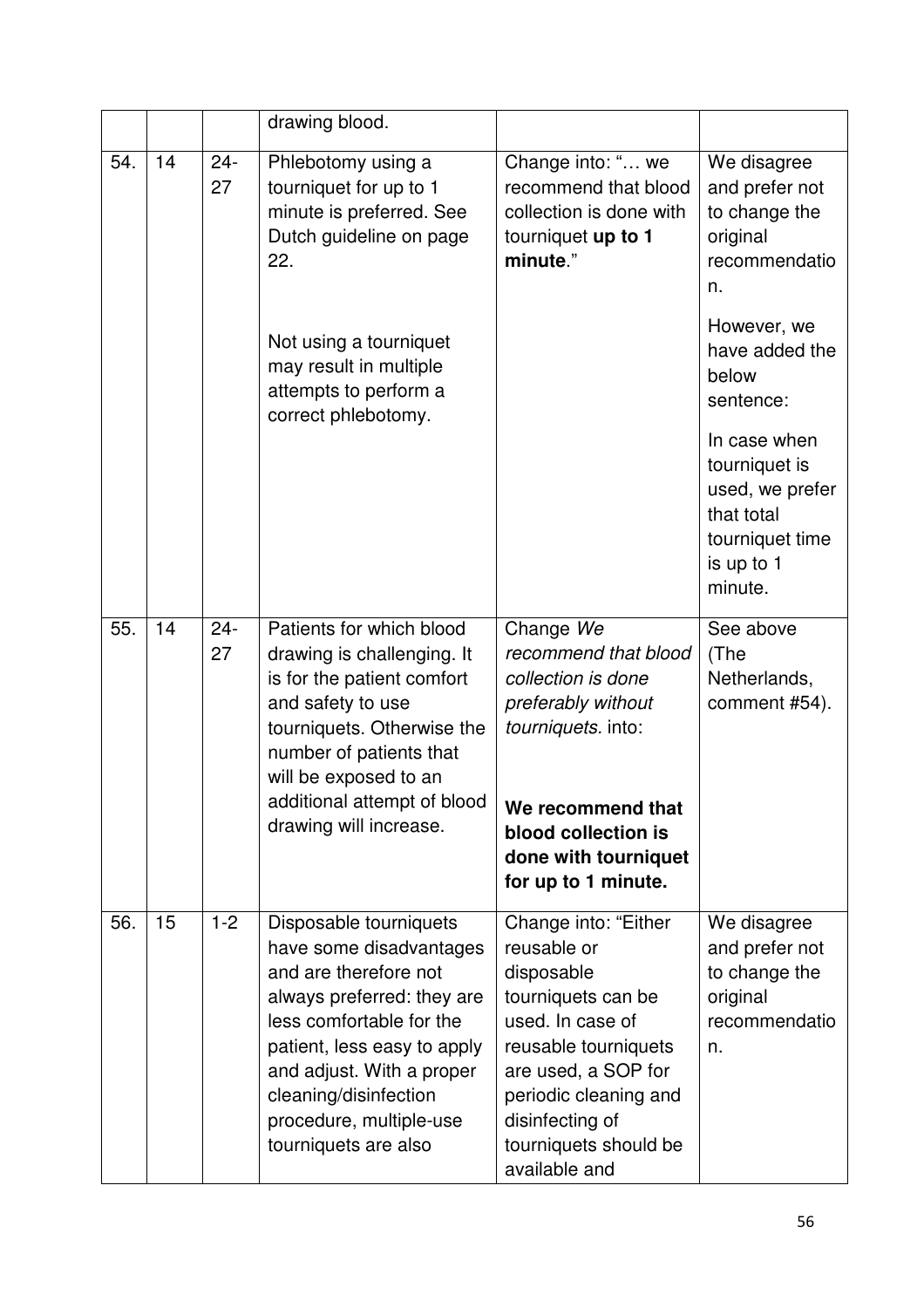|     |    |              | acceptable.                                                                                                                                                                                                                                                                                                                           | implemented."                                                                                                                                                                                                                                   |                                                                                   |
|-----|----|--------------|---------------------------------------------------------------------------------------------------------------------------------------------------------------------------------------------------------------------------------------------------------------------------------------------------------------------------------------|-------------------------------------------------------------------------------------------------------------------------------------------------------------------------------------------------------------------------------------------------|-----------------------------------------------------------------------------------|
| 57. | 15 | $1 - 2$      | Disposable tourniquets<br>have several<br>disadvantages and not<br>preferable: less<br>comfortable for the<br>patient, less practical in<br>positioning, less practical<br>to adjust so that it fits to<br>the patient.                                                                                                               | Change "We<br>recommend that<br>disposable<br>tourniquets are used<br>to minimize the risk of<br>infection and cross-<br>contamination of<br>patient and healthcare<br>staff." into:                                                            | We disagree<br>and prefer not<br>to change the<br>original<br>recommendatio<br>n. |
|     |    |              | In case a good cleaning<br>procedure is present than<br>there is no objection to<br>use reusable tourniquets.                                                                                                                                                                                                                         | "Either reusable or<br>disposable<br>tourniquets can be<br>used. In case of<br>reusable tourniquets<br>a procedure is<br>required to clean<br>and disinfect them."                                                                              |                                                                                   |
| 58. | 15 | 24           | According to this EFLM<br>guideline blood drawing<br>should preferably take<br>place without tourniquet<br>and without fist. Again this<br>will result in more patients<br>that are exposed to an<br>additional attempt of blood<br>drawing.                                                                                          | Change Warn the<br>patient not to clench<br>or pump the fist. into:<br>Take care the patient<br>will make a fist no<br>longer than<br>minimally needed,<br>until the blood starts<br>to flow into the tube.                                     | We disagree<br>and prefer not<br>to change the<br>original<br>recommendatio<br>n. |
| 59. | 17 | $12 -$<br>13 | 'Do not collect blood from<br>previously placed<br>peripheral venous<br>catheters, indurated veins,<br>paretic arms or arms with<br>lymphatic drain disorders'.<br>In the Netherlands it is<br>stated that blood may be<br>drawn from arms with<br>lymphatic drain disorders,<br>e.g. after breast cancer<br>surgery. This change has | Change "7.3 Do not<br>collect blood from<br>previously placed<br>peripheral venous<br>catheters, indurated<br>veins, paretic arms or<br>arms with lymphatic<br>drain disorders." into:<br>7.3 Do not collect<br>blood from<br>previously placed | We disagree<br>and prefer not<br>to change the<br>original<br>recommendatio<br>n. |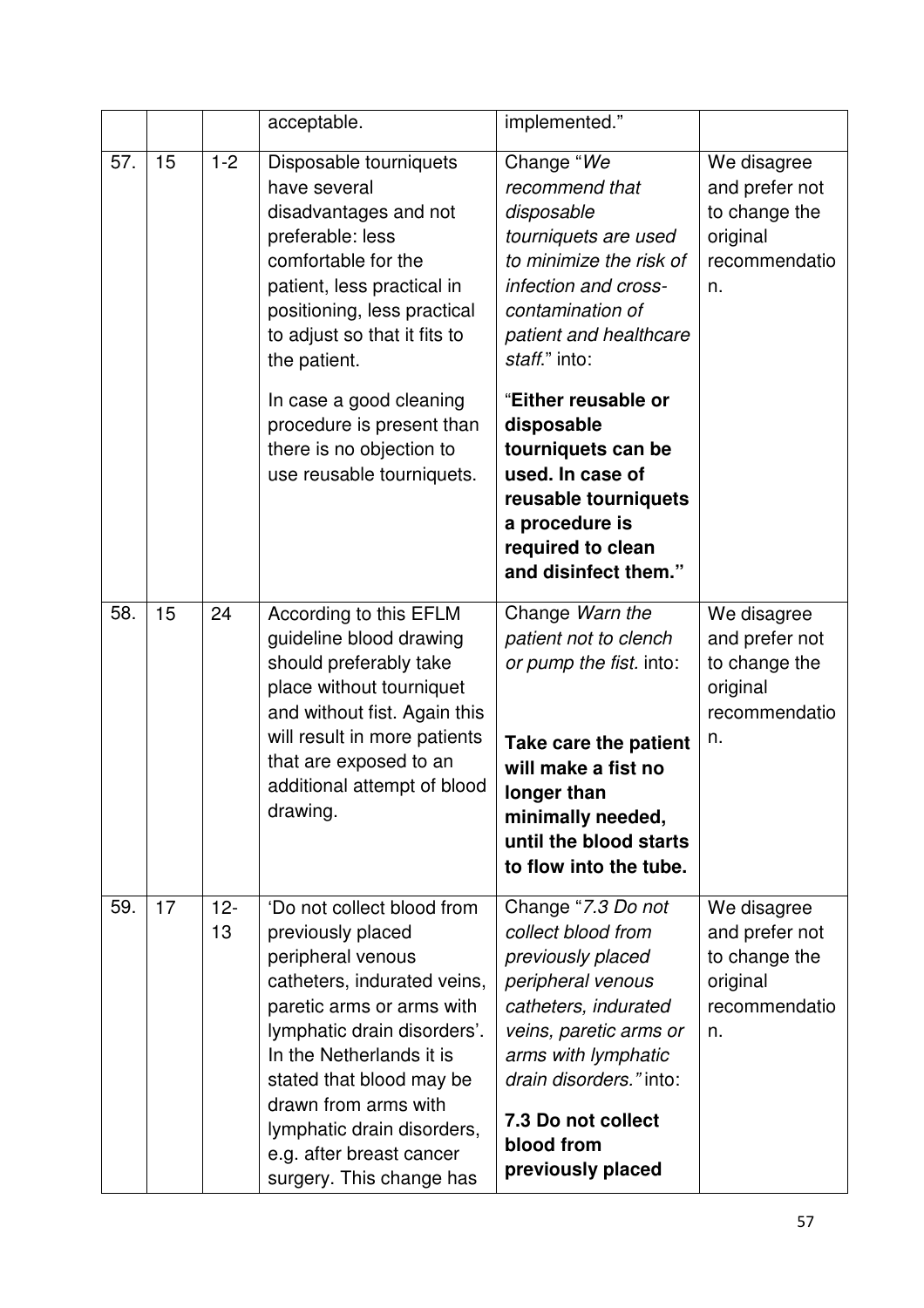|     |    |         | been made in<br>collaboration with the<br>physicians Internal<br>Medicine while scientific<br>evidence is lacking.<br>Reference:<br>Onnodig om de arm te<br>ontzien na<br>okselklierdissectie. Het<br>verbod op handelingen als<br>een venapunctie is<br>obsoleet. Ragna L.A. van<br>der Linden, Ignas P.T. van<br>Bebber, Koop Bosscha en<br>Maud Bessems, Ned<br>Tijdschr Geneeskd.<br>2015;159:A9302 en<br>A9510 | peripheral venous<br>catheters, indurated<br>veins or paretic<br>arms."                                                                                      |                                                                                                                                                                                                               |
|-----|----|---------|---------------------------------------------------------------------------------------------------------------------------------------------------------------------------------------------------------------------------------------------------------------------------------------------------------------------------------------------------------------------------------------------------------------------|--------------------------------------------------------------------------------------------------------------------------------------------------------------|---------------------------------------------------------------------------------------------------------------------------------------------------------------------------------------------------------------|
| 60. | 17 | 14      | Adding text to<br>register/document<br>alternate vene puncture<br>sites other than the ones<br>mentioned is advisable.                                                                                                                                                                                                                                                                                              | 7.4 Make sure to<br>document when<br>alternate vene<br>puncture sites other<br>than the before<br>mentioned sites are<br>used (i.e. veins in<br>hand, foot). | Sentence was<br>rephrased into:<br>Make sure to<br>document when<br>alternate<br>venepuncture<br>sites (e.g. veins<br>in hand and<br>foot, or any<br>other than the<br>above<br>mentioned<br>sites) are used. |
| 61. | 18 | $4 - 7$ | The venapuncture site<br>must always be<br>disinfected by alcohol.<br>This is contrary to the<br>national guideline we<br>have.                                                                                                                                                                                                                                                                                     | Remove this<br>recommendation from<br>the guideline.                                                                                                         | See above<br>(Denmark,<br>comment #16).                                                                                                                                                                       |
| 62. | 18 | $4 - 7$ | Recommending the use of<br>water for cleaning the                                                                                                                                                                                                                                                                                                                                                                   | 8.1 Selected site<br>should be cleaned                                                                                                                       | We disagree<br>and prefer not                                                                                                                                                                                 |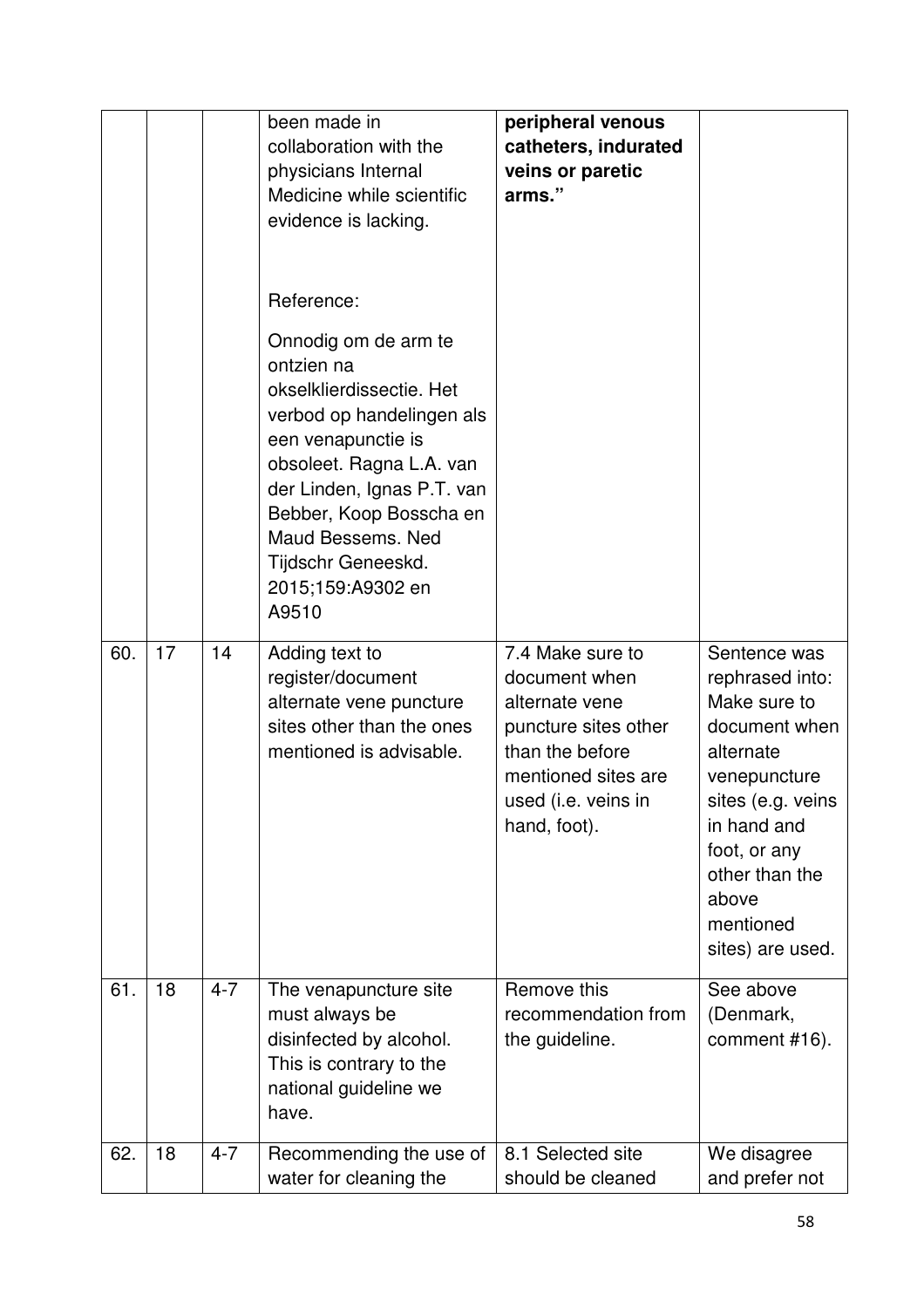|     |    |                | sampling site should not<br>be excluded.<br>The use of alcohol before<br>collection for a blood<br>culture is still covered in<br>paragraph 8.2.                                                                                              | with water or<br>70% ethyl alcohol<br>prior to blood<br>sampling to prevent<br>contamination with<br>skin pathogens.<br>Cleaning should be<br>performed with one<br>wipe and the selected<br>site should be left to<br>dry. Do not wipe the<br>sampling site with the<br>same gauze twice. | to change the<br>original<br>recommendatio<br>n.                                                                                                           |
|-----|----|----------------|-----------------------------------------------------------------------------------------------------------------------------------------------------------------------------------------------------------------------------------------------|--------------------------------------------------------------------------------------------------------------------------------------------------------------------------------------------------------------------------------------------------------------------------------------------|------------------------------------------------------------------------------------------------------------------------------------------------------------|
| 63. | 18 | $10 -$<br>11   | What is the evidence that<br>disinfecting twice is<br>needed instead of once?                                                                                                                                                                 | Delete: "Cleaning the<br>sampling site by<br>disinfecting twice<br>using separate gauze<br>pads seems<br>advisable."                                                                                                                                                                       | We do not have<br>the evidence.<br><b>This</b><br>recommendatio<br>n is a<br>consensus<br>opinion based<br>on experience<br>and expertise<br>of the group. |
| 64. | 21 | $\overline{2}$ | Commonly used trace<br>elements tubes do contain<br>additives such as EDTA or<br>clot activators                                                                                                                                              | Change "7. Other<br>tubes (e.g. tube with<br>no additives for trace<br>elements)" into:<br>7. Other tubes (e.g.<br>tube with no<br>additives)                                                                                                                                              | Changes into:<br>tubes with no<br>additives.                                                                                                               |
| 65. | 21 | $5 - 11$       | The authors state that a<br>butterfly needle can be<br>used for analysis of<br>coagulation disorders. In<br>literature there is no clear<br>evidence of the potential<br>influence of use of a<br>butterfly needle on<br>coagulation results. | Delete: "and a winged<br>blood collection set<br>(butterfly devices) is<br>used, a discard tube<br>must be collected to<br>prevent underfilling of<br>the tube with<br>subsequent bias in<br>test results (6)."<br>Add:<br>Discourage winged<br>blood collection set                       | We disagree<br>and prefer not<br>to change the<br>original<br>recommendatio<br>n.<br><b>This</b><br>recommendatio<br>n is a<br>consensus                   |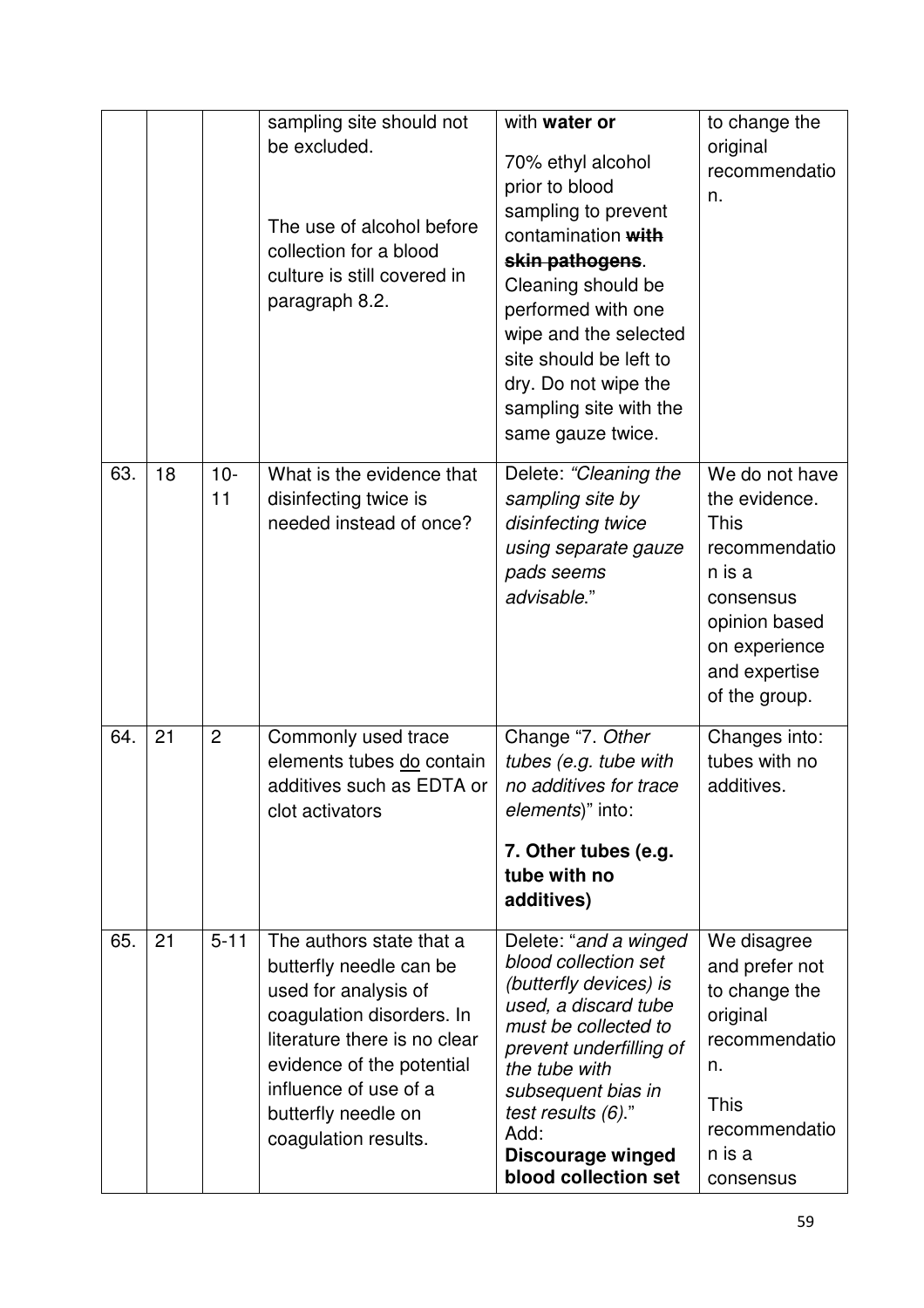|     |    |          | Reference: Spronk et al.<br>Thromb Haemost 2009;<br>101: 1156; Loeffen et al. J<br>Tromb Haemost 2012; 10:<br>2544; Lippi et al. J Tromb<br>Haemost 2005; 3: 389.                                                                                                                                                                                                                                                  | (butterfly devices)<br>usage when drawing<br>tubes for<br>coagulation testing<br>since extension<br>tubing can activate<br>coagulation.                                                                                                                                        | opinion based<br>on experience<br>and expertise<br>of the group.                    |
|-----|----|----------|--------------------------------------------------------------------------------------------------------------------------------------------------------------------------------------------------------------------------------------------------------------------------------------------------------------------------------------------------------------------------------------------------------------------|--------------------------------------------------------------------------------------------------------------------------------------------------------------------------------------------------------------------------------------------------------------------------------|-------------------------------------------------------------------------------------|
| 66. | 21 | $5 - 11$ | The authors state that a<br>butterfly needle can be<br>used for analysis of<br>coagulation disorders. In<br>literature there is no clear<br>evidence of the potential<br>influence of use of a<br>butterfly needle on<br>coagulation results.<br>Reference: Spronk et al.<br>Thromb Haemost 2009;<br>101: 1156; Loeffen et al. J<br>Tromb Haemost 2012; 10:<br>2544; Lippi et al. J Tromb<br>Haemost 2005; 3: 389. | While not only aPTT<br>and PT are performed<br>but also analysis of<br>individual coagulation<br>factors that are more<br>susceptible to<br>activation of<br>coagulation upon<br>venepuncture we<br>suggest that the use<br>of a butterfly needle<br>should be<br>discouraged. | See above<br>(The<br>Netherlands,<br>comment #65).                                  |
| 67. | 26 | 17       | A pressure should be<br>applied until the bleeding<br>has stopped, which is<br>usually a period of up to 2<br>minutes for routine draws<br>and up to 10 minutes for<br>patients on<br>anticoagulation.                                                                                                                                                                                                             | A soft pressure<br>should be applied until<br>the bleeding has<br>stopped, which is<br>usually a period of up<br>to 2 minutes for<br>routine draws and up<br>to 10 minutes for<br>patients on<br>anticoagulation.                                                              | Rephrased into:<br>a gentle<br>pressure.                                            |
| 68. | 27 | 3        | Standardise number of<br>inverts. Guideline states<br>all tubes should be<br>inverted at least 4 times<br>unless only 1 tube is<br>drawn $\rightarrow$ invert 5 times.                                                                                                                                                                                                                                             | Delete: "18.2 If only<br>one tube is collected<br>invert it 5 times<br>directly after<br>collection."                                                                                                                                                                          | This part was<br>rephrased into:<br>Step 18. Invert<br>all tubes at<br>least 4 more |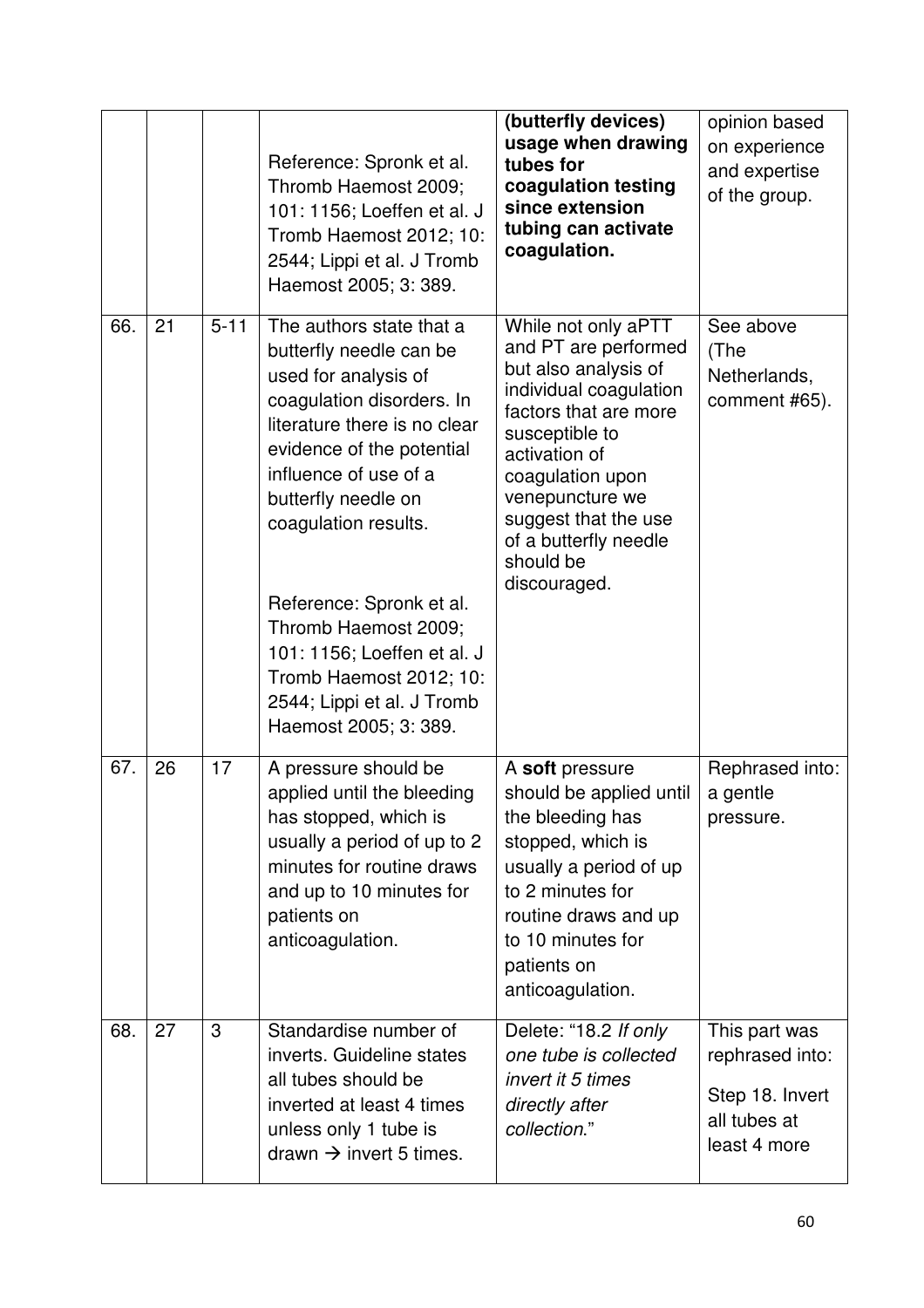|     |    |        |                                                  |                               | times (1B)                        |
|-----|----|--------|--------------------------------------------------|-------------------------------|-----------------------------------|
|     |    |        |                                                  |                               | 18.1 After                        |
|     |    |        |                                                  |                               | removing the                      |
|     |    |        |                                                  |                               | needle from                       |
|     |    |        |                                                  |                               | vein and                          |
|     |    |        |                                                  |                               | activating the                    |
|     |    |        |                                                  |                               | safety                            |
|     |    |        |                                                  |                               | mechanism in                      |
|     |    |        |                                                  |                               | place, invert all                 |
|     |    |        |                                                  |                               | tubes at least 4                  |
|     |    |        |                                                  |                               | more times, so<br>that a total    |
|     |    |        |                                                  |                               | number of                         |
|     |    |        |                                                  |                               | inversions is 5                   |
|     |    |        |                                                  |                               | (once                             |
|     |    |        |                                                  |                               | immediately                       |
|     |    |        |                                                  |                               | after the tube                    |
|     |    |        |                                                  |                               | has been filled                   |
|     |    |        |                                                  |                               | and remaining                     |
|     |    |        |                                                  |                               | 4 times, once                     |
|     |    |        |                                                  |                               | all tubes have                    |
|     |    |        |                                                  |                               | been collected<br>(after removing |
|     |    |        |                                                  |                               | the needle from                   |
|     |    |        |                                                  |                               | vein). Ideally,                   |
|     |    |        |                                                  |                               | the number of                     |
|     |    |        |                                                  |                               | full rotations                    |
|     |    |        |                                                  |                               | should                            |
|     |    |        |                                                  |                               | correspond to                     |
|     |    |        |                                                  |                               | manufacturers'                    |
|     |    |        |                                                  |                               | instruction. For                  |
|     |    |        |                                                  |                               | information                       |
|     |    |        |                                                  |                               | about the                         |
|     |    |        |                                                  |                               | proper mixing<br>procedure        |
|     |    |        |                                                  |                               | please refer to                   |
|     |    |        |                                                  |                               | Step 12.                          |
|     |    |        |                                                  |                               |                                   |
| 69. | 27 | $21 -$ | For ambulatory patients it                       | Remove: "advise the           | We disagree                       |
|     |    | 23     | is not possible to wait for 5                    | patient to rest for 5<br>min" | and prefer not                    |
|     |    |        | minutes after phlebotomy.<br>Showing empathy and |                               | to change the<br>original         |
|     |    |        | identifying/monitoring                           |                               | recommendatio                     |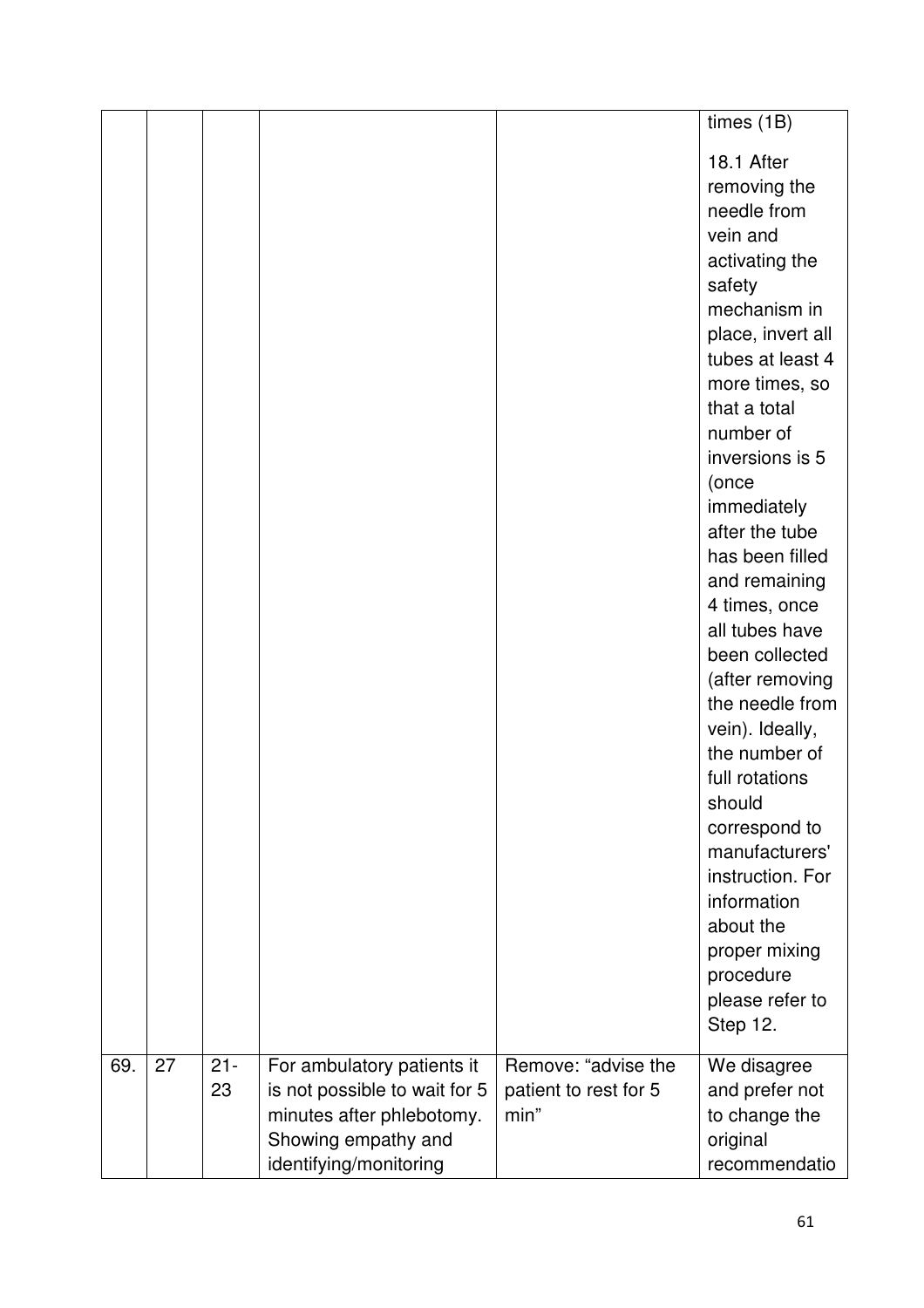|     |          |         | patients at risk of syncope<br>is required                                                                                                                                                                             |                                                                                                                                                   | n.                                                                                                                                                       |
|-----|----------|---------|------------------------------------------------------------------------------------------------------------------------------------------------------------------------------------------------------------------------|---------------------------------------------------------------------------------------------------------------------------------------------------|----------------------------------------------------------------------------------------------------------------------------------------------------------|
| 70. | 27<br>28 | 21<br>5 | The post sampling criteria<br>are too rigid concerning<br>the minimal 5 minute<br>observational/rest period.<br>The majority of patients do<br>not suffer from fear of<br>needles/blood or are not<br>dizzy/faint post | Suggestions for new<br>text:<br>- Eliminate an<br>obligatory<br>observational/rest<br>period after every<br>phlebotomy.                           | We disagree<br>and prefer not<br>to change the<br>original<br>recommendatio<br>n.                                                                        |
|     |          |         | phlebotomy. Furthermore<br>an obligatory<br>observational/rest period<br>jeopardizes patient<br>throughput thus<br>elongating patient waiting<br>time.                                                                 | - An<br>observational/rest<br>period should take<br>place if the patient<br>and/or phlebotomist<br>see the patient<br>becoming faint or<br>dizzy. | However, to<br>elaborate our<br>position we<br>have added the<br>below<br>sentence:<br>Although we<br>recognise that                                     |
|     |          |         | Leave it to the<br>professionalism of the<br>phlebotomist and/or input<br>from the patient when an<br>observational/rest period<br>is implied post<br>phlebotomy.                                                      | - Specify that the<br>duration of<br>observational/rest<br>period depends on<br>the individual<br>condition of the<br>patient.                    | the majority of<br>patients do not<br>suffer from<br>anxiety or<br>dizziness post<br>phlebotomy, we<br>also believe<br>that a benefit of<br>complying to |
|     |          |         | A observational/rest<br>period should be<br>mandatory when:<br>- The patient shows any<br>signs of<br>faintness/dizziness.<br>- The patient says not to<br>be feeling well.<br>The duration of the                     |                                                                                                                                                   | this step has an<br>obvious benefit<br>which<br>outweighs a<br>possible<br>difficulties in<br>meeting this<br>recommendatio<br>n.                        |
|     |          |         | observational/rest period<br>cannot be specified since                                                                                                                                                                 |                                                                                                                                                   |                                                                                                                                                          |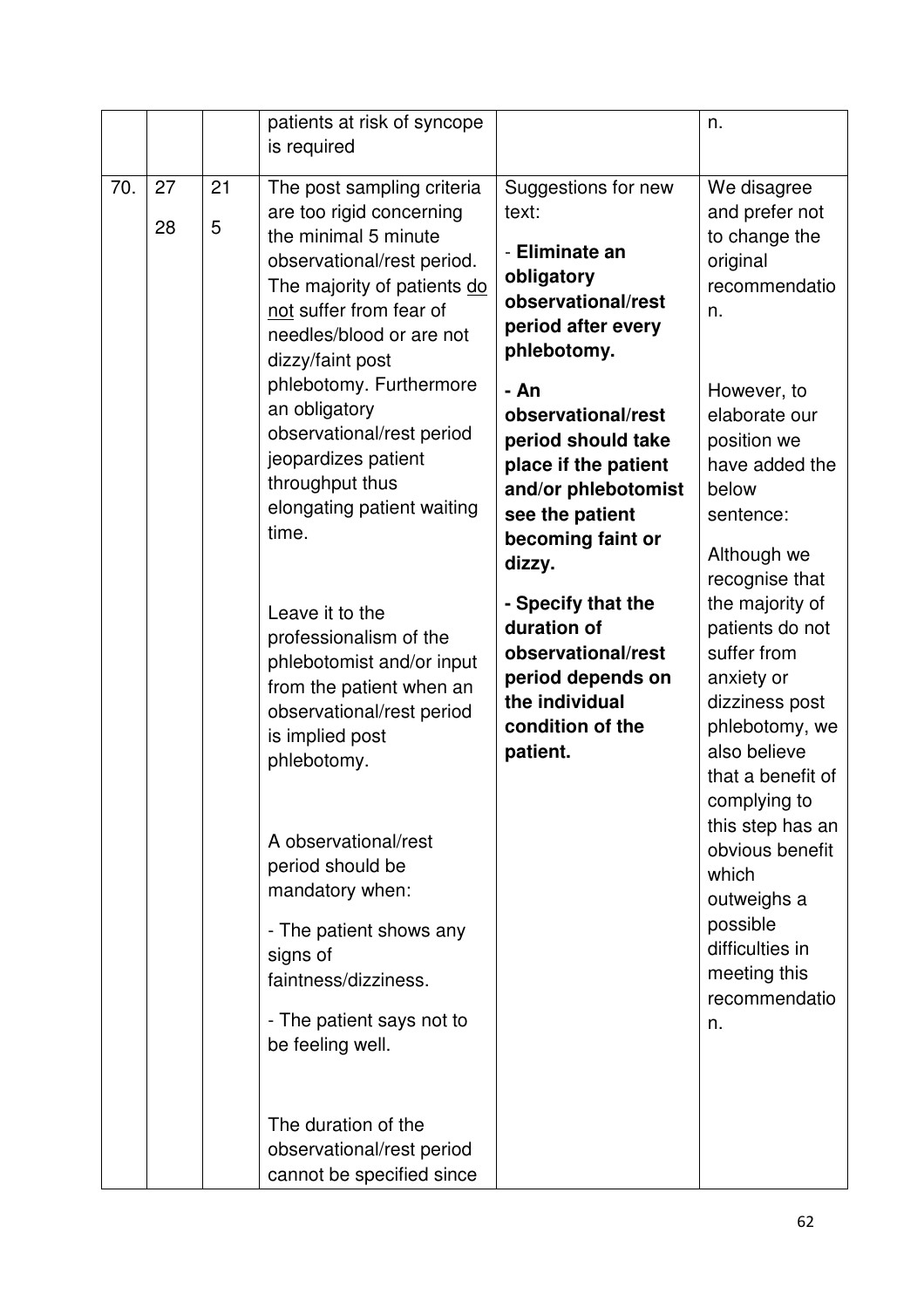|     |          |                    | this depends on the<br>individual patient.                                                                                                                                                                                                                                                                                                                                       |                                                                                                                                                                                |                                                    |
|-----|----------|--------------------|----------------------------------------------------------------------------------------------------------------------------------------------------------------------------------------------------------------------------------------------------------------------------------------------------------------------------------------------------------------------------------|--------------------------------------------------------------------------------------------------------------------------------------------------------------------------------|----------------------------------------------------|
| 71. | 27<br>28 | $21 -$<br>23<br>15 | The post sampling criteria<br>are too rigid concerning<br>the minimal 5 minute<br>observational/rest period.<br>The majority of patients do<br>not suffer from fear of<br>needles/blood or are not<br>dizzy/faint post<br>phlebotomy. Furthermore<br>an obligatory<br>observational/rest period<br>jeopardizes patient<br>throughput thus<br>elongating patient waiting<br>time. | Suggestion for new<br>text:<br>An<br>observational/rest<br>period should take<br>place if the patient<br>and/or phlebotomist<br>see the patient<br>becoming faint or<br>dizzy. | See above<br>(The<br>Netherlands,<br>comment #70). |
|     |          |                    | Leave it to the<br>professionalism of the<br>phlebotomist and/or input<br>from the patient when an<br>observational/rest period<br>is implied post<br>phlebotomy.                                                                                                                                                                                                                |                                                                                                                                                                                |                                                    |
|     |          |                    | A observational/rest<br>period should be<br>mandatory when:                                                                                                                                                                                                                                                                                                                      |                                                                                                                                                                                |                                                    |
|     |          |                    | - The patient shows any<br>signs of<br>faintness/dizziness.                                                                                                                                                                                                                                                                                                                      |                                                                                                                                                                                |                                                    |
|     |          |                    | - The patient says not to<br>be feeling well.                                                                                                                                                                                                                                                                                                                                    |                                                                                                                                                                                |                                                    |
|     |          |                    | The duration of the<br>observational/rest period<br>cannot be specified since                                                                                                                                                                                                                                                                                                    |                                                                                                                                                                                |                                                    |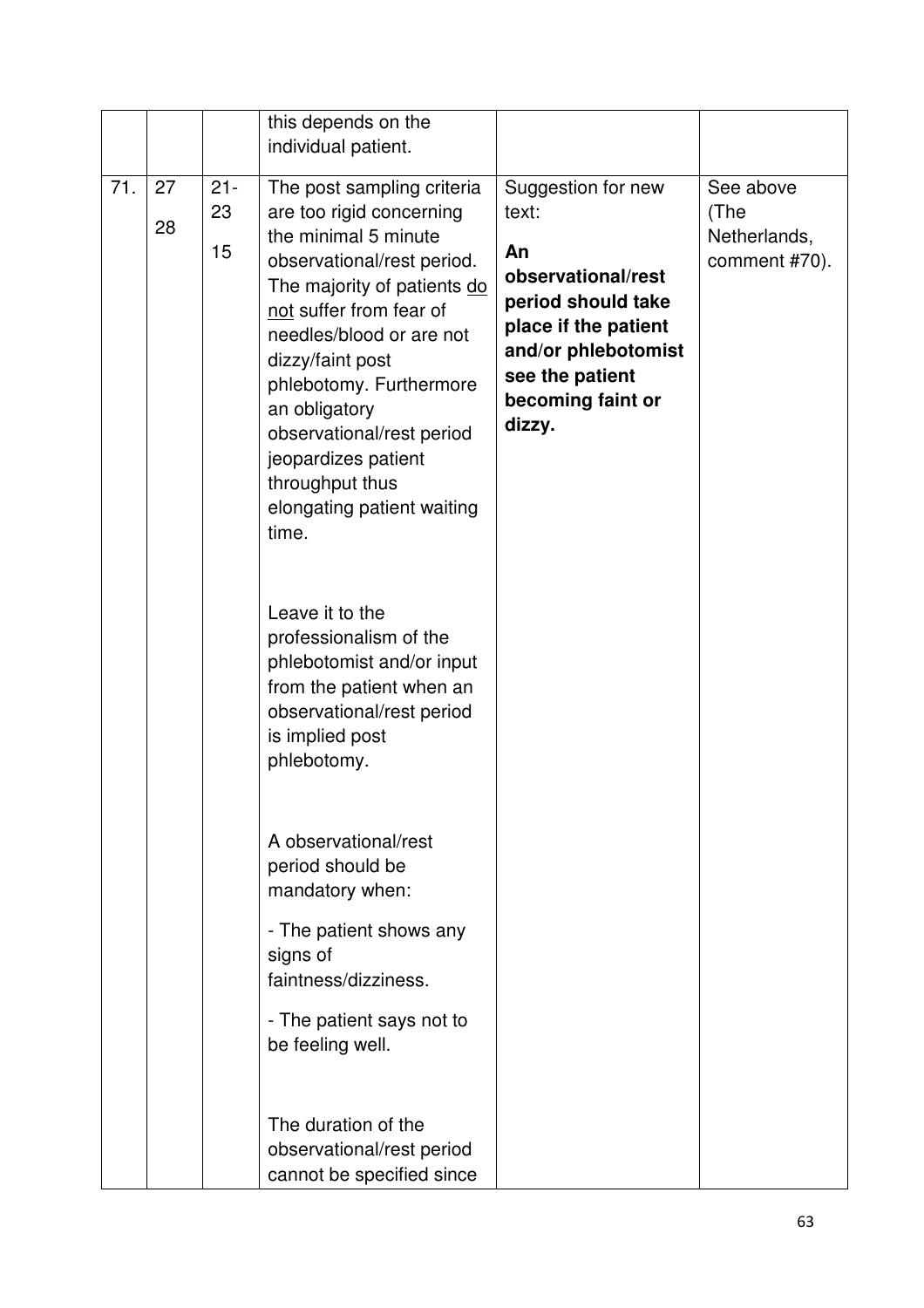|     |    |         | this depends on the<br>individual patient.                                                                                                                                                                                                                                              |                                                                                                                                                    |                                                                                                                                                                                                                                           |
|-----|----|---------|-----------------------------------------------------------------------------------------------------------------------------------------------------------------------------------------------------------------------------------------------------------------------------------------|----------------------------------------------------------------------------------------------------------------------------------------------------|-------------------------------------------------------------------------------------------------------------------------------------------------------------------------------------------------------------------------------------------|
| 72. | 28 | $4 - 5$ | Phlebotomists are not<br>required to inform the<br>patient with respect to the<br><b>TATs</b><br>Wrong information might<br>be supplied, because<br>most phlebotomists are<br>not equipped with this<br>knowledge.<br><b>Expectations of patients</b><br>may therefore be<br>incorrect. | Remove: "Thank the<br>patient and leave<br>her/him with the<br>assurance that she/he<br>will obtain laboratory<br>results as soon as<br>possible". | We disagree<br>and prefer not<br>to change the<br>original<br>recommendatio<br>n. Giving<br>assurance is<br>not giving the<br>exact<br>information.                                                                                       |
|     |    |         | See page 7, line 12.                                                                                                                                                                                                                                                                    |                                                                                                                                                    |                                                                                                                                                                                                                                           |
| 73. | 28 | $4 - 5$ | Again, phlebotomists are<br>not qualified to inform<br>patients on how long it<br>takes for the test results to<br>be completed and might<br>give even wrong<br>information.                                                                                                            | Delete: Thank the<br>patient and leave<br>her/him with the<br>assurance that she/he<br>will obtain laboratory<br>results as soon as<br>possible.   | This step was<br>rephrased to be<br>in line with Pre-<br>sampling, point<br>4.                                                                                                                                                            |
| 74. | 28 | 15      | Who should monitor the<br>patient 5 minutes after the<br>phlebotomy? This is<br>unfeasible.                                                                                                                                                                                             | Remove.                                                                                                                                            | We have added<br>the below<br>sentence:<br>Preferably, the<br>patient should<br>be monitored<br>by authorised<br>personnel, or<br>left to rest<br>unsupervised<br>and advised to<br>inform the staff<br>or ask for help<br>if in need for |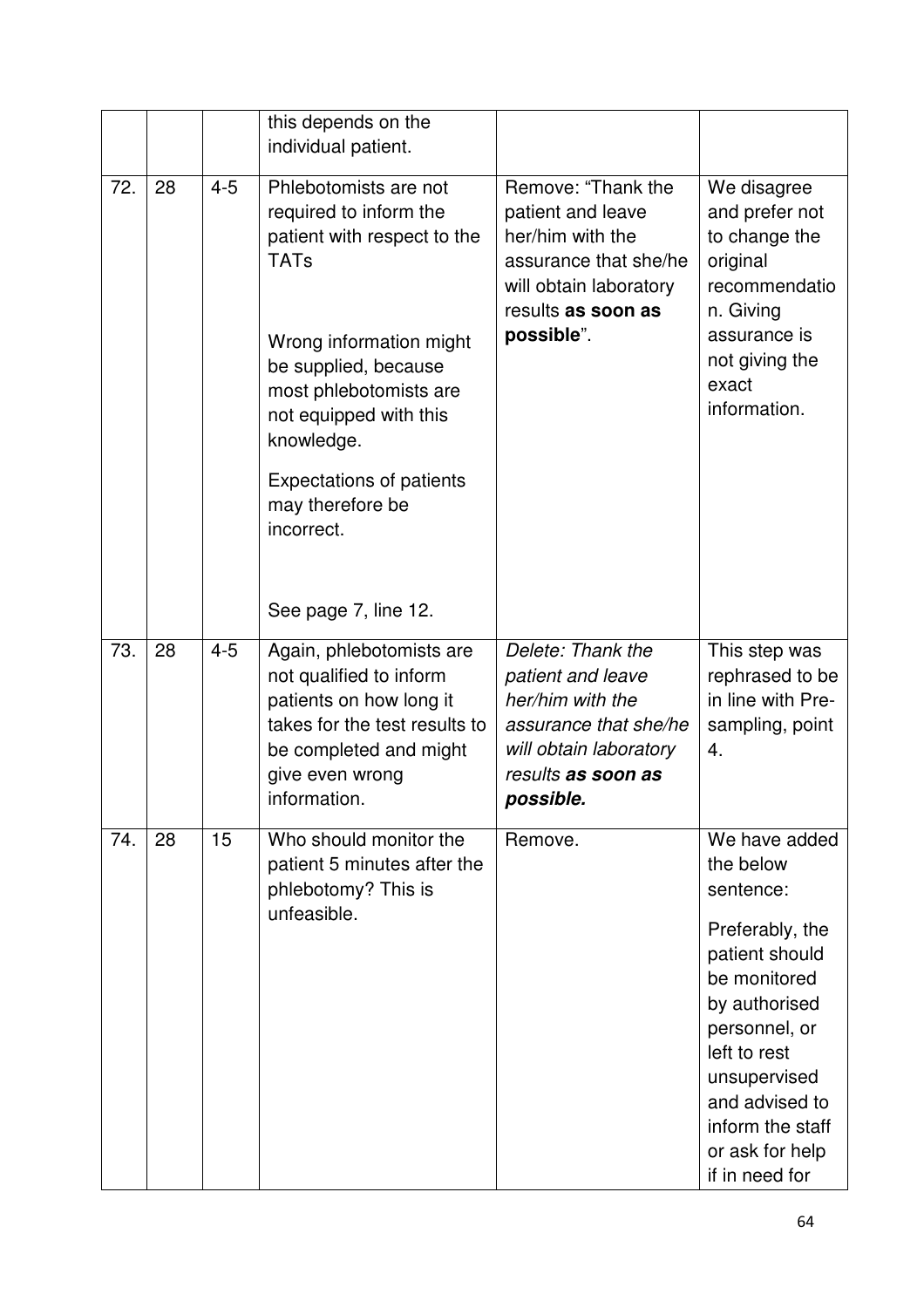|     |    |              |                                                                                                                                                                                                                                                                                                                                                                                                                                                                                                                                                                                                                            |                                                                                                                                                                                                                                                                                                                                                                                                                                                                                                                                            | any assistance.                                                                                                                                                                                                                                                                                                                                                                                                                                                                                                                                                                                                                                                                  |
|-----|----|--------------|----------------------------------------------------------------------------------------------------------------------------------------------------------------------------------------------------------------------------------------------------------------------------------------------------------------------------------------------------------------------------------------------------------------------------------------------------------------------------------------------------------------------------------------------------------------------------------------------------------------------------|--------------------------------------------------------------------------------------------------------------------------------------------------------------------------------------------------------------------------------------------------------------------------------------------------------------------------------------------------------------------------------------------------------------------------------------------------------------------------------------------------------------------------------------------|----------------------------------------------------------------------------------------------------------------------------------------------------------------------------------------------------------------------------------------------------------------------------------------------------------------------------------------------------------------------------------------------------------------------------------------------------------------------------------------------------------------------------------------------------------------------------------------------------------------------------------------------------------------------------------|
| 75. | 30 | $24 -$<br>32 | We completely agree with<br>the educational and<br>assessment of ongoing<br>competency text. However<br>the specifications on the<br>number of blood<br>collections during practical<br>training and observational<br>audits and which location<br>this training is performed<br>should be removed. The<br>set number of blood<br>collections is highly<br>variable and depends on<br>the institution and<br>(medical) experience level<br>of the trainee.<br>It is the responsibility of<br>the laboratory specialist<br>that a minimal<br>demonstrable standard of<br>phlebotomy<br>experience/knowledge is<br>achieved. | "Practical training<br>should<br>preferably(remove)<br>be offered in the<br>laboratory outpatient<br>unit, during the period<br>of 1 week during<br>which a new staff<br>member should<br>perform at least 100<br>blood collections<br>(remove), under the<br>supervision of the<br>responsible staff. An<br>observational audit<br>should be done during<br>the first five and last<br>five collections<br>(remove),, to assess<br>the level of<br>compliance with the<br>recommended<br>procedure and identify<br>potential deviations." | We have added<br>the below<br>paragraph:<br>The below<br>stated numbers<br>of blood<br>collections and<br>duration of the<br>practical<br>training are a<br>recommendatio<br>n for minimum<br>criteria. These<br>criteria are a<br>consensus<br>opinion based<br>on experience<br>and expertise<br>of the authors<br>of this<br>document. We<br>do recognise<br>that the<br>minimum<br>number of<br>blood<br>collections may<br>depend on the<br>institution, the<br>level of skill and<br>experience of<br>the trainee,<br>complexity of<br>intended<br>patient<br>category etc. It<br>is therefore the<br>responsibility of<br>the educators<br>and trainers<br>that a minimal |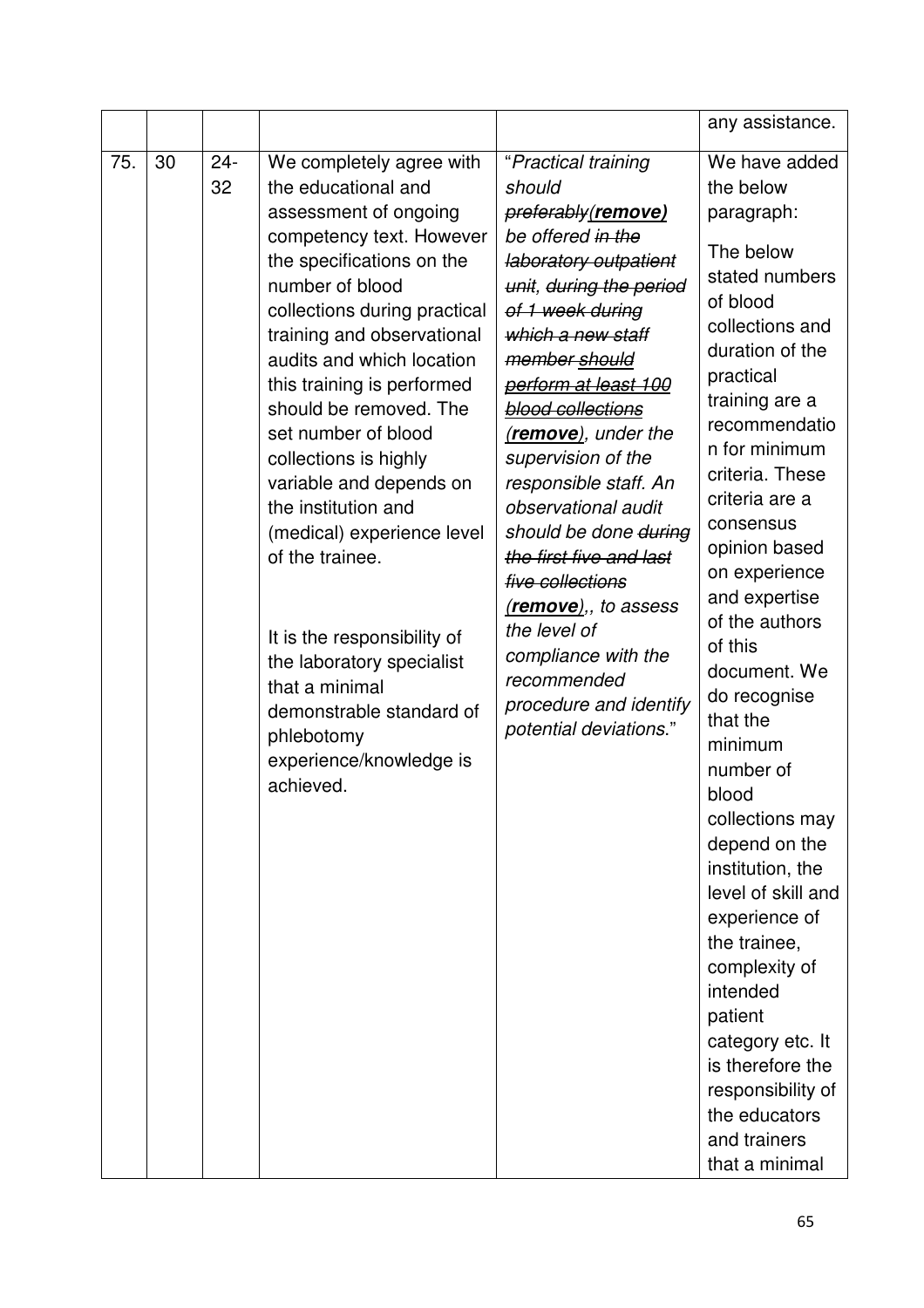| 76. |    |    | Moreover the criteria for                                                                                                                                                                                                                                                                               | Add: Reference to the                                                                                                                                                                                                                                                                                                                                                                                                                                                                                                                                                                                  | demonstrable<br>standard of<br>phlebotomy<br>experience/kno<br>wledge is<br>achieved.<br>ISO 15189 is |
|-----|----|----|---------------------------------------------------------------------------------------------------------------------------------------------------------------------------------------------------------------------------------------------------------------------------------------------------------|--------------------------------------------------------------------------------------------------------------------------------------------------------------------------------------------------------------------------------------------------------------------------------------------------------------------------------------------------------------------------------------------------------------------------------------------------------------------------------------------------------------------------------------------------------------------------------------------------------|-------------------------------------------------------------------------------------------------------|
|     |    |    | certification and<br>assessment of ongoing<br>competency are already<br>covered in the ISO 15189<br>guideline and this<br>reference is lacking in the<br>guideline.                                                                                                                                     | ISO 15189 guideline<br>in connection to<br>training, certification<br>and ongoing<br>competency<br>assessment.                                                                                                                                                                                                                                                                                                                                                                                                                                                                                         | referenced in<br>this document.                                                                       |
| 77. | 30 | 29 | Where does the number<br>of 100 blood collections<br>originate from? The<br>training and competence<br>assessment is dependent<br>on the type of<br>organisation, situation and<br>person/employee.<br>No number should be<br>required. Maybe it's<br>sufficient to<br>advise/recommend this<br>number. | Consider to change<br>into:<br><b>Practical training</b><br>should preferably be<br>offered in the<br>laboratory outpatient<br>unit, during a longer<br>period (e.g. multiple<br>days) during which a<br>new staff member<br>performs multiple<br>blood collections<br>(minimum number<br>dependent on<br>complexity of intended<br>patient category etc.),<br>under the (indirect)<br>supervision of the<br>responsible staff. An<br>observational audit<br>should be done during<br>e.g. the first five and<br>last five collections to<br>support and evaluate<br>the competence of the<br>trainee. | See above<br>(The<br>Netherlands,<br>comment #75).                                                    |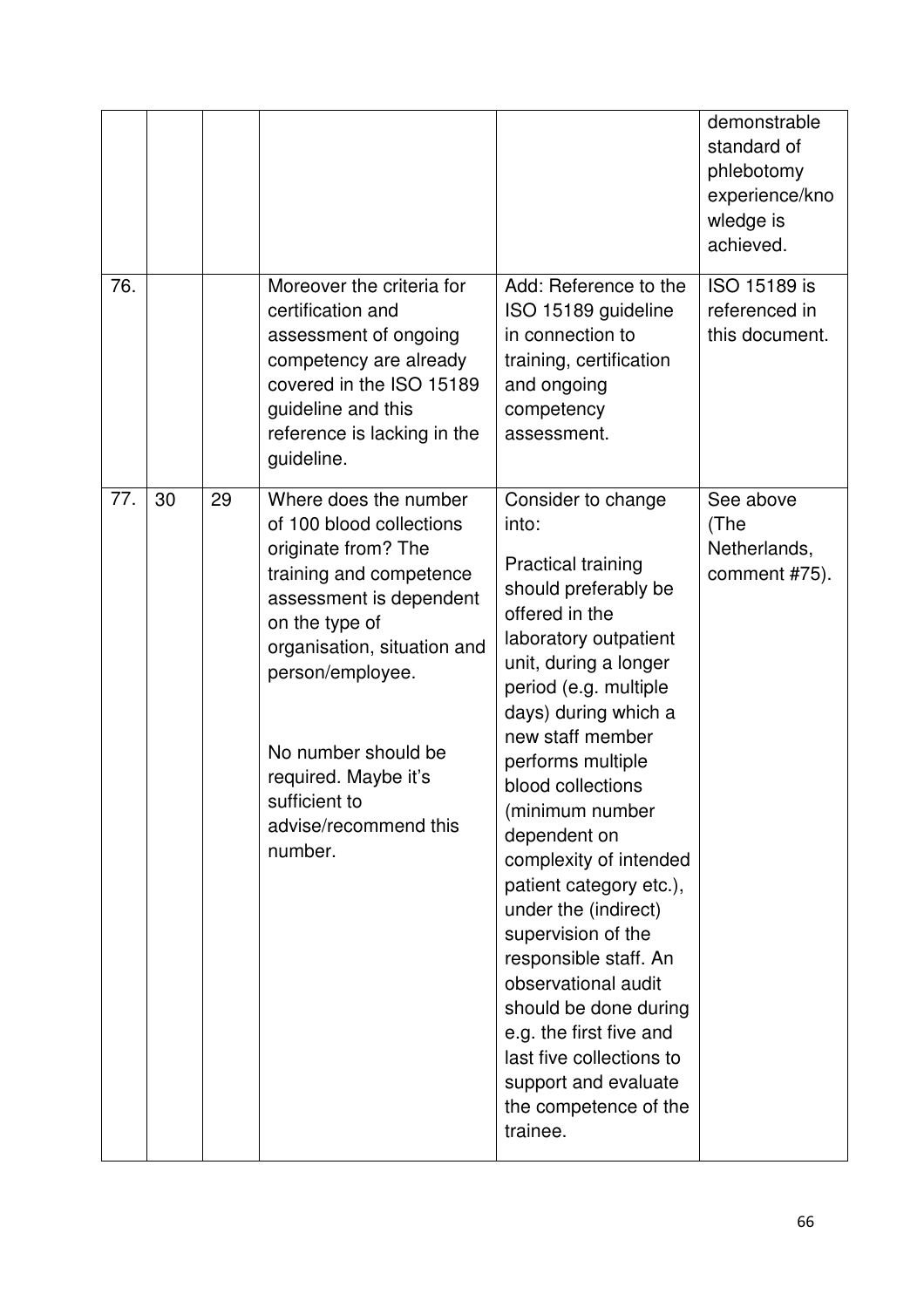| 78. | 30 | $29 -$<br>30 | What is meant with "under<br>supervision of the<br>responsible staff"? Does<br>this mean continuous<br>supervision in the same<br>space/room or is this to be<br>determined by the<br>responsible staff member?<br>The training program<br>should have certain<br>flexibility. | Change into: "in good<br>guidance"                                                                                                                                                                                                                                                                             | This means a<br>continuous<br>supervision in<br>the same<br>space/room.                                                                                                                                 |
|-----|----|--------------|--------------------------------------------------------------------------------------------------------------------------------------------------------------------------------------------------------------------------------------------------------------------------------|----------------------------------------------------------------------------------------------------------------------------------------------------------------------------------------------------------------------------------------------------------------------------------------------------------------|---------------------------------------------------------------------------------------------------------------------------------------------------------------------------------------------------------|
| 79. | 31 | $5 - 7$      | 80% of the correct<br>replies. This score is fully<br>dependent on the degree<br>of difficulty of the<br>questions. A pass score<br>should be predefined by<br>the institution itself.                                                                                         | Change "To obtain a<br>certificate, a member<br>of the staff should<br>successfully pass the<br>knowledge test (80%<br>of the correct<br>replies)." into:<br>To obtain a certificate,<br>a member of the staff<br>should successfully<br>pass the knowledge<br>test above a<br>predefined minimal<br>standard. | We rephrased<br>a sentence into:<br>We recommend<br>80% of the<br>correct replies,<br>as a success<br>criteria, but it is<br>completely up<br>to the institution<br>to define a<br>minimal<br>standard. |
| 80. | 31 | 6            | The minimum<br>performance score should<br>be test-dependent. The<br>requirement/criteria<br>should be set by the<br>responsible specialist in<br>laboratory medicine.                                                                                                         | Remove: "80% of the<br>correct replies"                                                                                                                                                                                                                                                                        | See above<br>(The<br>Netherlands,<br>comment #79).                                                                                                                                                      |
| 81. | 31 | $11 -$<br>13 | Is there any evidence that<br>every department should<br>be evaluated 1x per year,<br>for 20 blood collections<br>with at least 20<br>phlebotomists?                                                                                                                           | Change into:<br>"Observational audit<br>should be done<br>periodically."                                                                                                                                                                                                                                       | We have<br>rephrased this<br>part into:<br>During each<br>observational<br>audit, a<br>sufficient<br>number of                                                                                          |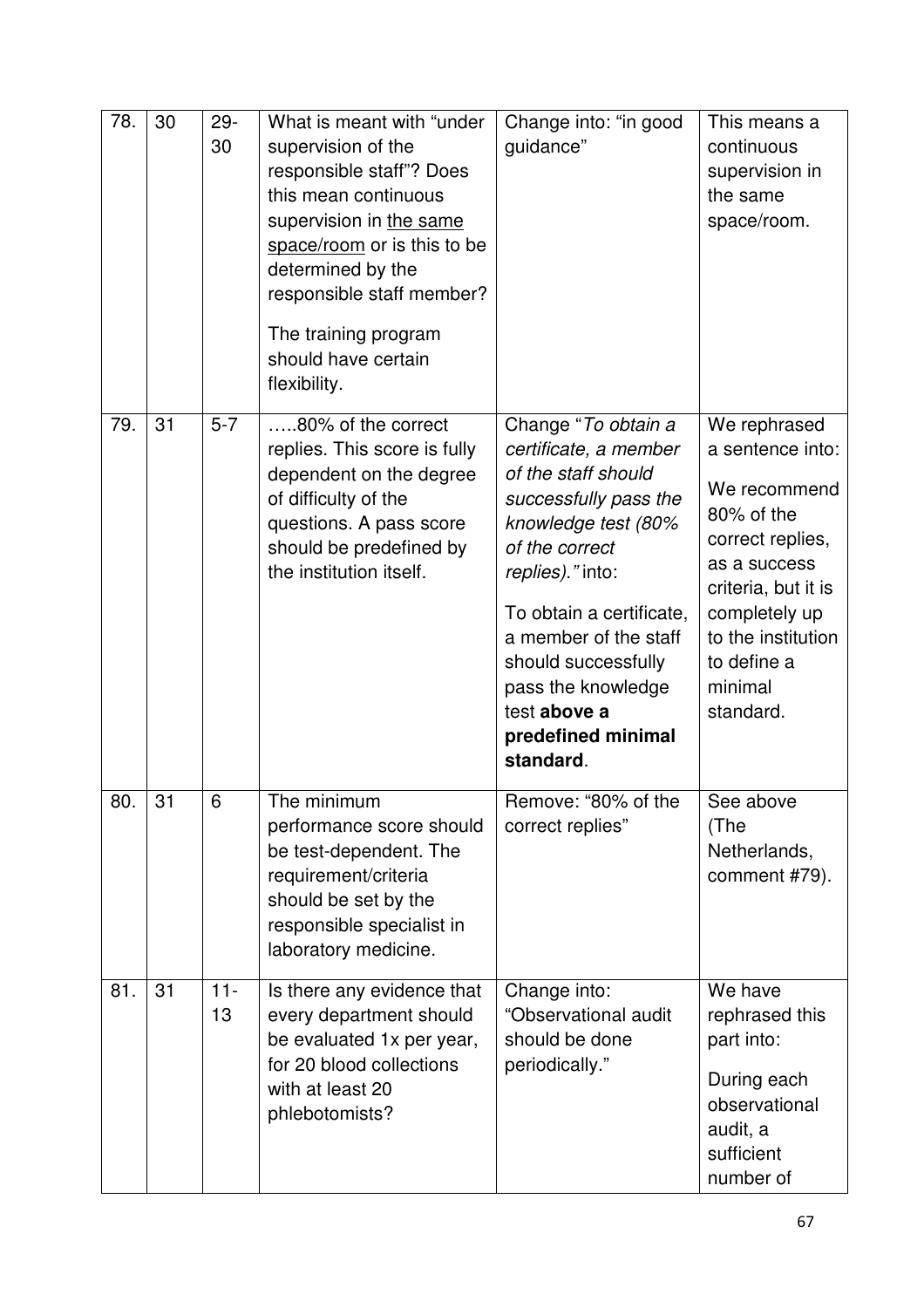|     |    |              | This can be<br>recommended/advised but<br>not required. Venous<br>blood sampling should be<br>supported by a quality<br>management system. |                                                                                                                                                                                                                                                                        | phlebotomies<br>and<br>phlebotomists<br>should be<br>observed. We<br>recommend                                                                                                                                                                                                                                                        |
|-----|----|--------------|--------------------------------------------------------------------------------------------------------------------------------------------|------------------------------------------------------------------------------------------------------------------------------------------------------------------------------------------------------------------------------------------------------------------------|---------------------------------------------------------------------------------------------------------------------------------------------------------------------------------------------------------------------------------------------------------------------------------------------------------------------------------------|
|     |    |              |                                                                                                                                            |                                                                                                                                                                                                                                                                        | that at least 20<br>blood<br>collections,<br>performed by at<br>least three<br>different<br>phlebotomists<br>(at least three<br>per each<br>phlebotomist)<br>should be<br>observed<br>during each<br>audit. Again, as<br>already stated<br>above, it is<br>completely up<br>to the institution<br>to define a<br>minimal<br>standard. |
| 82. | 31 | $11 -$<br>14 | See comments above<br>concerning the<br>specification of quantities.                                                                       | Change<br>"Observational audit<br>should be done<br>periodically in each<br>clinical department at<br>least once per year.<br>During each<br>observational audit at<br>least 20 blood<br>collections, performed<br>by at least three<br>different<br>phlebotomists (at | See above<br>(The<br>Netherlands,<br>comment #81).                                                                                                                                                                                                                                                                                    |